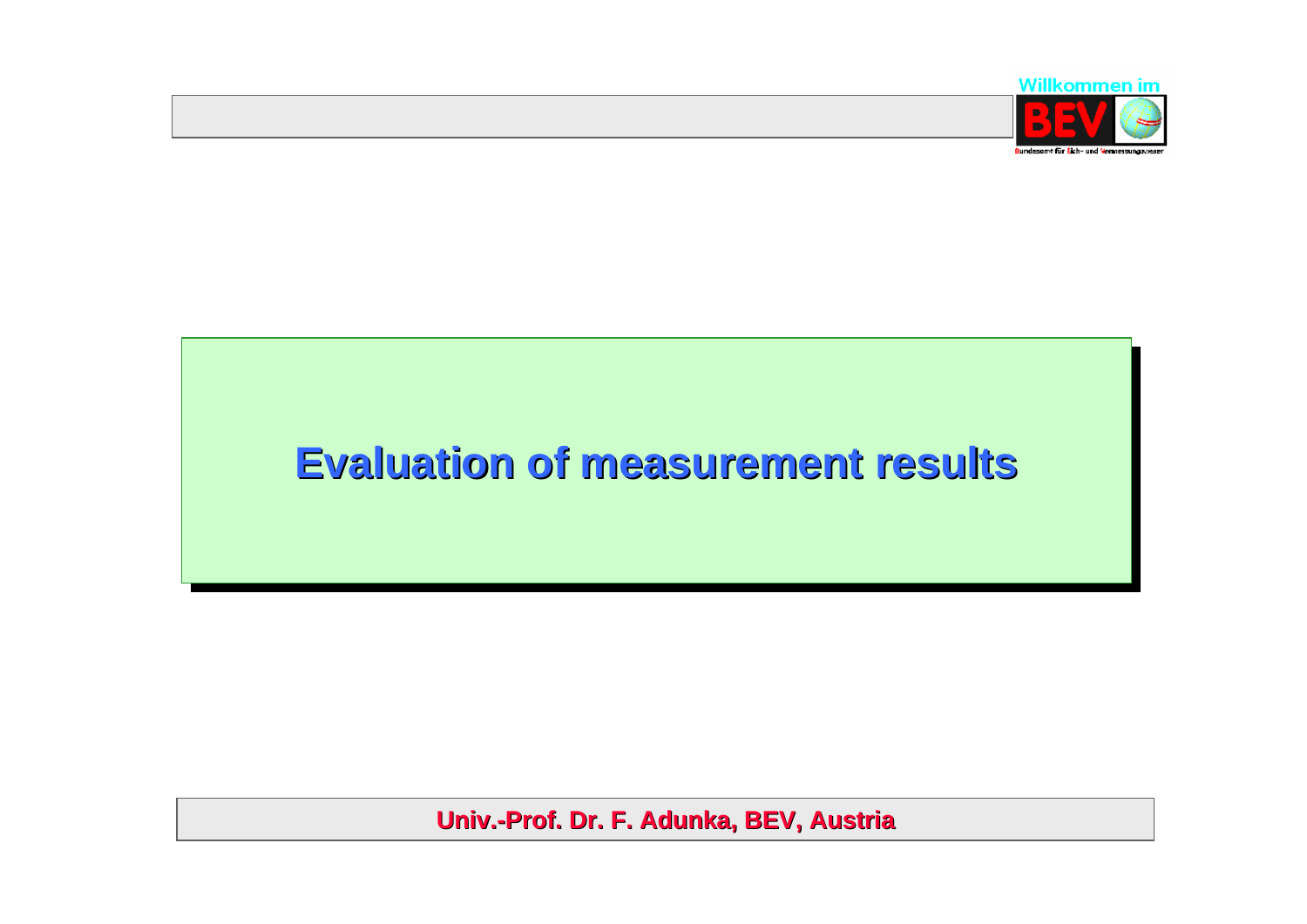#### **EUROMET EUROMET flow project project 669**



# Start of the project in spring 2002

| $\mathbf{1}$ . | Ref. No:<br>(please leave blank)                                                                  | Subject Field:<br>2.<br>water flow                                                                                                                                                                                                                                                                  |  |
|----------------|---------------------------------------------------------------------------------------------------|-----------------------------------------------------------------------------------------------------------------------------------------------------------------------------------------------------------------------------------------------------------------------------------------------------|--|
| 3.             | Type of collaboration:<br>Interlaboratory comparison                                              |                                                                                                                                                                                                                                                                                                     |  |
| 4A:            | Partners:<br>(BNM), SMU, DTI, LEI, MIRS, YUSTERVESENET<br>(institutions)                          | CEC funded?<br>4B:<br>BEV, OMH, PTB, SP, UME, CMI, METAS, CETIAT<br>no                                                                                                                                                                                                                              |  |
| 5.             | Participating countries:<br>AT, H, D, S, TR, CZ, CH, FR, SK, DK, LI, SI, N                        |                                                                                                                                                                                                                                                                                                     |  |
| 6.             | Title:                                                                                            | Intercomparison of two electromagnetic meters DN 25                                                                                                                                                                                                                                                 |  |
| 7.             | Description:                                                                                      |                                                                                                                                                                                                                                                                                                     |  |
|                | $\overline{0}$<br>dynamic measurement.                                                            | This project shall compare the test facilities of NMIs by means of two electromagnetic meters<br>for water, DN 25, as a robin round test. The comparison shall be performed at a temperature of<br>50 °C, pressure approximately 1 bar, flow range: 1 $m^3/h$ to 10 $m^3/h$ , test mode: preferably |  |
|                | For further details see enclosure.                                                                |                                                                                                                                                                                                                                                                                                     |  |
|                | stability and repeatability.                                                                      | Prior to the robin round test the meters are endurance tested at the BEV for long time                                                                                                                                                                                                              |  |
|                |                                                                                                   | For the evaluation of the test results, amoung others, a Youden-plot is foreseen.                                                                                                                                                                                                                   |  |
|                |                                                                                                   | Subsequently to this EUROMET project the comparison will be extended to some<br>test laboratories (verification laboratories) at first in Austria and also in Germany.                                                                                                                              |  |
|                |                                                                                                   |                                                                                                                                                                                                                                                                                                     |  |
| 8.             | Additional remarks:<br>their participation.                                                       | For the setup of a final schedule the interested laboratories are requested to confirm                                                                                                                                                                                                              |  |
|                |                                                                                                   | OMH, PTB/Institute Berlin and SP have already agreed to join the project!                                                                                                                                                                                                                           |  |
| 9.             | Proposer's name:<br>Prof. Dr. Franz Adunka<br>Address: BEV, Arltgasse 35, A-1160 Wien,<br>Austria |                                                                                                                                                                                                                                                                                                     |  |
|                |                                                                                                   |                                                                                                                                                                                                                                                                                                     |  |

**PROPOS ED** 

 $\Gamma$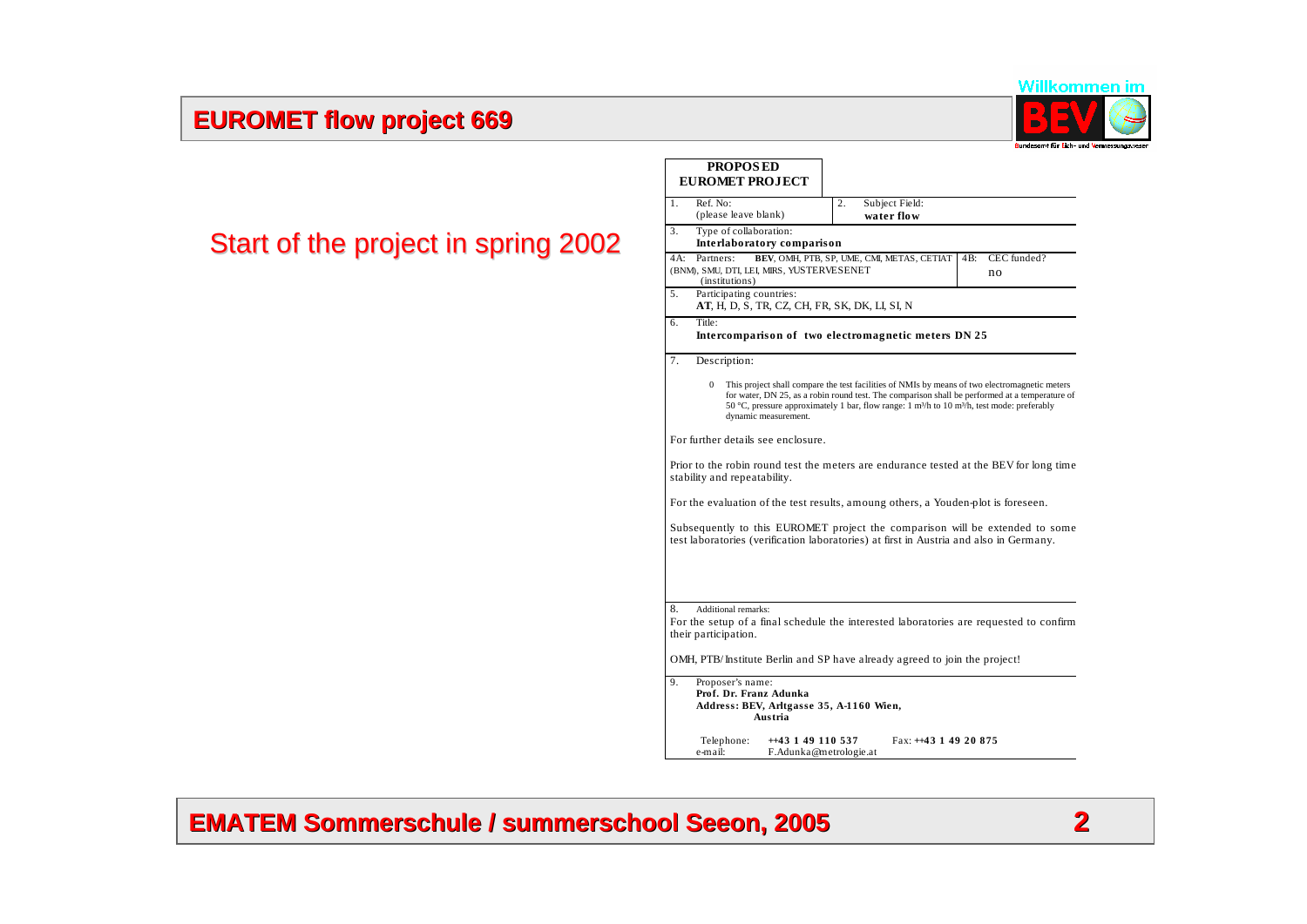#### **EMATEM Sommerschule / EMATEM Sommerschule / summerschool summerschool Seeon, 2005 , 2005**



 $\overline{\mathbb{R}^2}$ 

**3**

![](_page_2_Figure_2.jpeg)

#### **Participating institutes in Europe**

![](_page_2_Picture_4.jpeg)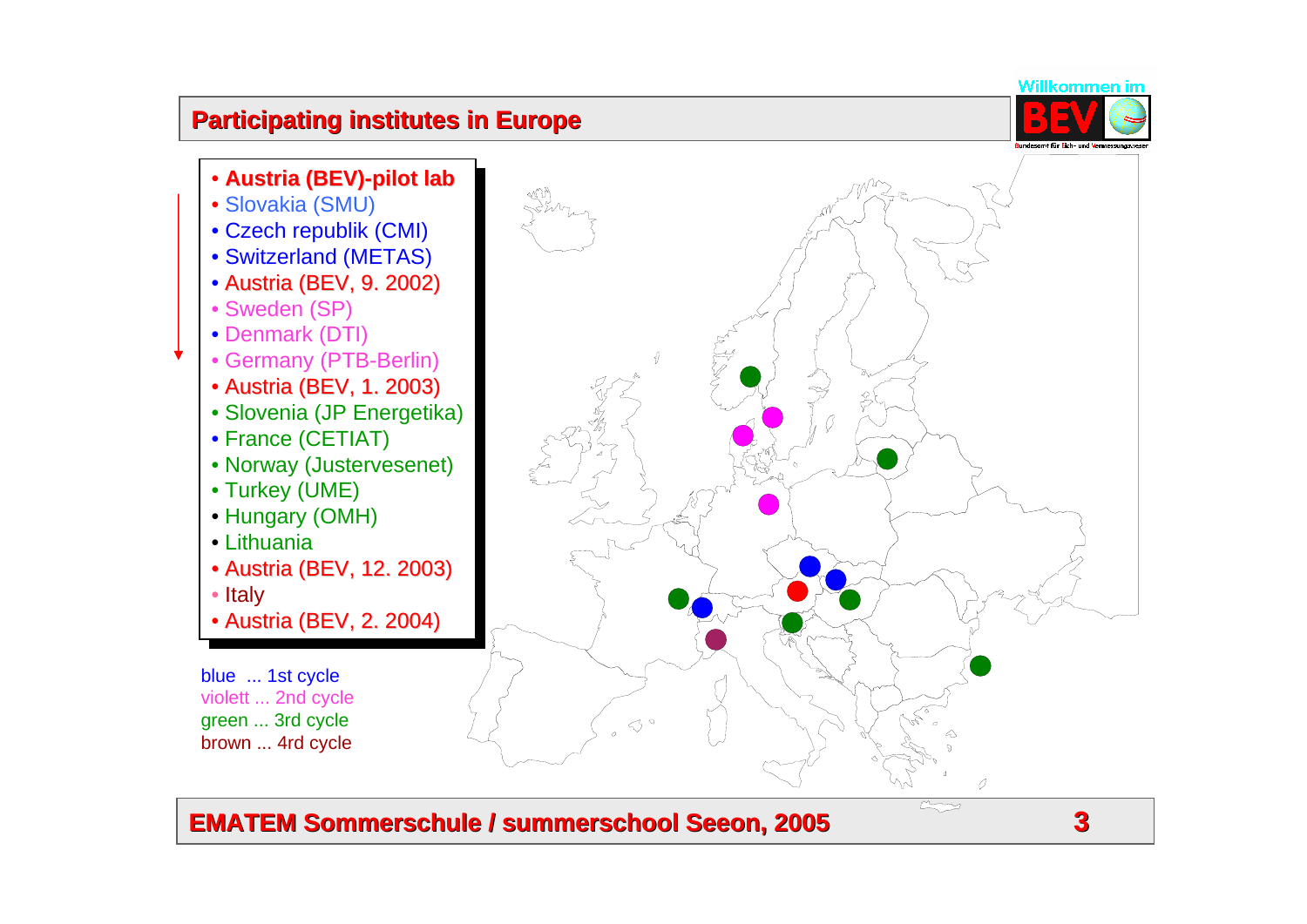![](_page_3_Picture_1.jpeg)

# **Significant data Significant data**

# **Medium: water**

- Pressure: <1 bar downstream of the second meter (reference value: 0,6 bar)
- Temperature: 50 °C ш
- Flow range: 1.000 L/h <sup>≤</sup> *Q* <sup>≤</sup> 10.000 L/h
- pipe diameter: DN 25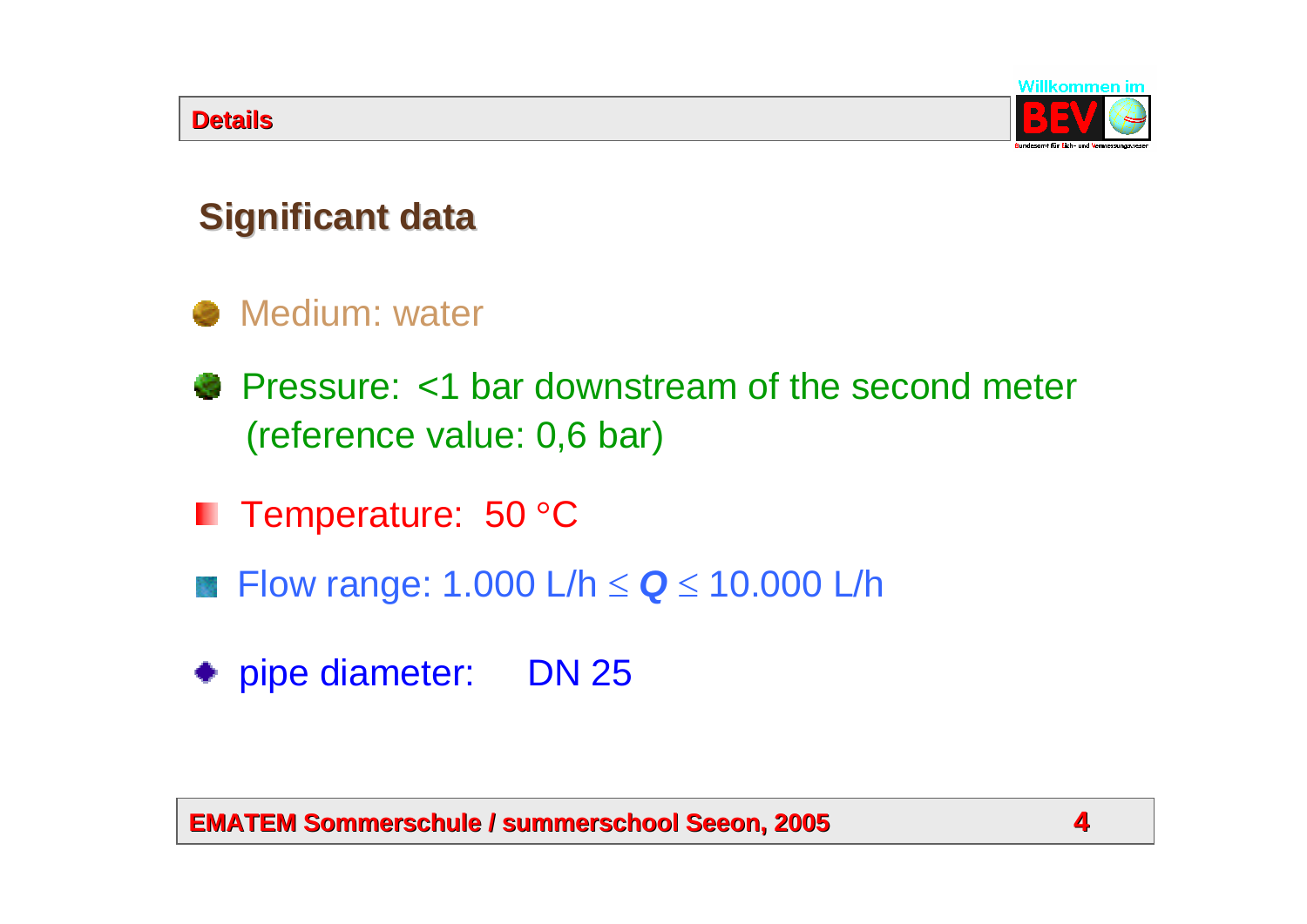#### **Sketch of Sketch of the arrangement the arrangement of meters under meters under test**

![](_page_4_Picture_1.jpeg)

flow direction

![](_page_4_Figure_3.jpeg)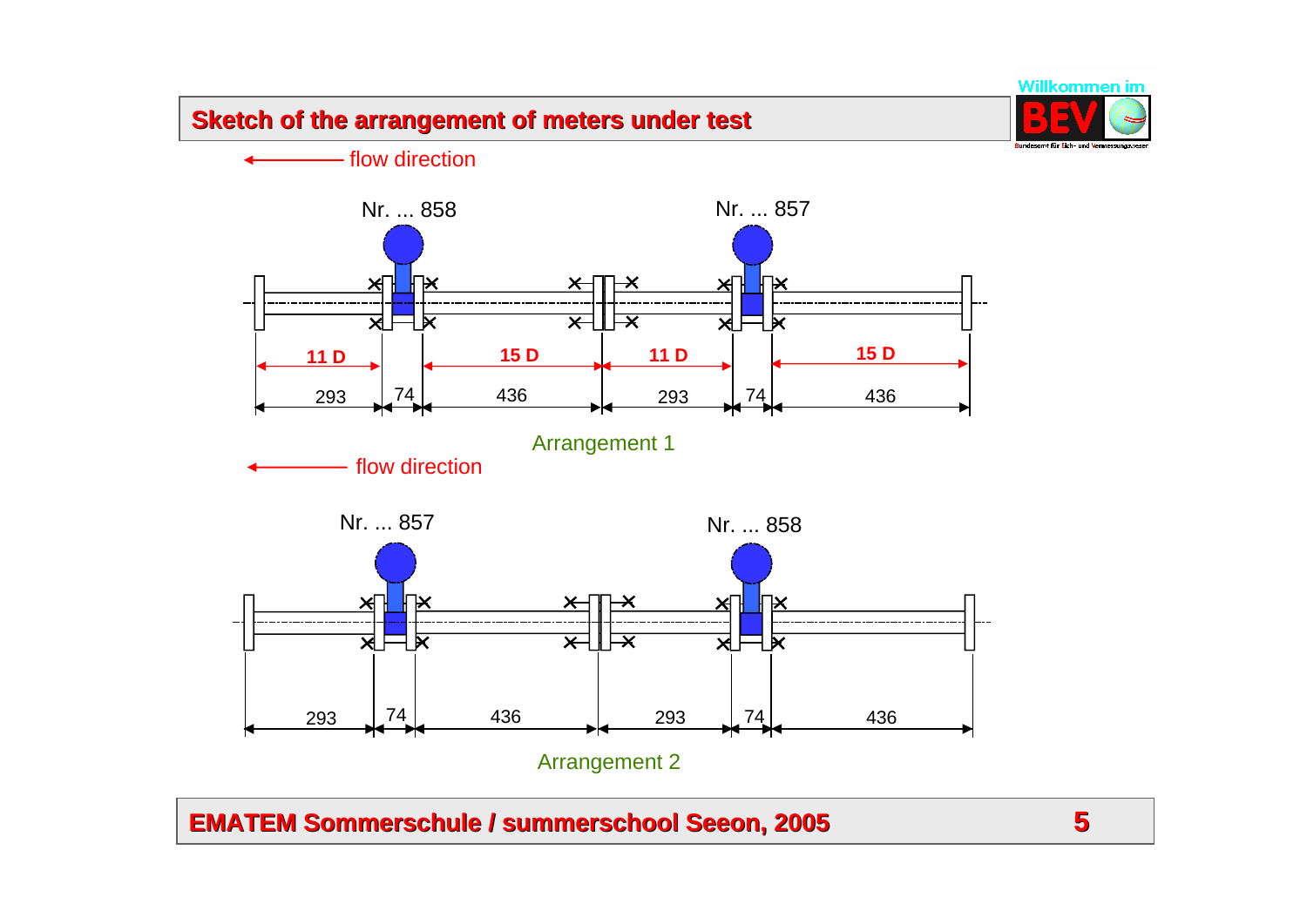![](_page_5_Picture_1.jpeg)

| flow rate | number of<br>repeated<br>measurements | Volume at the<br>tests | temperature     | pressure at<br>the outlet |  |
|-----------|---------------------------------------|------------------------|-----------------|---------------------------|--|
| L/h       | N                                     |                        | $\rm ^{\circ}C$ | bar                       |  |
| 10000     |                                       |                        |                 |                           |  |
| 7500      |                                       | depending of           |                 | ca. $0,6$                 |  |
| 5000      | $\geq 10$                             | the test rig           | $(50 \pm 0.5)$  |                           |  |
| 2500      |                                       |                        |                 |                           |  |
| 1000      |                                       |                        |                 |                           |  |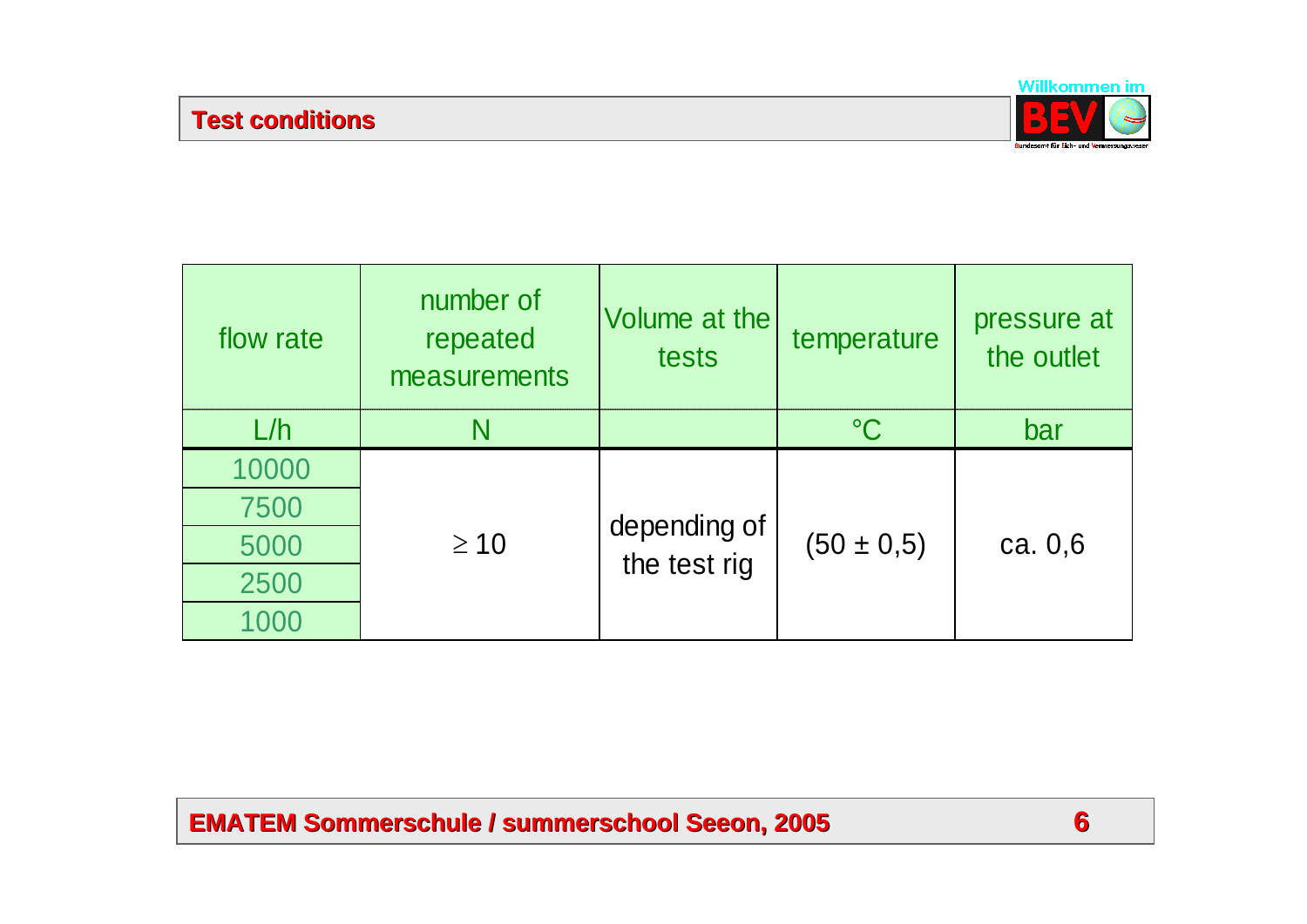# **meter, straightener, transport box straightener, transport box**

![](_page_6_Picture_1.jpeg)

![](_page_6_Picture_2.jpeg)

![](_page_6_Picture_3.jpeg)

![](_page_6_Picture_4.jpeg)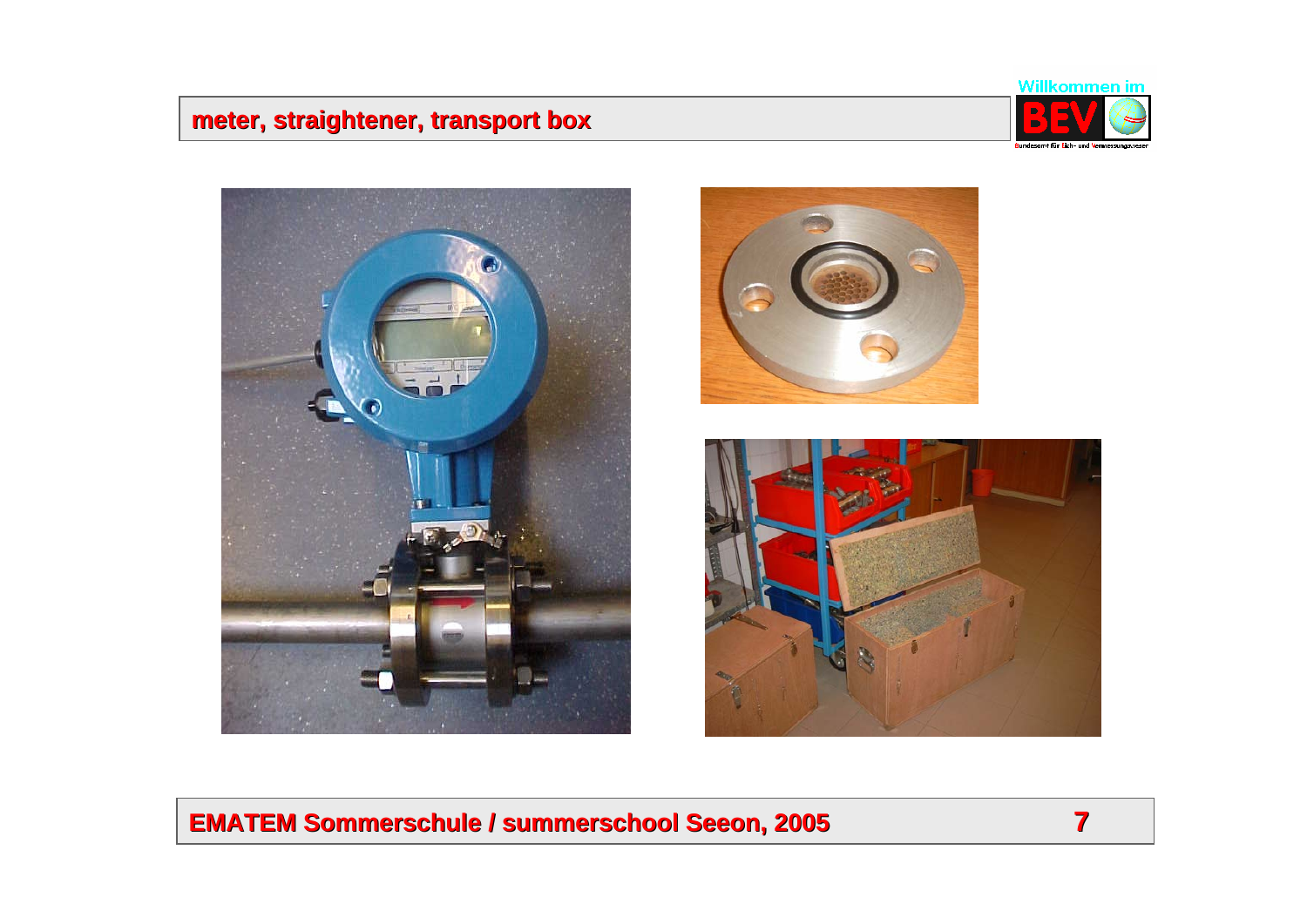![](_page_7_Picture_0.jpeg)

# **EUROMET comparison EUROMET comparison EUROMET comparison**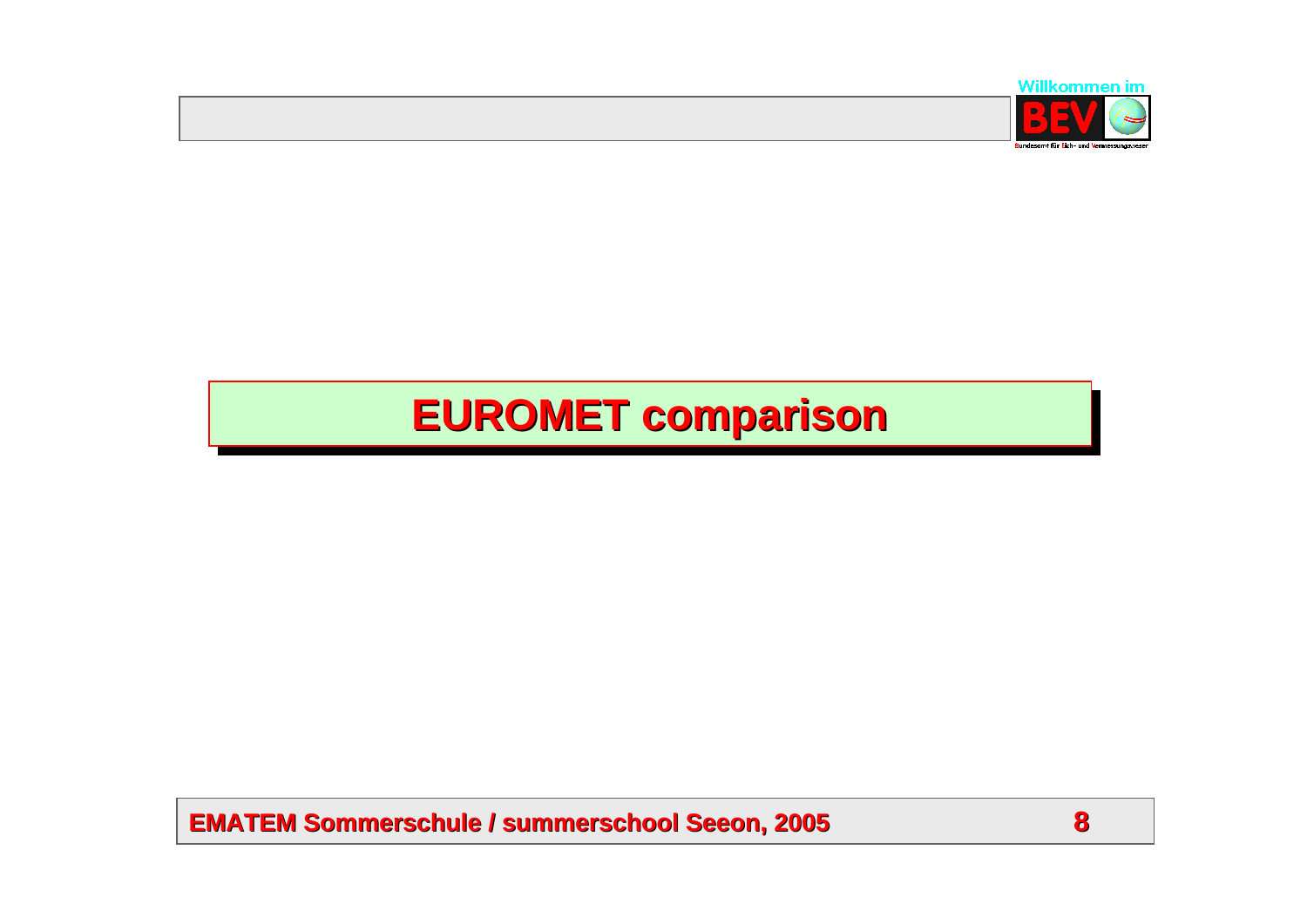### **Results Results of the EUROMET proj. 669 of the EUROMET proj. 669 ... 857 ... 857 upstream**

![](_page_8_Picture_1.jpeg)

![](_page_8_Figure_2.jpeg)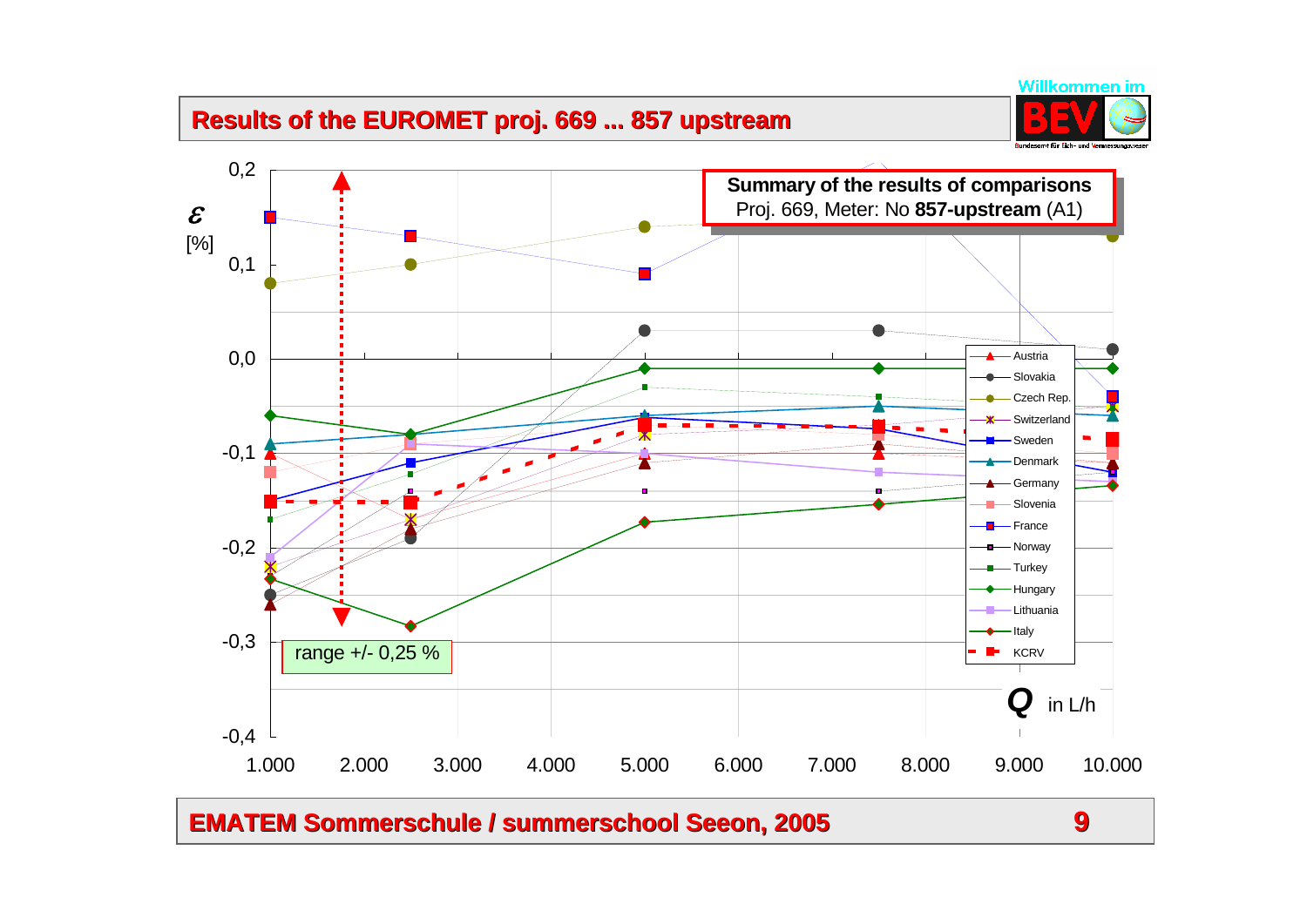# **Results of the EUROMET proj. 669 ... 857 downstream**

![](_page_9_Picture_1.jpeg)

![](_page_9_Figure_2.jpeg)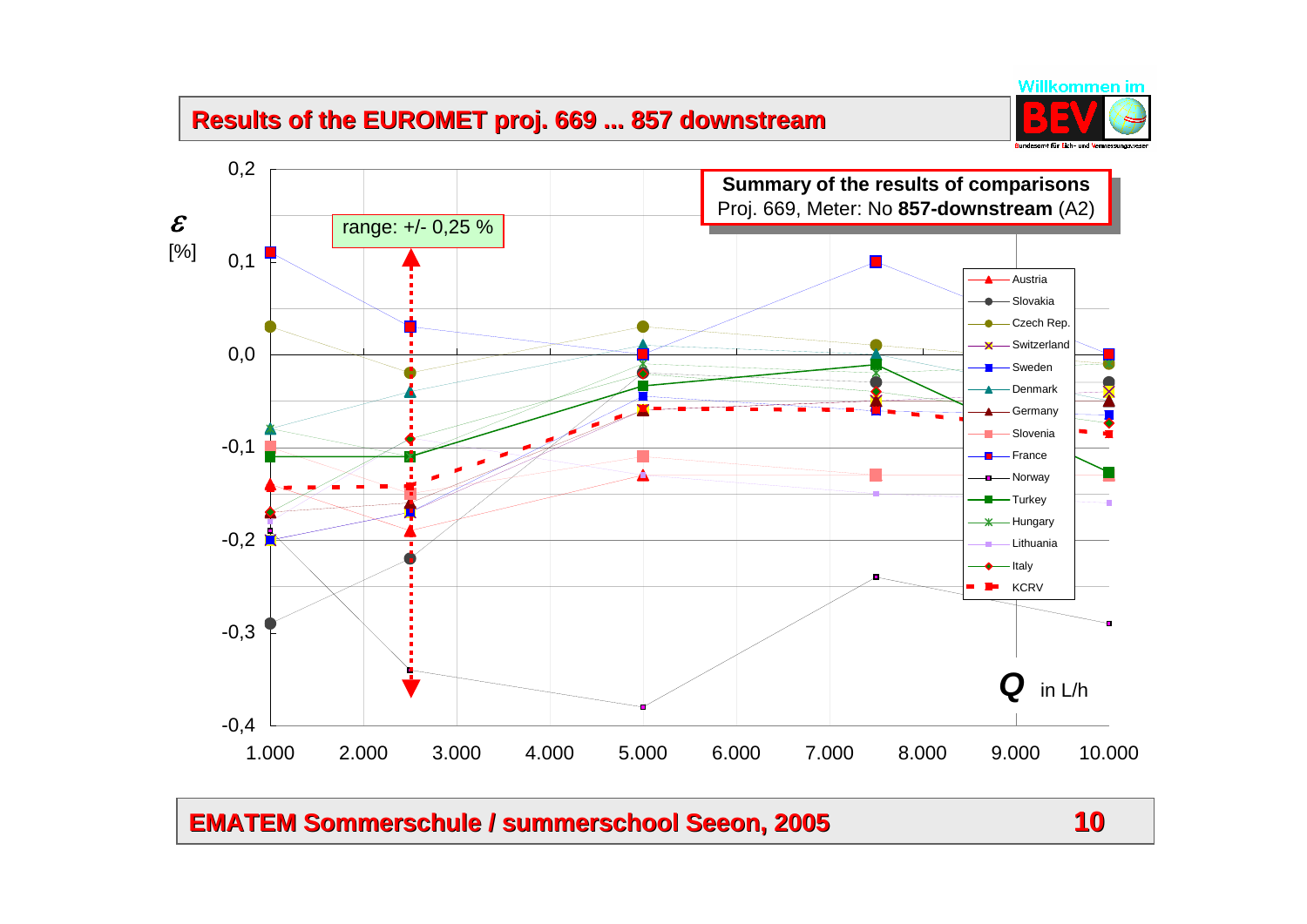# **Results of the EUROMET proj. 669 ... 858 upstream**

![](_page_10_Picture_1.jpeg)

![](_page_10_Figure_3.jpeg)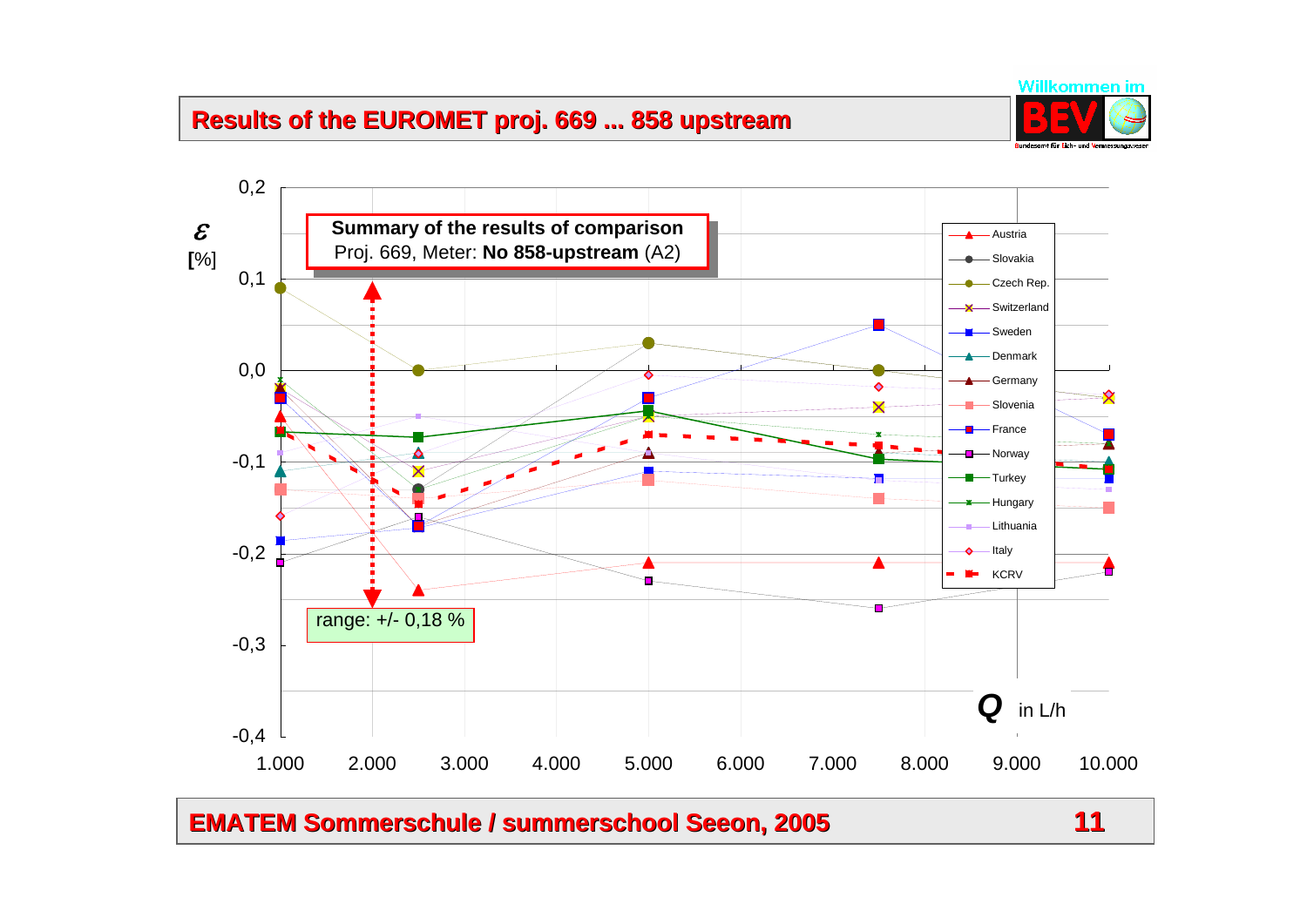# **Results of the EUROMET proj. 669 ... 858 downstream**

![](_page_11_Picture_1.jpeg)

![](_page_11_Figure_3.jpeg)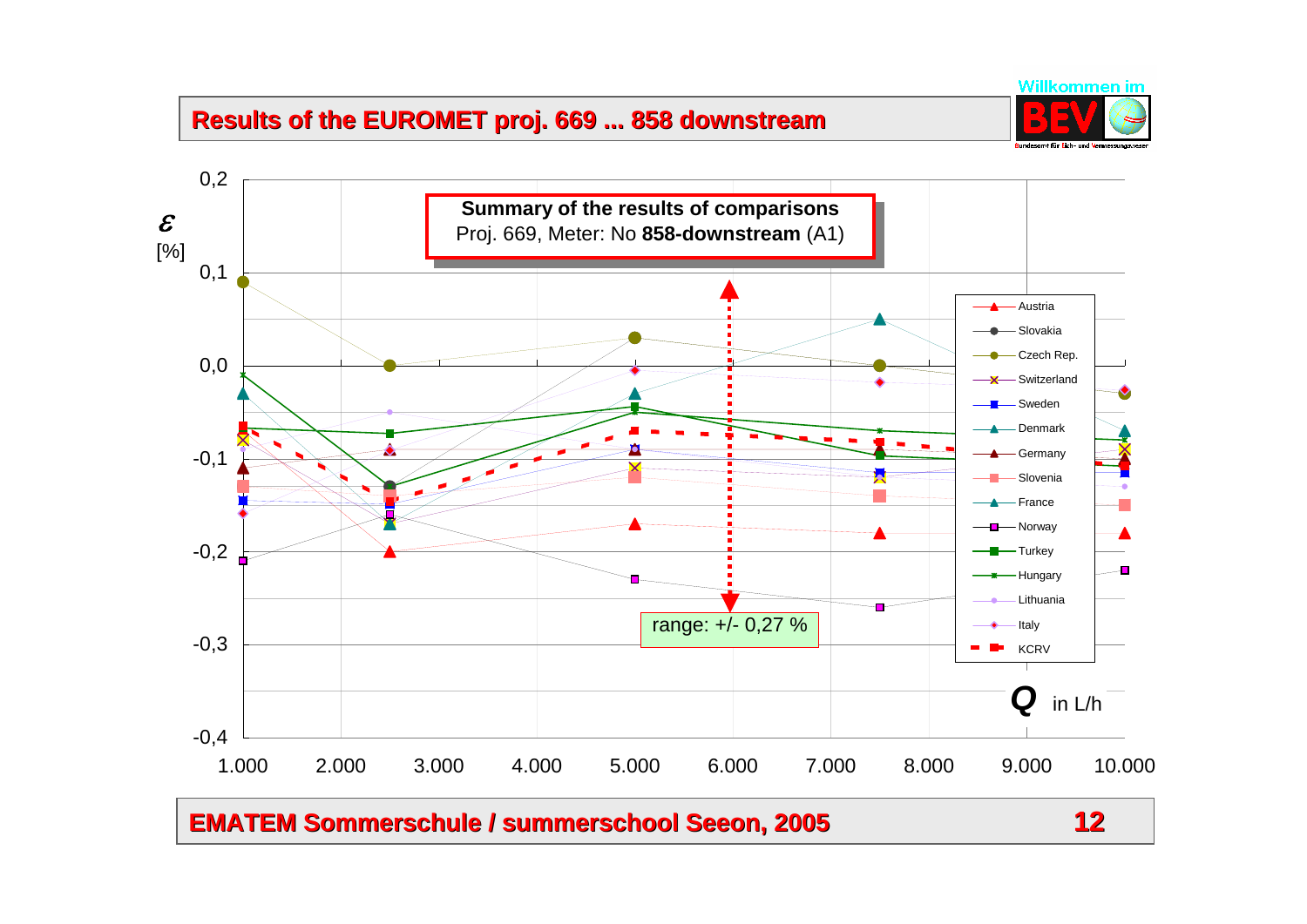## **Uncertainties 857 A1 upstream**

![](_page_12_Picture_1.jpeg)

![](_page_12_Figure_2.jpeg)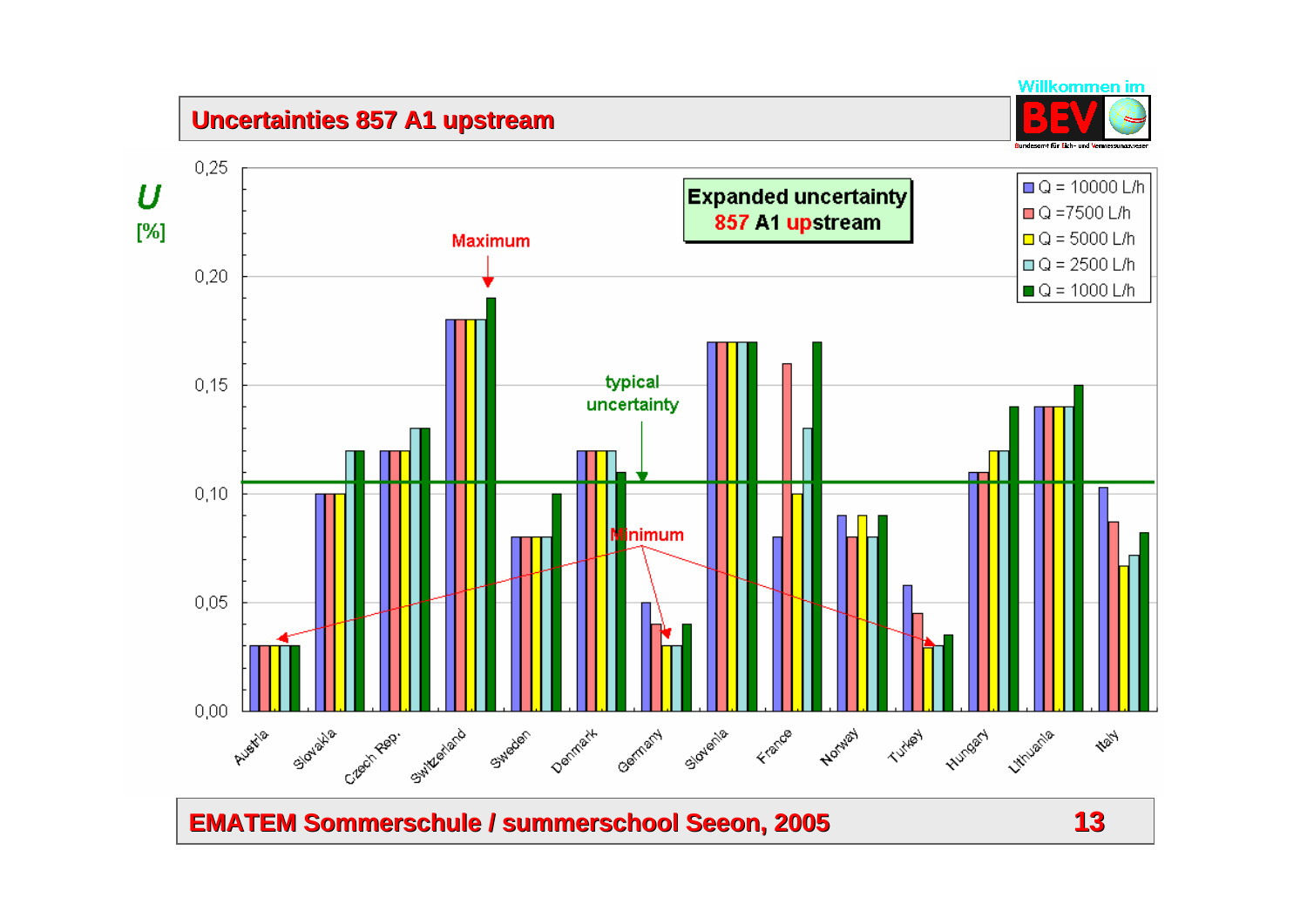## **Uncertainties 857 A2 downstream**

![](_page_13_Figure_1.jpeg)

![](_page_13_Figure_2.jpeg)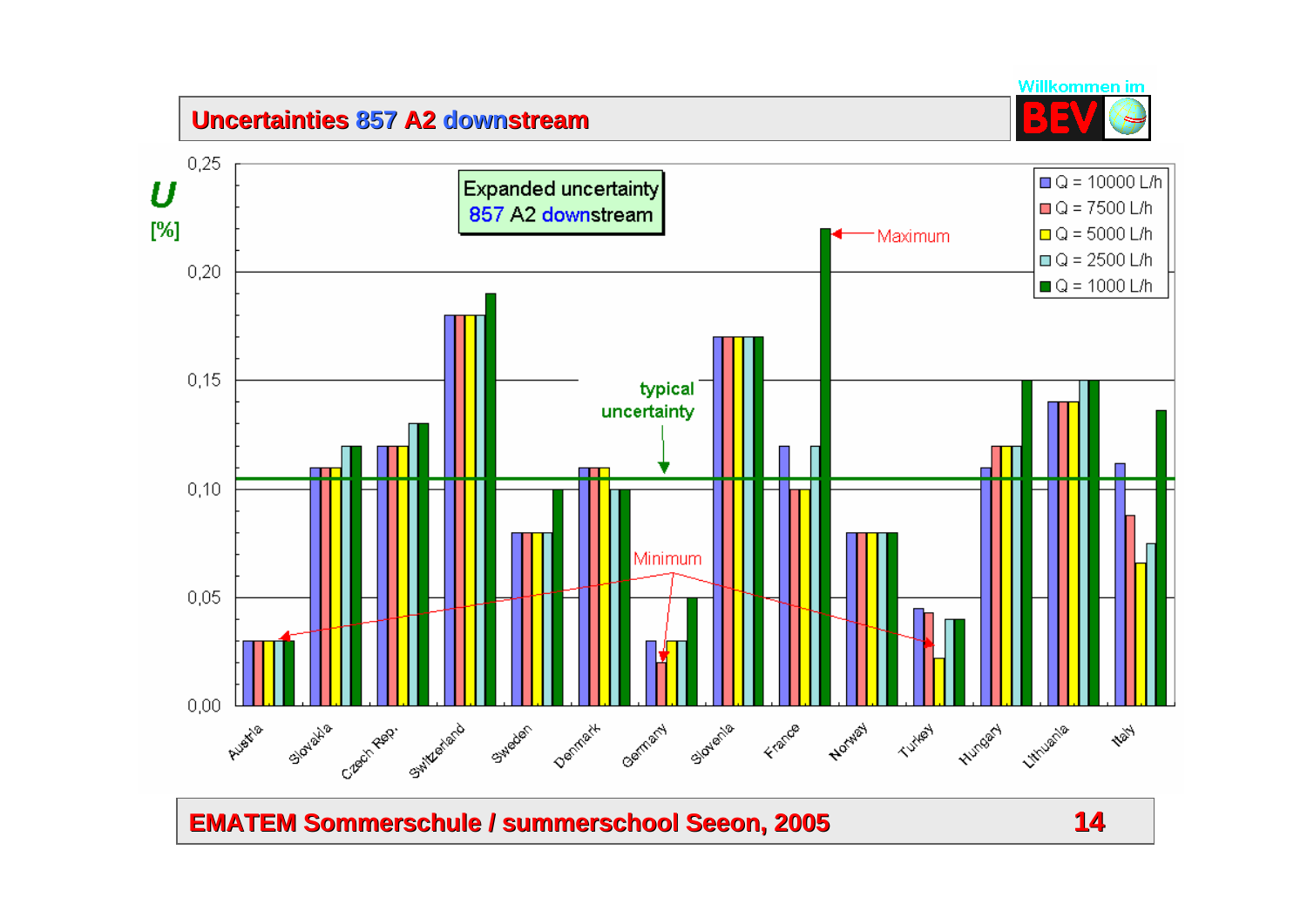# **Uncertainties 858 A2 upstream**

![](_page_14_Picture_1.jpeg)

![](_page_14_Figure_2.jpeg)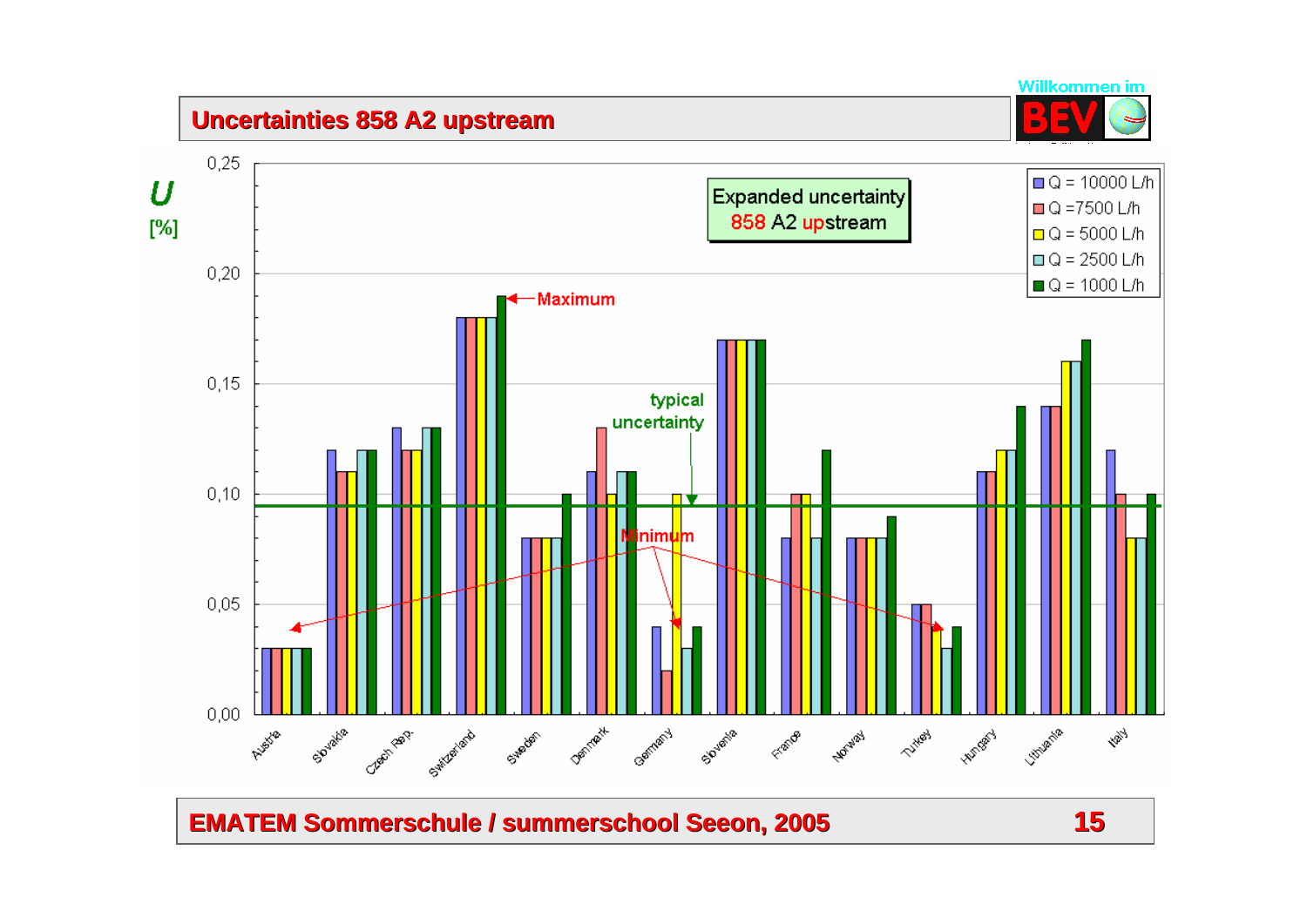## **Uncertainties 858 A1 downstream**

![](_page_15_Picture_1.jpeg)

![](_page_15_Figure_2.jpeg)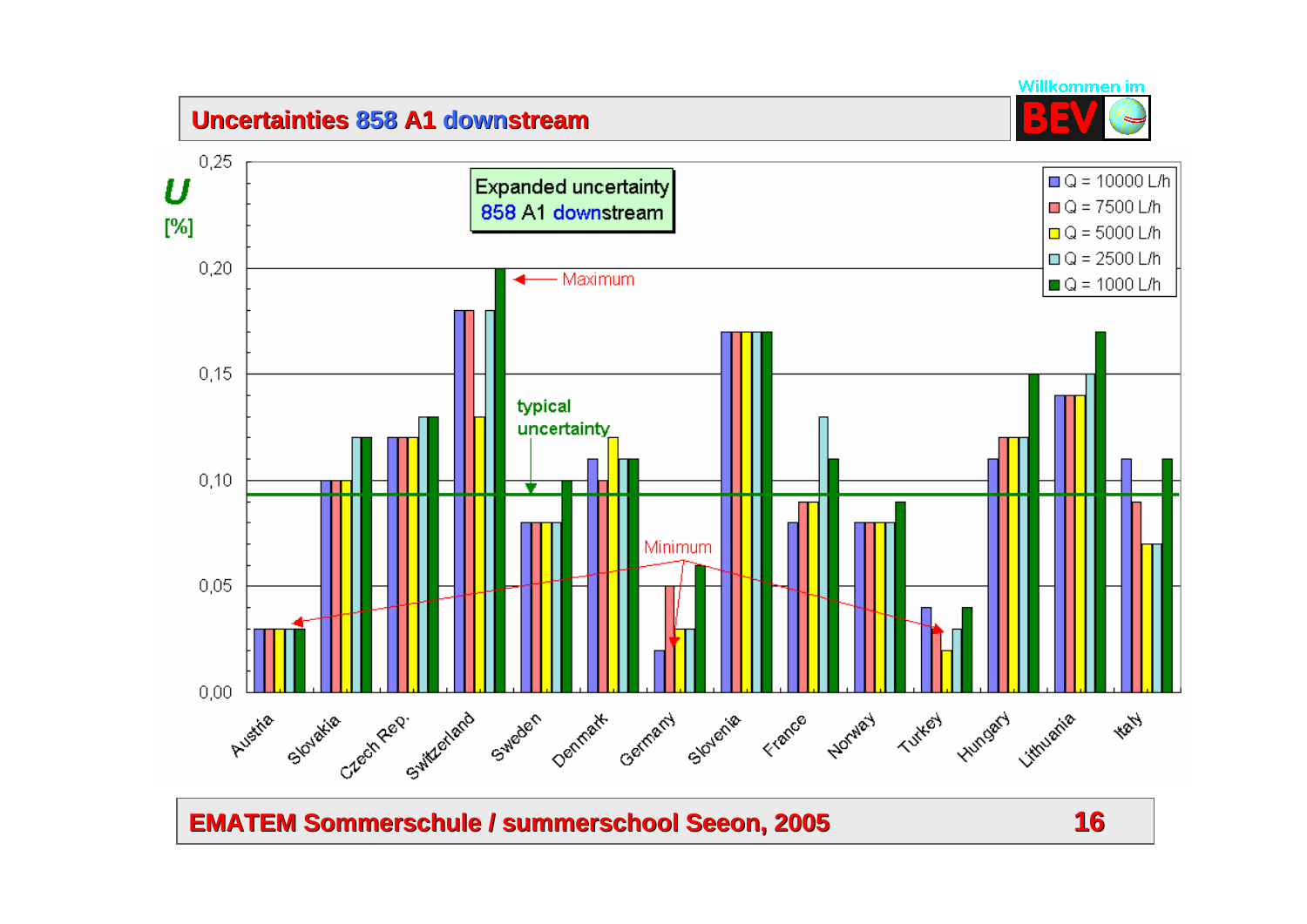![](_page_16_Picture_0.jpeg)

# **Test to get the KCRV:**  $χ²$ **-Test**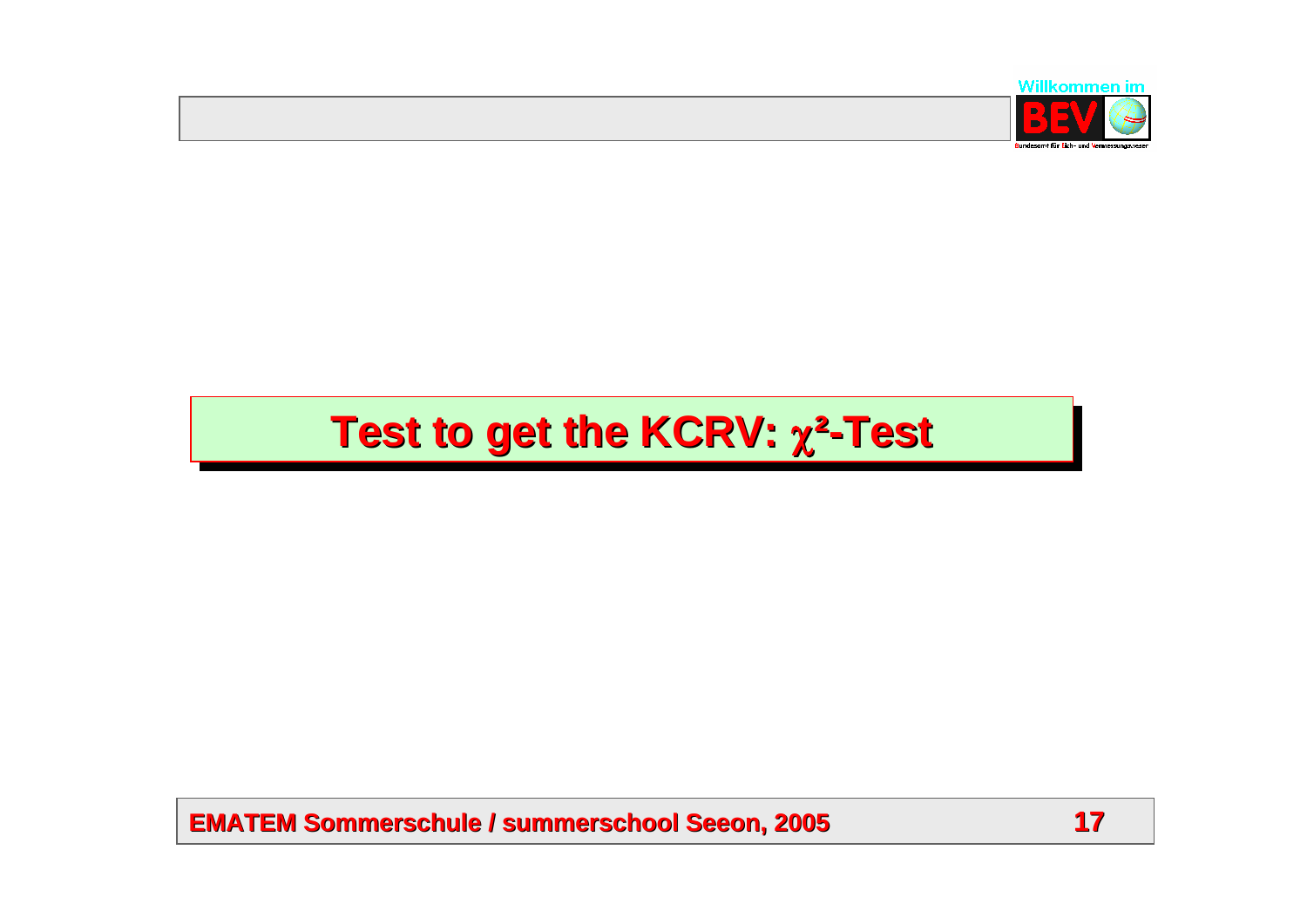## **What do you do to get the best reference value ? - 1**

![](_page_17_Picture_1.jpeg)

What is the **referenz value (KCRV)** for all measurements ?  $\rightarrow$  the **true value**, but nobody knows the true value. We srearch for the best estimation of the true value!! There are three methods

1<sup>st</sup> approach: the mean  $\rightarrow$  it is the best approximation of the true value, if the measurements are normal distributed. We can evaluate the mean by the formula:

$$
\mathbf{x}_0 = \frac{1}{N} \sum_{i=1}^N \mathbf{x}_i
$$

2<sup>nd</sup> approach: to rate the measurements by their measurement uncertainty by the following formula

 $^{2\left( \right.}X_{j}\left. \right)$ 1mit  $p_i =$  — 1 $I_{0,B}^{'} = \frac{i=1}{l}$ *i* $N$  *iiii*  $\mu_i$ *iip* ∑ *Ni* ∑*p*<sub>i</sub> *x*<sub>i</sub> *B* $x_{0,B} = \frac{1}{N}$  mit  $p_i = \frac{1}{U^2(X)}$ =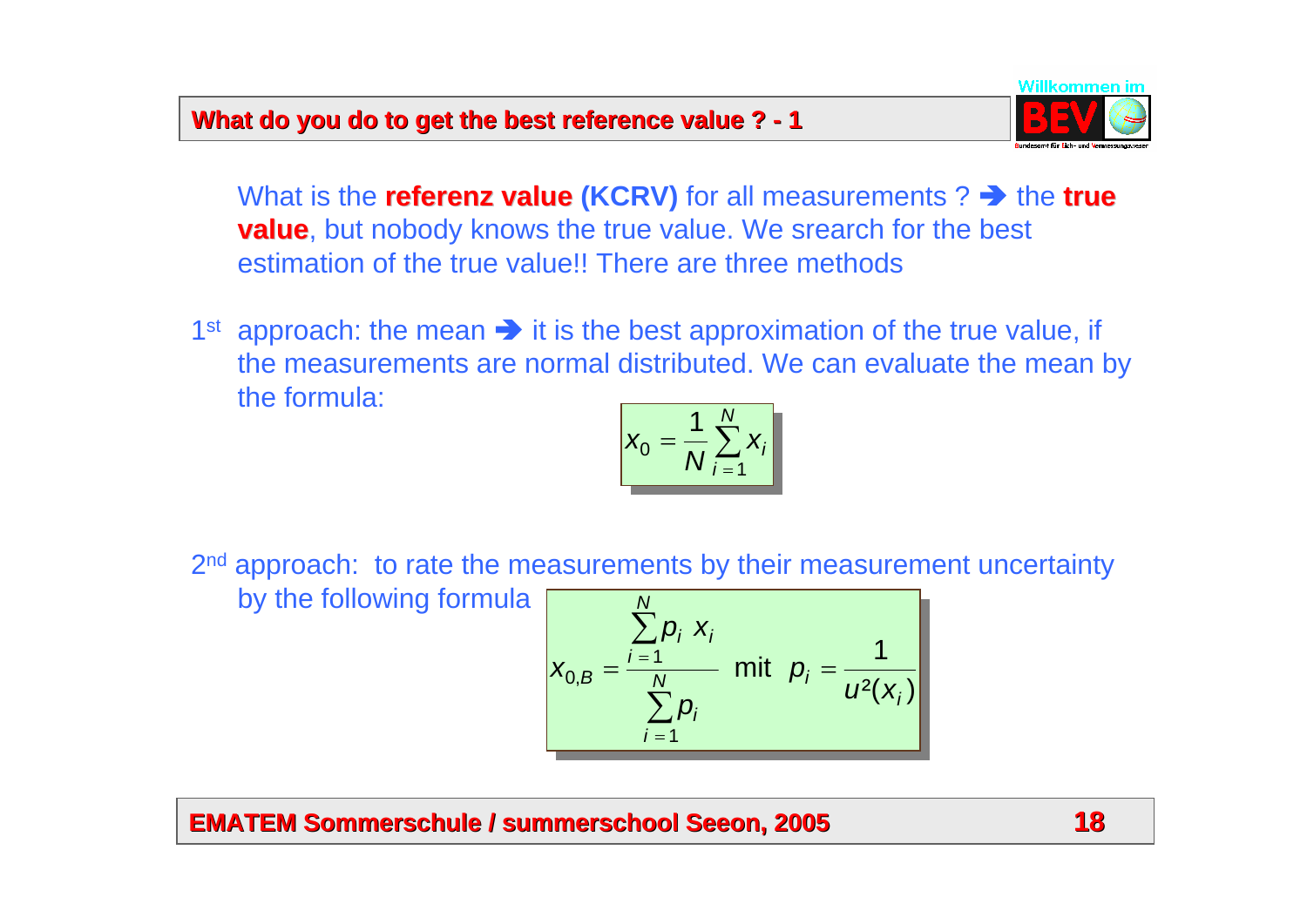![](_page_18_Picture_0.jpeg)

# **Statistic tests -**

# **for example: the** χ**²-Tests for example: the for example: the** χ**²-Tests**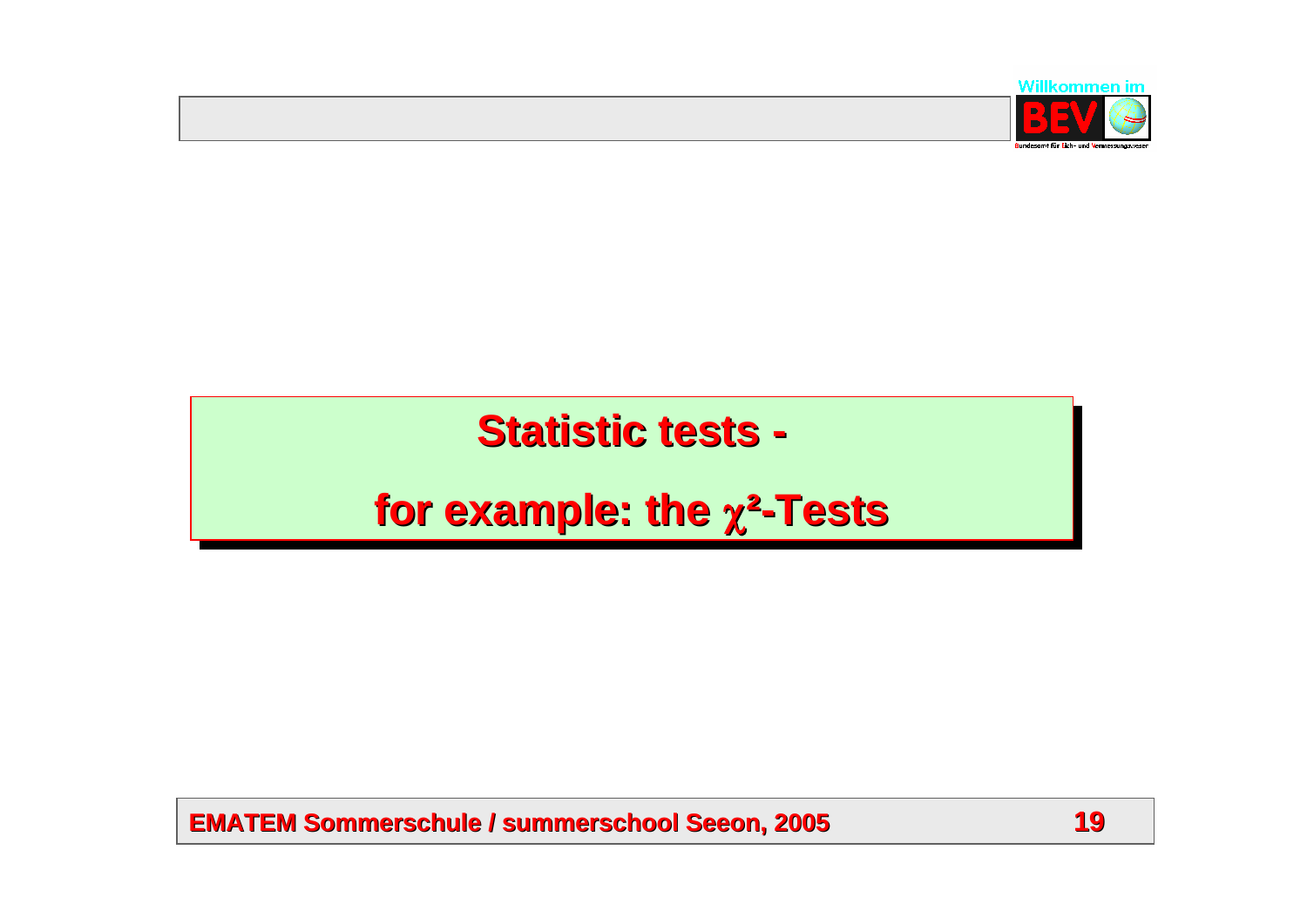#### **Minimum** *χ***<sup>2</sup>-procedure**

![](_page_19_Picture_1.jpeg)

Situation: there are measurement results:  $(x_i, y_i, u(x_i))$ 

On the other hand: we have an unknowned mathematical function  $\mathsf{F}(\mathsf{x}_{\mathsf{i}},\,\varepsilon_{\mathsf{1}},\,\varepsilon_{\mathsf{2}},\, ...)$  with variable coefficients  $\varepsilon_{\mathsf{i}},\,\varepsilon_{\mathsf{2}}$  ..

We assume

$$
\chi^{2} = \sum_{i=1}^{N} \frac{(y_{i} - F(x_{i}, \varepsilon_{1}, \varepsilon_{2}, ...))^{2}}{u^{2}(x_{i})}
$$

# Proceeding: variation of the parameters  $\varepsilon_{\scriptscriptstyle\!1},\,\varepsilon_{\scriptscriptstyle\!2}$  ... but  $\chi^{\mathsf{2}}$  is a minimum!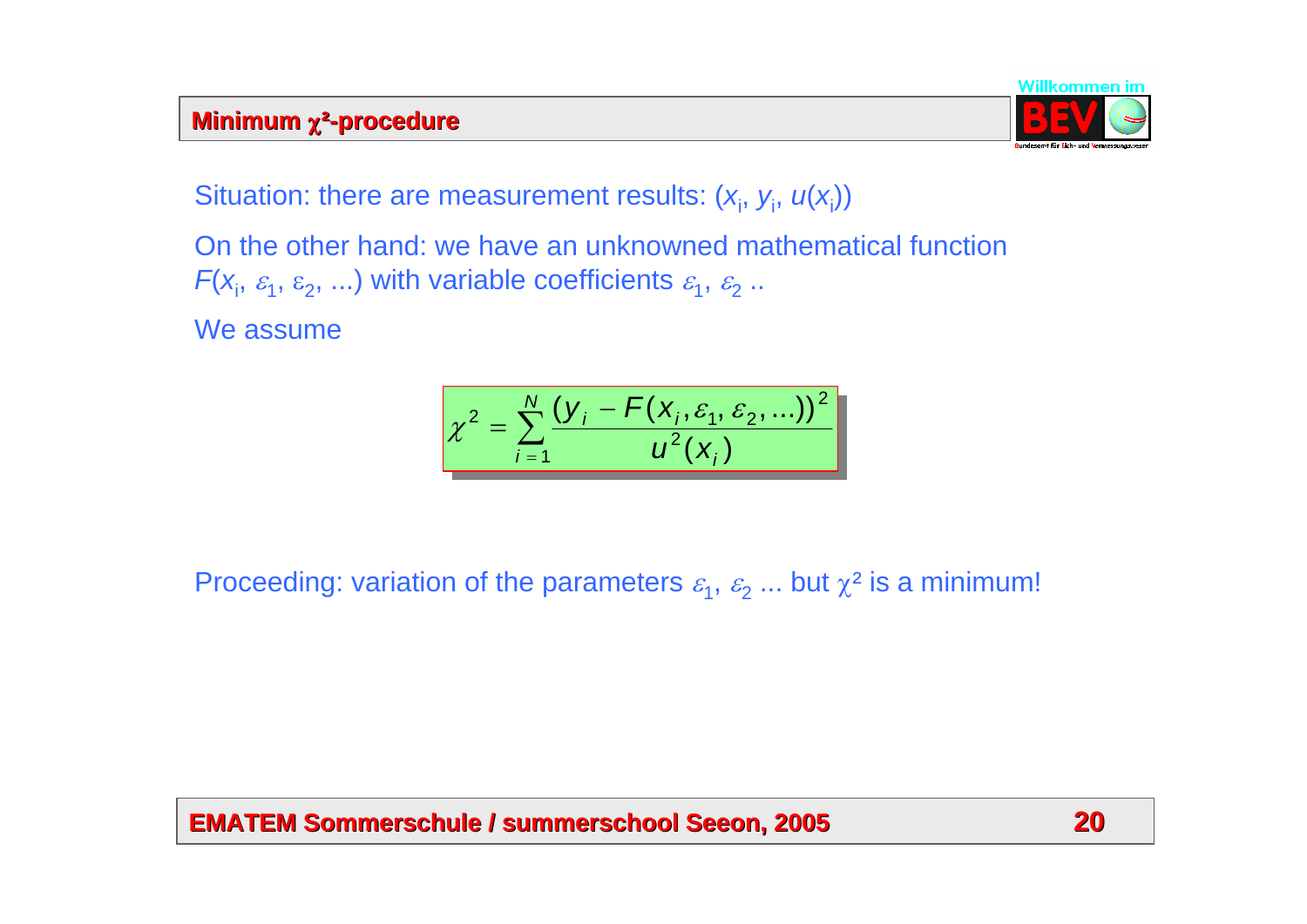#### **Chi-Quadrat Quadrat-Test - nach Nielsen nach Nielsen**

![](_page_20_Picture_1.jpeg)

# Procedure by **Nielsen; reference value is** doubtful by  $u^2(x_{ref})$ :

$$
\chi_{obs}^{2} = \frac{(x_{1} - x_{ref})^{2}}{u^{2}(x_{1}) - u^{2}(x_{ref})} + \frac{(x_{2} - x_{ref})^{2}}{u^{2}(x_{2}) - u^{2}(x_{ref})} + \frac{(x_{3} - x_{ref})^{2}}{u^{2}(x_{3}) - u^{2}(x_{ref})} + \dots
$$
  
... + 
$$
\frac{(x_{N} - x_{ref})^{2}}{u^{2}(x_{N}) - u^{2}(x_{ref})}
$$

We ask for the propability because  $\chi^2_\mathrm{obs}$  and  $\,\chi^2(\mathrm{v})$  have the same distribution. Condition is:

$$
P\{\chi^2(\nu) > \chi^2_{obs}\} > 5\,\%
$$

Excel:

$$
\textsf{chivert} \left( \chi^2_{obs}, \nu \right)
$$

**EMATEM Sommerschule / EMATEM Sommerschule / summerschool summerschool Seeon, 2005 , 2005 21**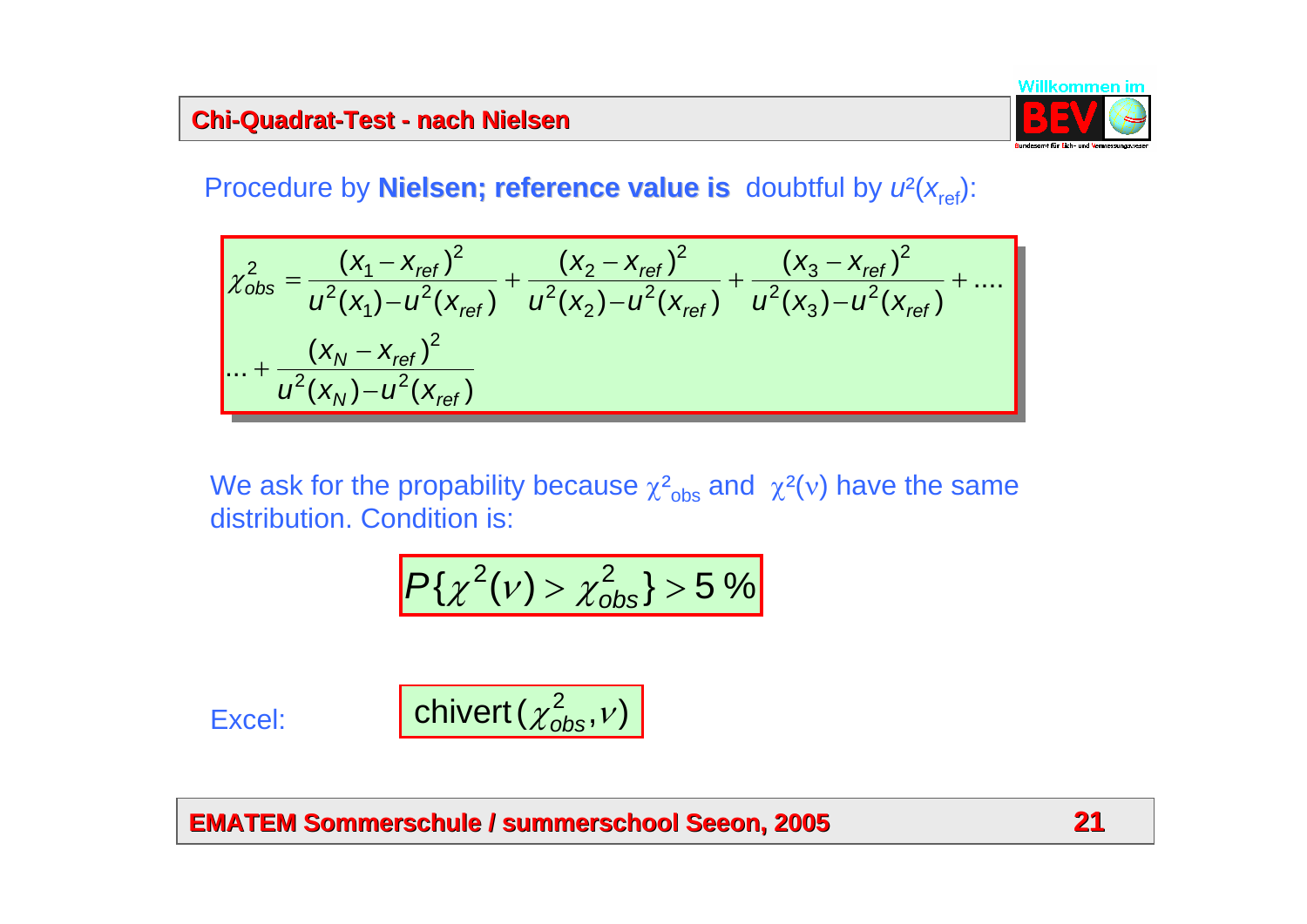#### **Chi-Quadrat-Test by Cox and Nielsen**

![](_page_21_Picture_1.jpeg)

# Procedure by **Cox:** reference value  $\boldsymbol{x}_{\sf ref}$  is in an interval of P  $\geq$  5 %

$$
\chi_{obs}^2 = \frac{(x_1 - x_{ref})^2}{u^2(x_1)} + \frac{(x_2 - x_{ref})^2}{u^2(x_2)} + \frac{(x_3 - x_{ref})^2}{u^2(x_3)} + \dots + \frac{(x_N - x_{ref})^2}{u^2(x_N)}
$$

# Procedure by **Nielsen; reference value is** uncertain by an interval of  $u(x_{ref})$ :

$$
\chi_{obs}^{2} = \frac{(x_{1} - x_{ref})^{2}}{u^{2}(x_{1}) - u^{2}(x_{ref})} + \frac{(x_{2} - x_{ref})^{2}}{u^{2}(x_{2}) - u^{2}(x_{ref})} + \frac{(x_{3} - x_{ref})^{2}}{u^{2}(x_{3}) - u^{2}(x_{ref})} + \dots
$$
  
... + 
$$
\frac{(x_{N} - x_{ref})^{2}}{u^{2}(x_{N}) - u^{2}(x_{ref})}
$$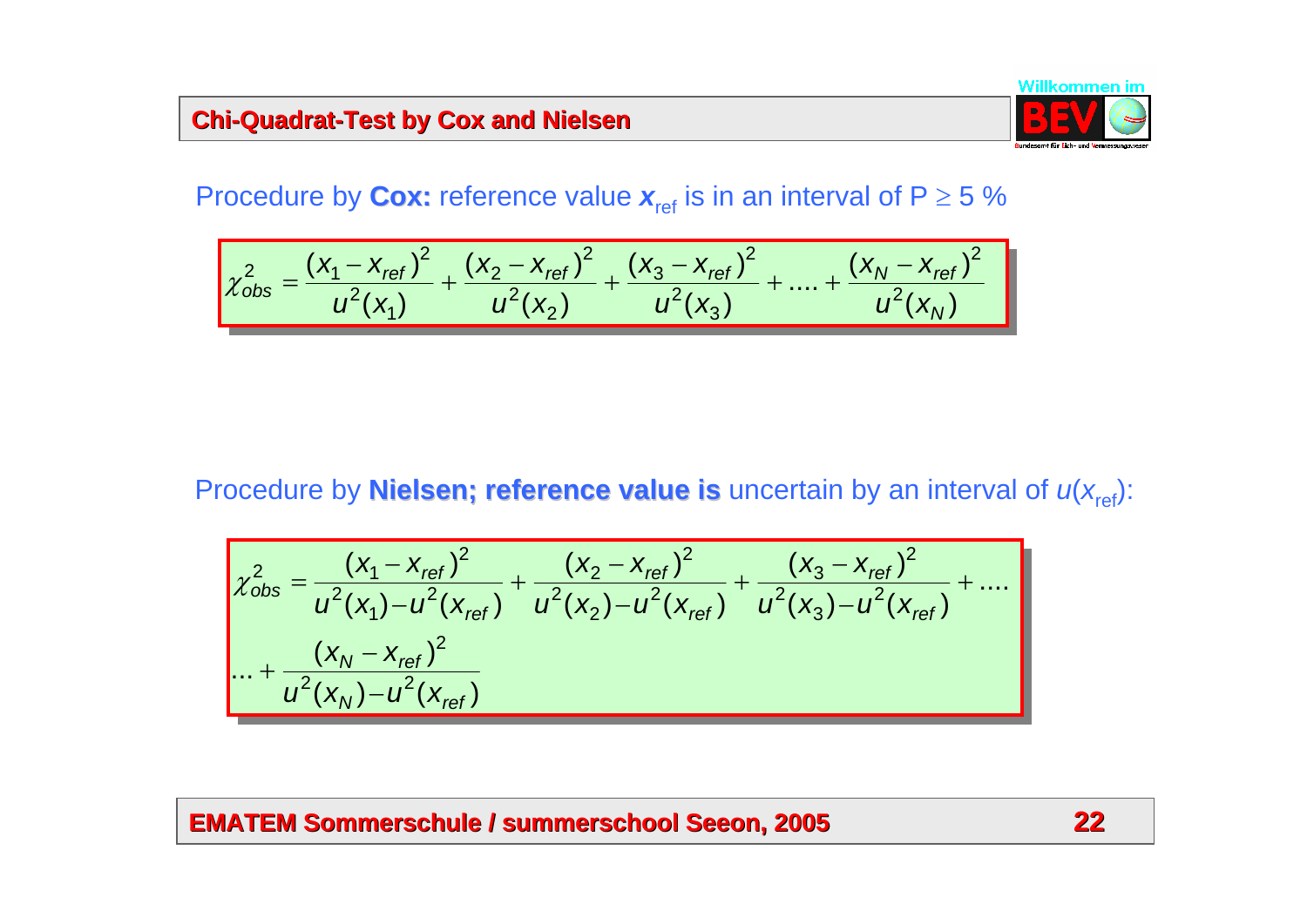#### **Chi-Quadrat Quadrat-Test - nach Nielsen nach Nielsen**

![](_page_22_Picture_1.jpeg)

We ask for the propability because  $\chi^2_\mathrm{obs}$  and  $\,\chi^2(\mathrm{v})$  have the same distribution. Condition is:

$$
P\{\chi^2(\nu) > \chi^2_{\rm obs}\} > 5\,\%
$$

Excel:

$$
\overline{\text{chivert}(\chi^2_{\text{obs}}, \nu)}
$$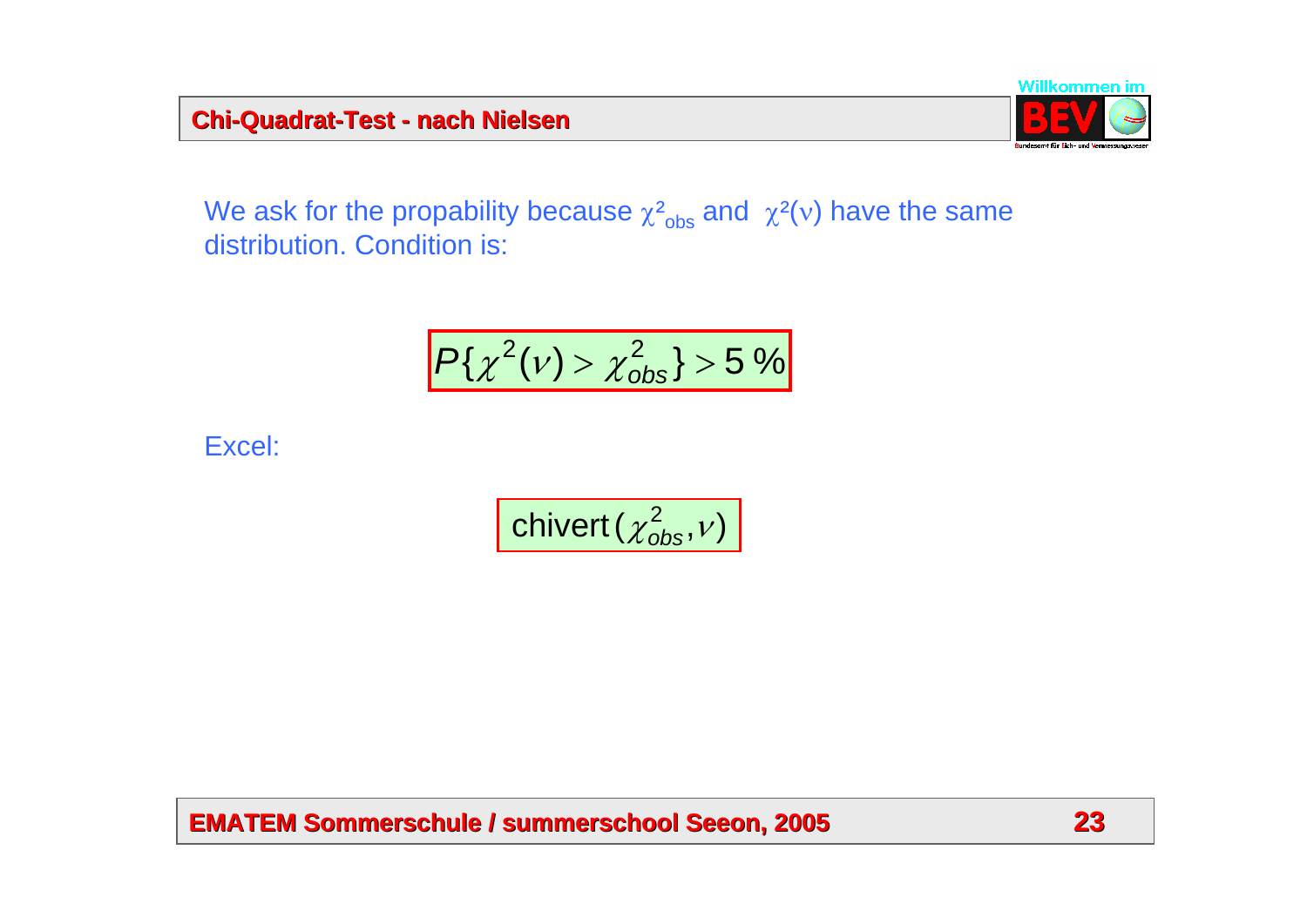# **Example: Example: - 14 participants, 14 participants,** <sup>ν</sup> **= 13, 857 downstream**

|                               | reported values    | abs deviation from mean | $\widehat{\mathcal{N}}$<br>$\rm H$<br>reported uncertainties (k | reported uncertainties included<br>$\widehat{\mathcal{N}}$<br>$\,$ H<br>installation effects (k | 1) with<br>$\rm H$<br>stability uncertainty<br>reported uncertainties (k |                         |                            | degree of equivalence       | normalized difference                          | by Nielsen                | by Cox                    |
|-------------------------------|--------------------|-------------------------|-----------------------------------------------------------------|-------------------------------------------------------------------------------------------------|--------------------------------------------------------------------------|-------------------------|----------------------------|-----------------------------|------------------------------------------------|---------------------------|---------------------------|
| Labor                         | $\boldsymbol{x}_i$ | $d_i$                   | $U(x_i)$                                                        | $U(x_i)$                                                                                        | $u(x_i)$                                                                 | $x_i/u^2(x_i)$          | $1/u^2(x_i)$               | $d_i$                       | norm d                                         | $\overline{\chi^2}$       | $\overline{\chi^2}$       |
| Austria                       | $-0, 13$           | 0,04                    | 0,03                                                            | 0,07                                                                                            | 0,034                                                                    | $-116$                  | 889                        | $-0,04$                     | 1,16                                           | 1,35                      | 1,12                      |
| Slovakia                      | $-0,03$            | 0,06                    | 0,11                                                            | 0,13                                                                                            | 0,063                                                                    | -8                      | 255                        | 0,06                        | 1,06                                           | 1,12                      | 1,06                      |
| Czech Rep.                    | $-0,01$            | 0,08                    | 0,12                                                            | 0,13                                                                                            | 0,067                                                                    | $-2$                    | 222                        | 0,08                        | 1,29                                           | 1,66                      | 1,59                      |
| Switzerland                   | $-0,04$            | 0,05                    | 0,18                                                            | 0, 19                                                                                           | 0,095                                                                    | $-4$                    | 111                        | 0,05                        | 0,58                                           | 0,34                      | 0,33                      |
| Sweden                        | $-0,07$            | 0,02                    | 0,08                                                            | 0, 10                                                                                           | 0,050                                                                    | $-28$                   | 400                        | 0,02                        | 0,51                                           | 0,26                      | 0,24                      |
| Denmark                       | $-0,05$            | 0,04                    | 0,11                                                            | 0,13                                                                                            | 0,063                                                                    | $-13$                   | 255                        | 0,04                        | 0,73                                           | 0,53                      | 0,50                      |
| Germany                       | $-0,05$            | 0,04                    | 0,03                                                            | 0,07                                                                                            | 0,034                                                                    | $-44$                   | 889                        | 0,04                        | 1,46                                           | 2,13                      | 1,76                      |
| Slovenia                      | $-0,13$            | 0,04                    | 0,17                                                            | 0,18                                                                                            | 0,090                                                                    | $-16$                   | 123                        | $-0,04$                     | 0,40                                           | 0,16                      | 0, 15                     |
| France                        | 0,00               | 0,09                    | 0,12                                                            | 0, 13                                                                                           | 0,067                                                                    | $\overline{0}$          | $\overline{222}$           | 0,09                        | 1,44                                           | 2,07                      | 1,99                      |
| Norway                        | $-0,29$            | 0,35                    | 0,08                                                            | 0, 10                                                                                           | 0,050                                                                    | $-116$                  | 400                        | $-0,20$                     | 4,07                                           | 16,57                     | 15,28                     |
| <b>Turkey</b>                 | $-0,13$            | 0,04                    | 0,05                                                            | 0,08                                                                                            | 0,038                                                                    | $-92$                   | 711                        | $-0,04$                     | 1,02                                           | 1,04                      | 0,90                      |
| Hungary                       | $-0,01$            | 0,08                    | 0,11                                                            | 0,13                                                                                            | 0,063                                                                    | $-3$                    | 255                        | 0,08                        | 1,38                                           | 1,91                      | 1,82                      |
| Lithuania                     | $-0,16$            | 0,07                    | 0, 14                                                           | 0, 15                                                                                           | 0,076                                                                    | $-28$                   | 172                        | $-0,07$                     | 0,87                                           | 0,76                      | 0,74                      |
| Italy                         | $-0,07$            | 0,02                    | 0,11                                                            | 0,13                                                                                            | 0,064                                                                    | $-17$                   | 248                        | 0,02                        | 0,40                                           | 0,16                      | 0,15                      |
| mean = $x_{ref}$              | $-0,084$           |                         |                                                                 |                                                                                                 | Summen =                                                                 | $-487$                  |                            |                             |                                                | $\chi^2$ <sub>obs</sub> = | $\chi^2$ <sub>obs</sub> = |
| $\mathbf{s}$                  | 0,079              |                         |                                                                 |                                                                                                 | Summen =                                                                 |                         | 5152                       |                             |                                                | 30,07                     | 27,63                     |
| $S_0$                         | 0,026              |                         |                                                                 |                                                                                                 |                                                                          |                         |                            |                             | $P\{\chi^2(v) \text{--} \chi^2_{\text{obs}}\}$ | 0,46%                     | 1,02%                     |
| $\nu =$                       |                    |                         |                                                                 |                                                                                                 |                                                                          |                         | $u^2(x_{ref}) = 1,941F-04$ | level of significance<br>%2 |                                                |                           |                           |
| $\boldsymbol{x}_{\text{ref}}$ | $-0,095$           |                         |                                                                 |                                                                                                 |                                                                          | $u(x_{ref}) \neq 0,014$ |                            |                             |                                                |                           |                           |

**EMATEM Sommerschule / EMATEM Sommerschule / summerschool summerschool Seeon, 2005 , 2005 24**

![](_page_23_Picture_4.jpeg)

Bundesomt für Ekh-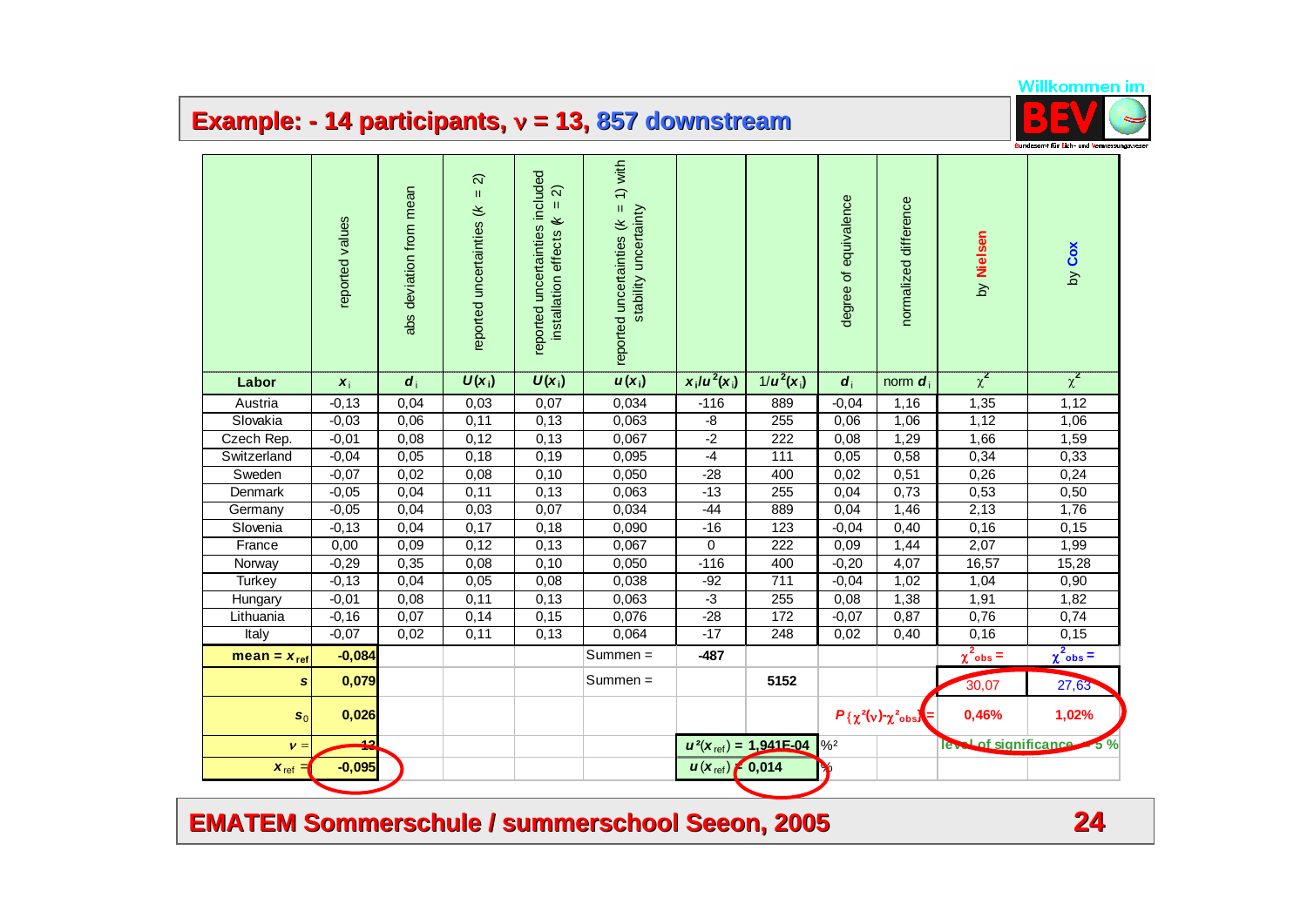# **Example: Example: - 11 participants, participants,** <sup>ν</sup> **= 10 (without Cz, F, N) without Cz, F, N) 857 downstream**

![](_page_24_Picture_1.jpeg)

Bundesomt für Ekh-

|                  | reported values    | abs deviation from mean | $\widetilde{\star}$<br>reported uncertainties<br>$\widehat{\mathcal{N}}$ | reported uncertainties<br>included installation<br>$\widehat{\mathcal{N}}$<br>$\rm H$<br>effects (k | $\widetilde{\star}$<br>reported uncertainties<br>$= 1$ ) with stability<br>uncertainty |                             |                            | degree of equivalence                          | normalized difference                       | by Nielsen                | by Cox                    |
|------------------|--------------------|-------------------------|--------------------------------------------------------------------------|-----------------------------------------------------------------------------------------------------|----------------------------------------------------------------------------------------|-----------------------------|----------------------------|------------------------------------------------|---------------------------------------------|---------------------------|---------------------------|
| Labor            | $\boldsymbol{x}_i$ | $d_i$                   | $U(x_i)$                                                                 | $U(x_i)$                                                                                            | $u(x_i)$                                                                               | $x_i/u^2(x_i)$              | $1/u^2(x_i)$               | $d_i$                                          | norm $\boldsymbol{d}_i$                     | $\overline{\chi^2}$       | $\overline{\chi^2}$       |
| Austria          | $-0, 13$           | 0,04                    | 0,03                                                                     | 0,07                                                                                                | 0,034                                                                                  | $-116$                      | 889                        | $-0,04$                                        | 1,49                                        | 2,21                      | 1,75                      |
| Slovakia         | $-0,03$            | 0,06                    | 0,11                                                                     | 0,13                                                                                                | 0,063                                                                                  | -8                          | 255                        | 0,06                                           | 0,92                                        | 0,84                      | 0,79                      |
|                  |                    |                         |                                                                          |                                                                                                     |                                                                                        |                             |                            |                                                |                                             |                           |                           |
| Switzerland      | $-0,04$            | 0,05                    | 0,18                                                                     | 0, 19                                                                                               | 0,095                                                                                  | $-4$                        | 111                        | 0,05                                           | 0,49                                        | 0,24                      | 0,23                      |
| Sweden           | $-0,07$            | 0,02                    | 0,08                                                                     | 0, 10                                                                                               | 0,050                                                                                  | $-28$                       | 400                        | 0,02                                           | 0,33                                        | 0,11                      | 0, 10                     |
| Denmark          | $-0,05$            | 0,04                    | 0,11                                                                     | 0, 13                                                                                               | 0,063                                                                                  | $-13$                       | 255                        | 0,04                                           | 0,59                                        | 0,34                      | 0,32                      |
| Germany          | $-0,05$            | 0,04                    | 0,03                                                                     | 0,07                                                                                                | 0,034                                                                                  | $-44$                       | 889                        | 0,04                                           | 1,19                                        | 1,42                      | 1,13                      |
| Slovenia         | $-0, 13$           | 0,04                    | 0,17                                                                     | 0,18                                                                                                | 0,090                                                                                  | $-16$                       | 123                        | $-0,04$                                        | 0,50                                        | 0,25                      | 0,24                      |
|                  |                    |                         |                                                                          |                                                                                                     |                                                                                        |                             |                            |                                                |                                             |                           |                           |
|                  |                    |                         |                                                                          |                                                                                                     |                                                                                        |                             |                            |                                                |                                             |                           |                           |
| Turkey           | $-0, 13$           | 0,04                    | 0,05                                                                     | 0,08                                                                                                | 0,038                                                                                  | $-92$                       | 711                        | $-0,04$                                        | 1,30                                        | 1,68                      | 1,40                      |
| Hungary          | $-0,01$            | 0,08                    | 0,11                                                                     | 0,13                                                                                                | 0,063                                                                                  | $-3$                        | 255                        | 0,08                                           | 1,24                                        | 1,55                      | 1,46                      |
| Lithuania        | $-0, 16$           | 0,07                    | 0,14                                                                     | 0, 15                                                                                               | 0,076                                                                                  | $-28$                       | 172                        | $-0,07$                                        | 1,00                                        | 0,99                      | 0,95                      |
| Italy            | $-0,07$            | 0,02                    | 0,11                                                                     | 0,13                                                                                                | 0,064                                                                                  | $-17$                       | 248                        | 0,02                                           | 0,25                                        | 0,06                      | 0,06                      |
| $mean = x_{ref}$ | $-0,079$           |                         |                                                                          |                                                                                                     | Summen =                                                                               | $-369$                      |                            |                                                |                                             | $\chi^2$ <sub>obs</sub> = | $\chi^2$ <sub>obs</sub> = |
| S                | 0,050              |                         |                                                                          |                                                                                                     | Summen =                                                                               |                             | 4308                       |                                                |                                             | 9,69                      | 8,43                      |
| s <sub>0</sub>   | 0,017              |                         |                                                                          |                                                                                                     |                                                                                        |                             |                            |                                                | $P\{\chi^2(v) \sim \chi^2_{\text{obj}}\}$ = | 46,84%                    | 58,66%                    |
| $\nu =$          | 10                 |                         |                                                                          |                                                                                                     |                                                                                        |                             | $u^2(x_{ref}) = 2.321F-04$ | $\frac{9}{2}$<br>level of significance = $5\%$ |                                             |                           |                           |
| $x_{ref}$ =      | $-0,086$           |                         |                                                                          |                                                                                                     |                                                                                        | $u(x_{\text{ref}}) = 0,015$ |                            | $\%$                                           |                                             |                           |                           |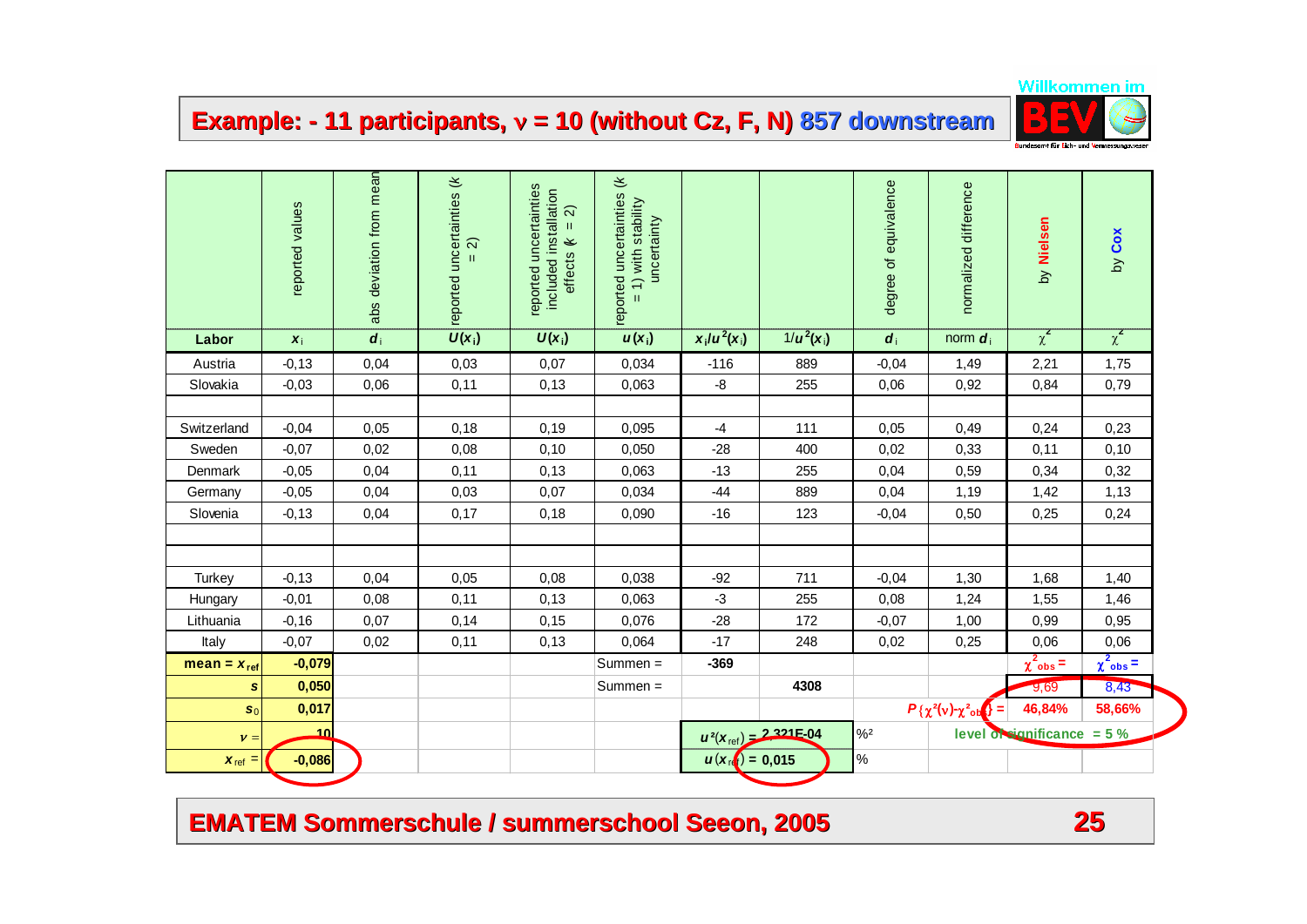![](_page_25_Picture_1.jpeg)

We observed that the meters depend from **installation conditions**!

Experiment: We detach the screws shown in the following picture After that we fasten the screws again. We do this 10 times. What do we get?

![](_page_25_Figure_4.jpeg)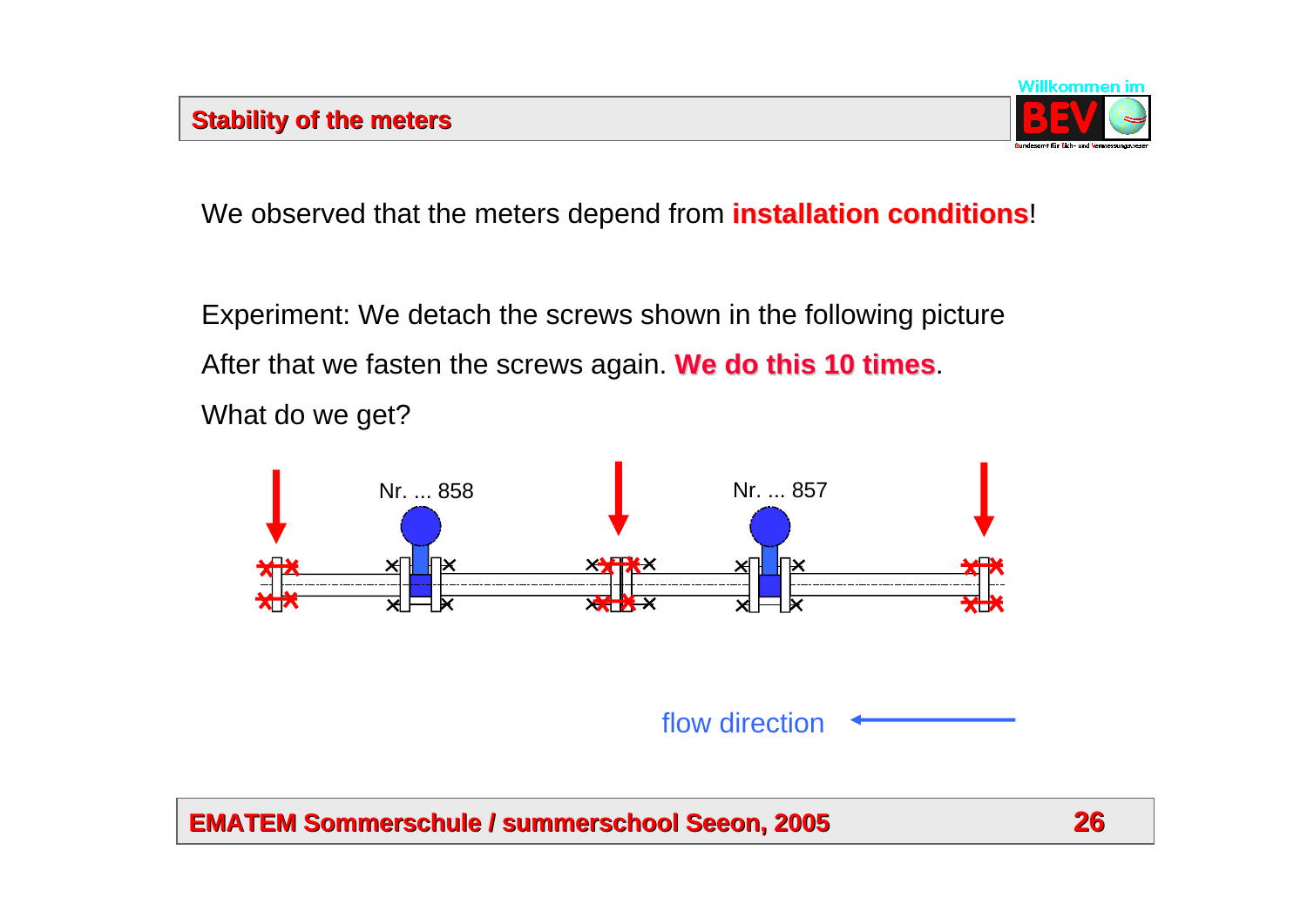#### **meter 857 at first position (upstream) meter 857 at first position (upstream)**

![](_page_26_Picture_1.jpeg)

![](_page_26_Figure_2.jpeg)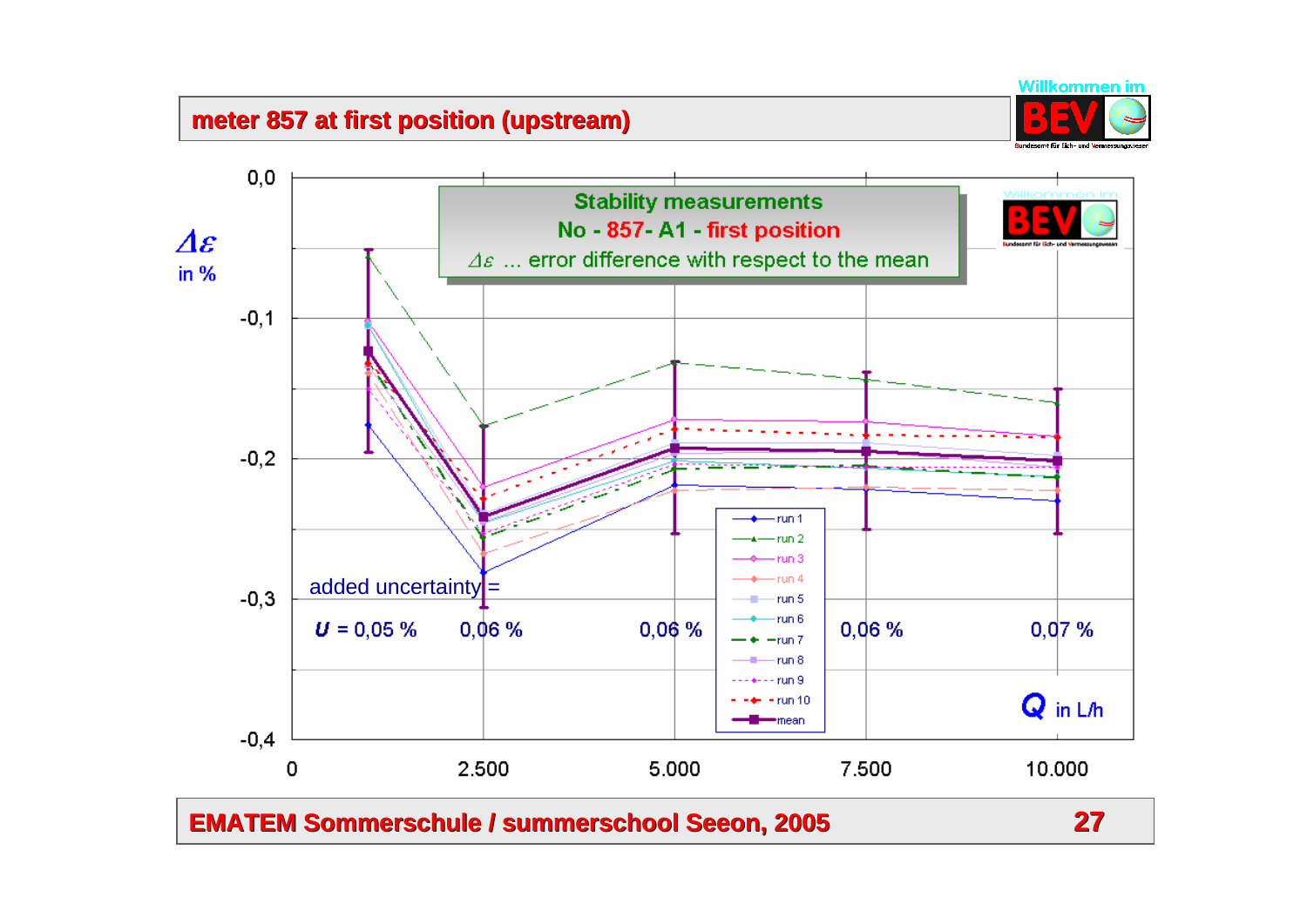# **meter 857 at second position (downstream) meter 857 at second position (downstream)**

![](_page_27_Figure_1.jpeg)

**EMATEM Sommerschule / EMATEM Sommerschule / summerschool summerschool Seeon, 2005 , 2005 28**

Willkommen im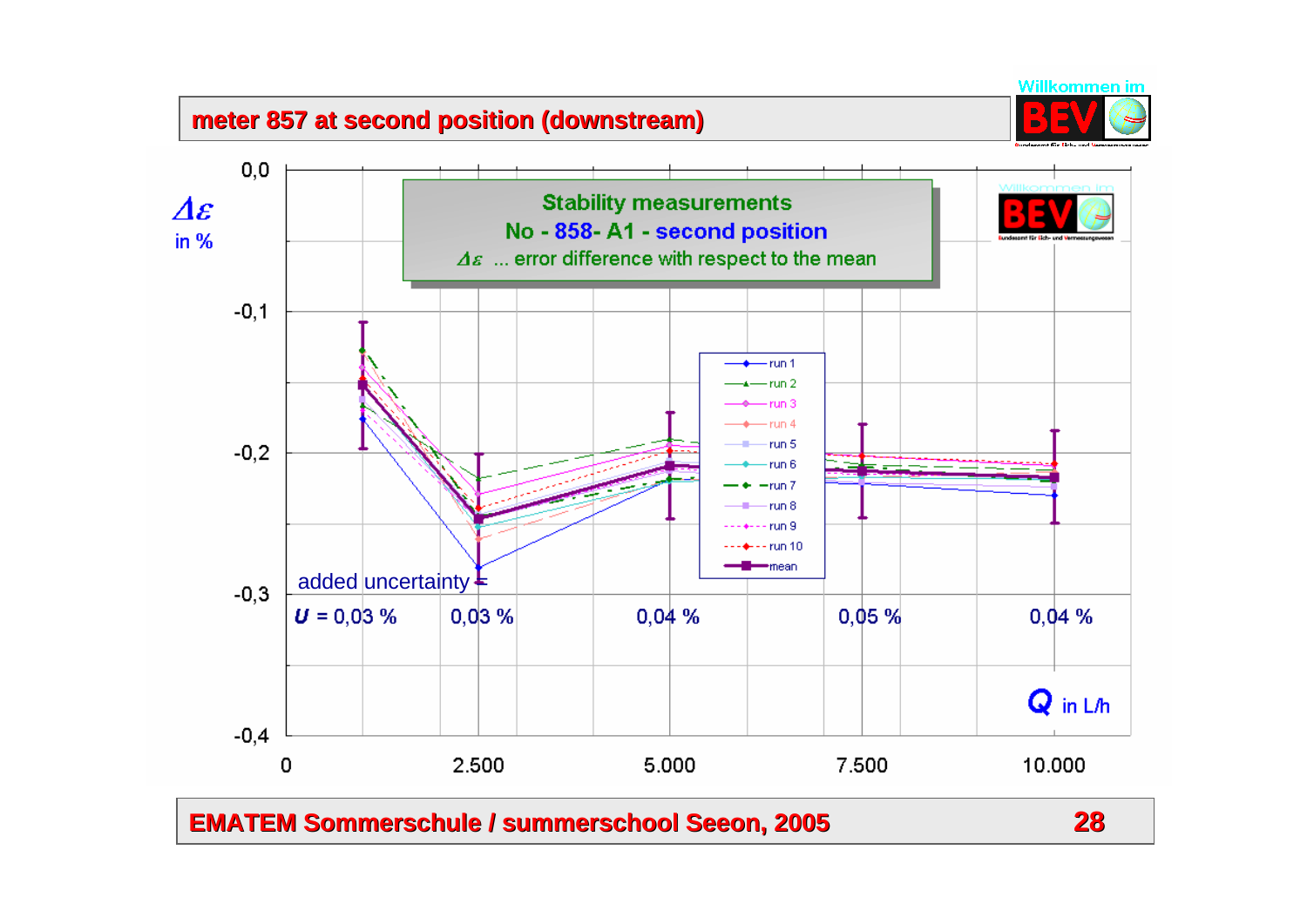# **Uncertainty test rig and meters Uncertainty test rig and meters**

![](_page_28_Picture_1.jpeg)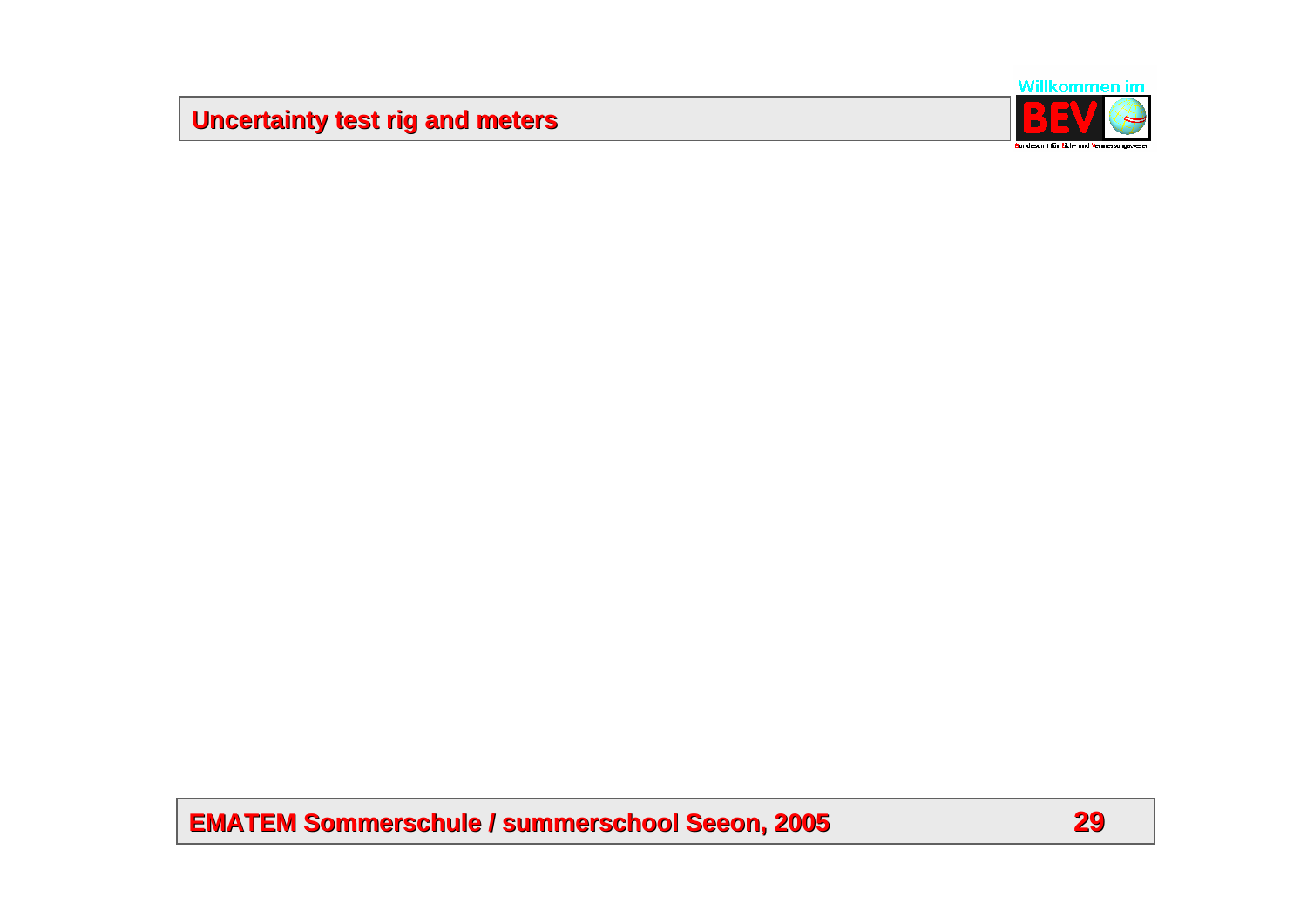![](_page_29_Picture_1.jpeg)

# **Summary: Summary:**

¾ **first position (upstream): +/ first position (upstream): +/- 0,6 %**

#### ¾**second position (downstream): +/- 0,3 %**

# **!! We use that as a part of uncertainty which is !! We use that as a part of uncertainty which is regarded in the following Youden plots !! regarded in the following Youden plots !!**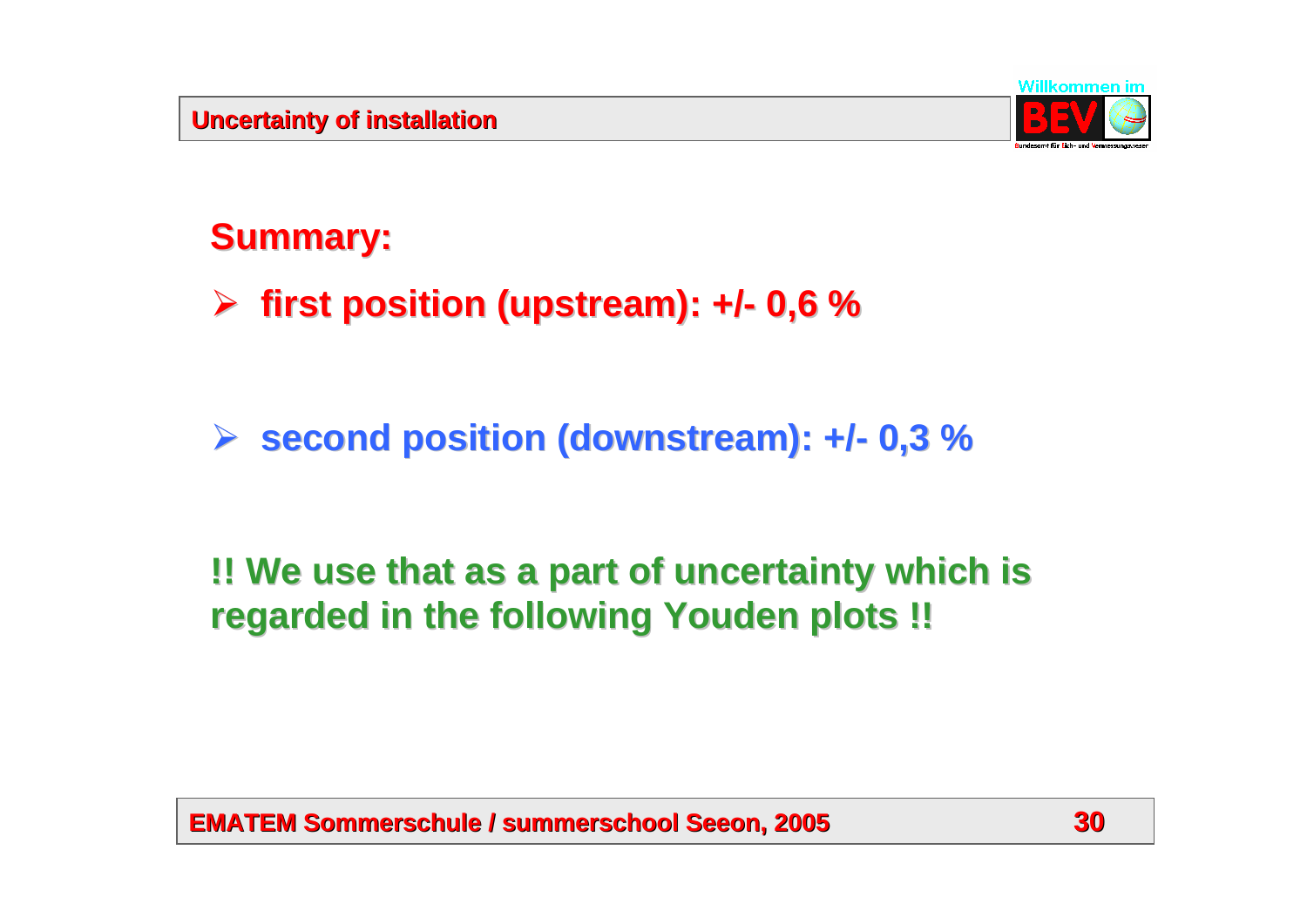![](_page_30_Picture_0.jpeg)

# **Youden Youden-plots -plots**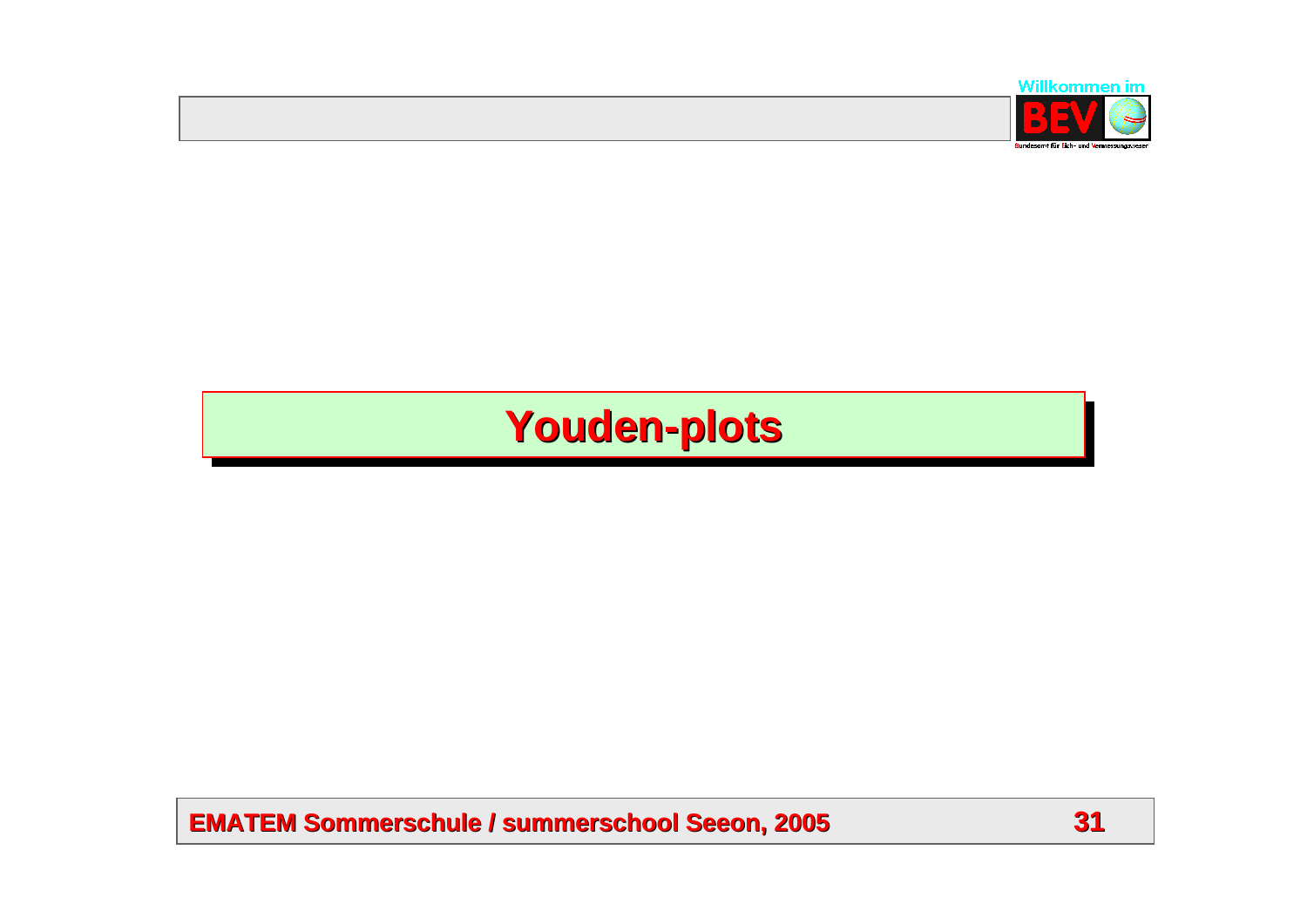![](_page_31_Picture_1.jpeg)

# **PLEASE REMEMBER PLEASE REMEMBER**:

- $\triangleright$  On the x-axis there is the difference between the measurement value and the KCRV for the first meter, on the y-axis there is the same for the second meter
- ¾ Zero is on both axis the **KCRV**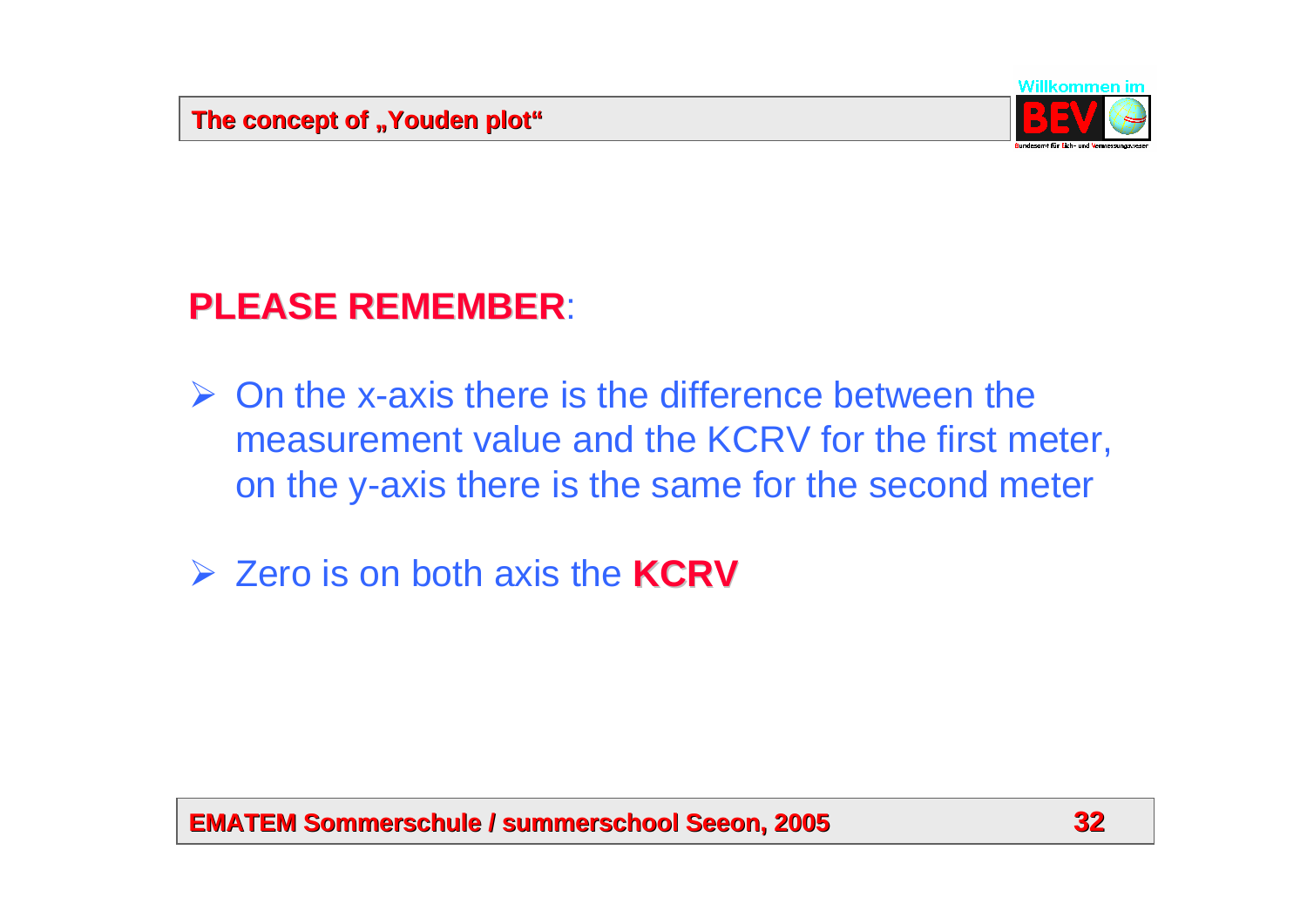#### **The sense of Youden The sense of Youden-plot**

![](_page_32_Picture_1.jpeg)

![](_page_32_Figure_2.jpeg)

![](_page_32_Figure_4.jpeg)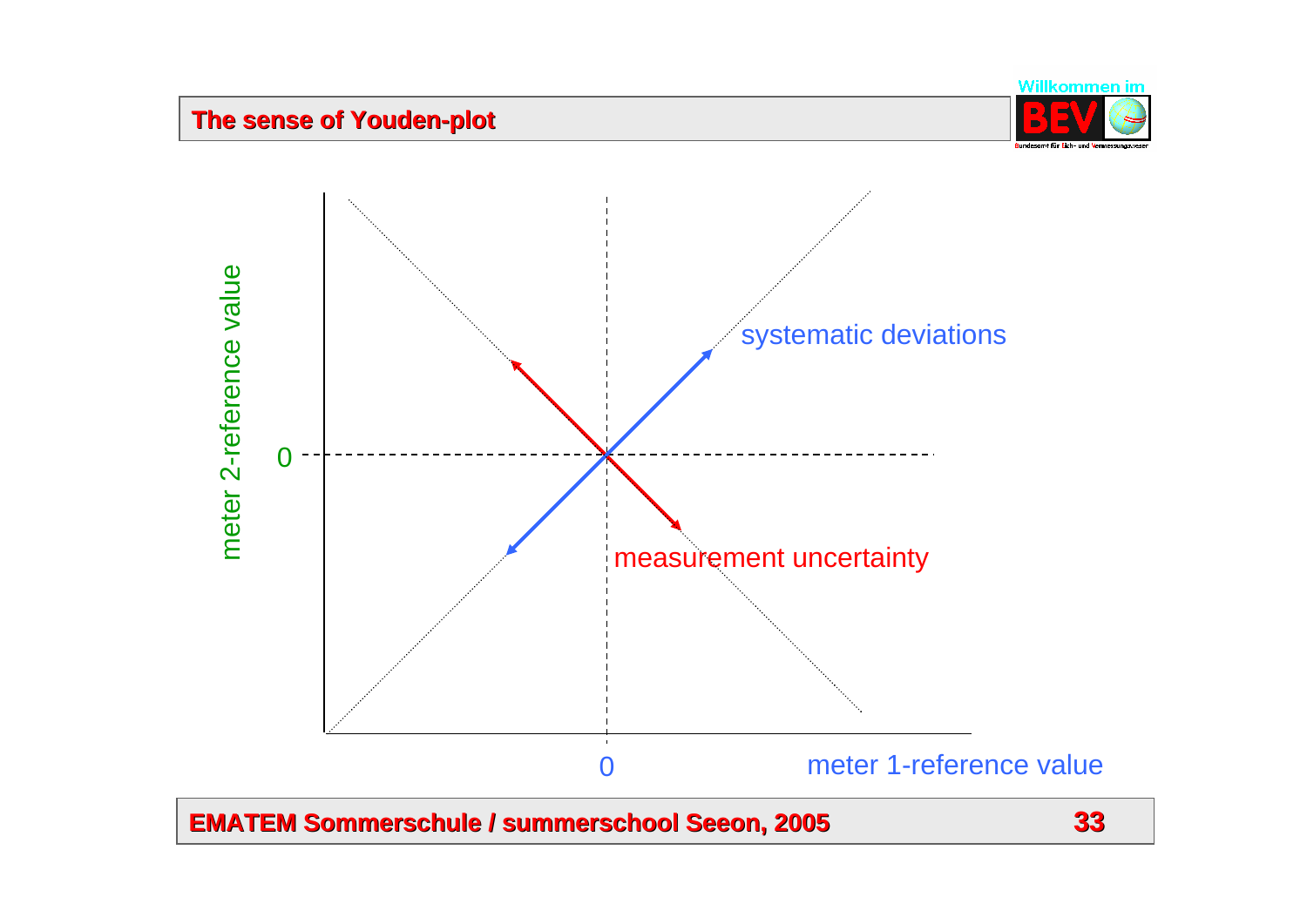# **typical: small uncertainty, large systematic error typical: small uncertainty, large systematic error**

![](_page_33_Picture_1.jpeg)

![](_page_33_Figure_2.jpeg)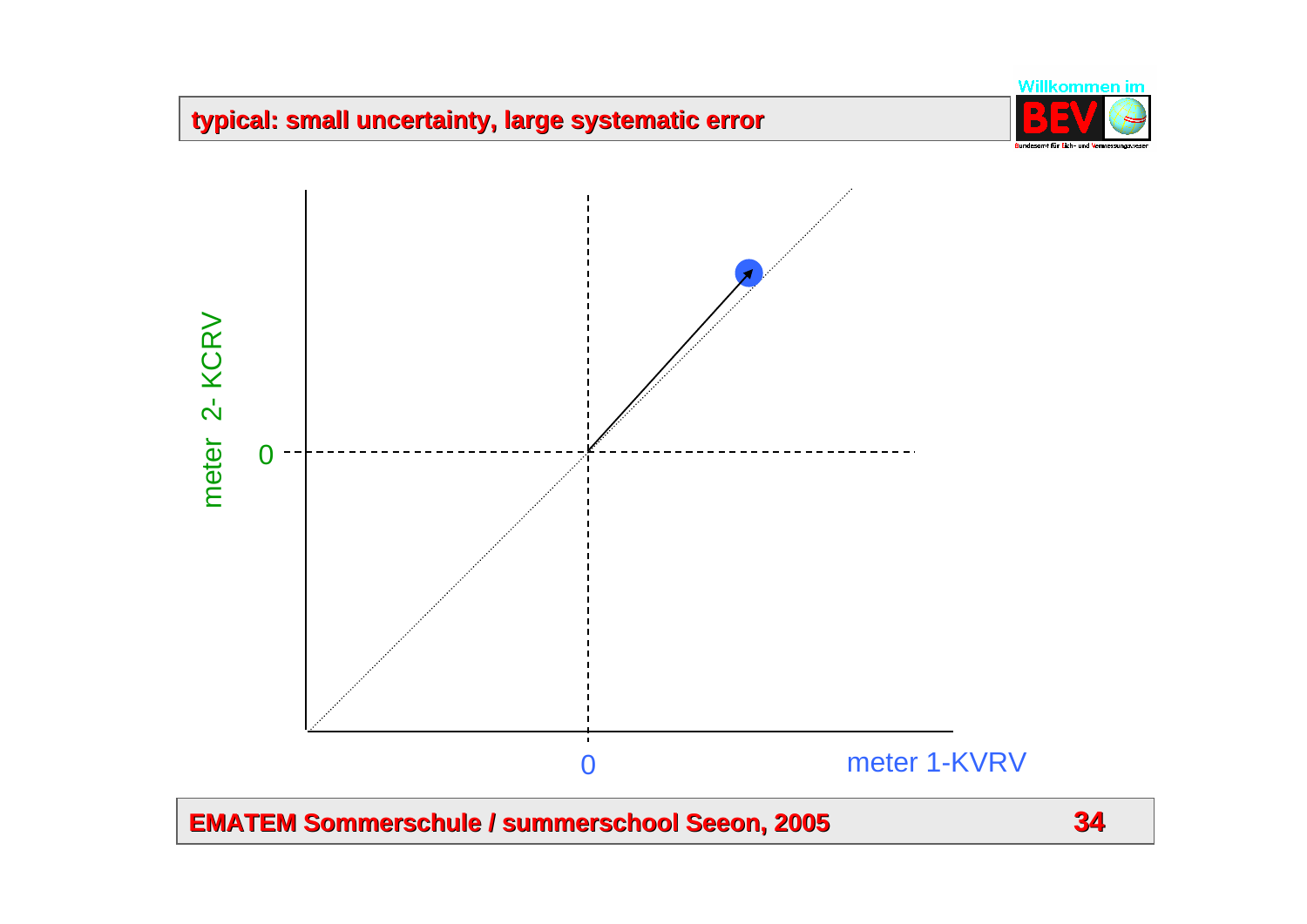# **typical: large uncertainty, small systematic error typical: large uncertainty, small systematic error**

![](_page_34_Picture_1.jpeg)

![](_page_34_Figure_2.jpeg)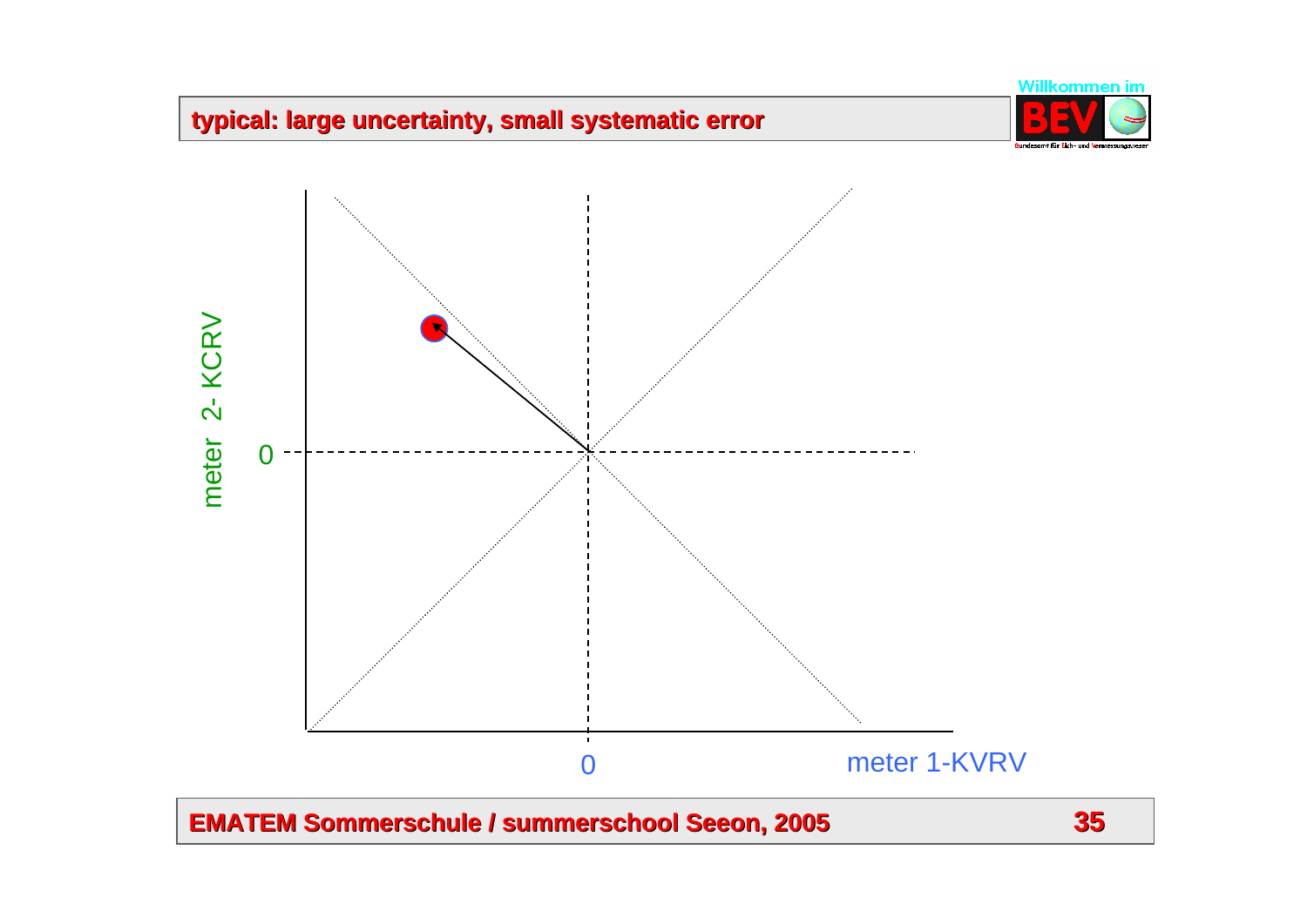![](_page_35_Picture_0.jpeg)

# **Results of the EUROMET comparisons reference: KCRV (method → Lau, 2003)**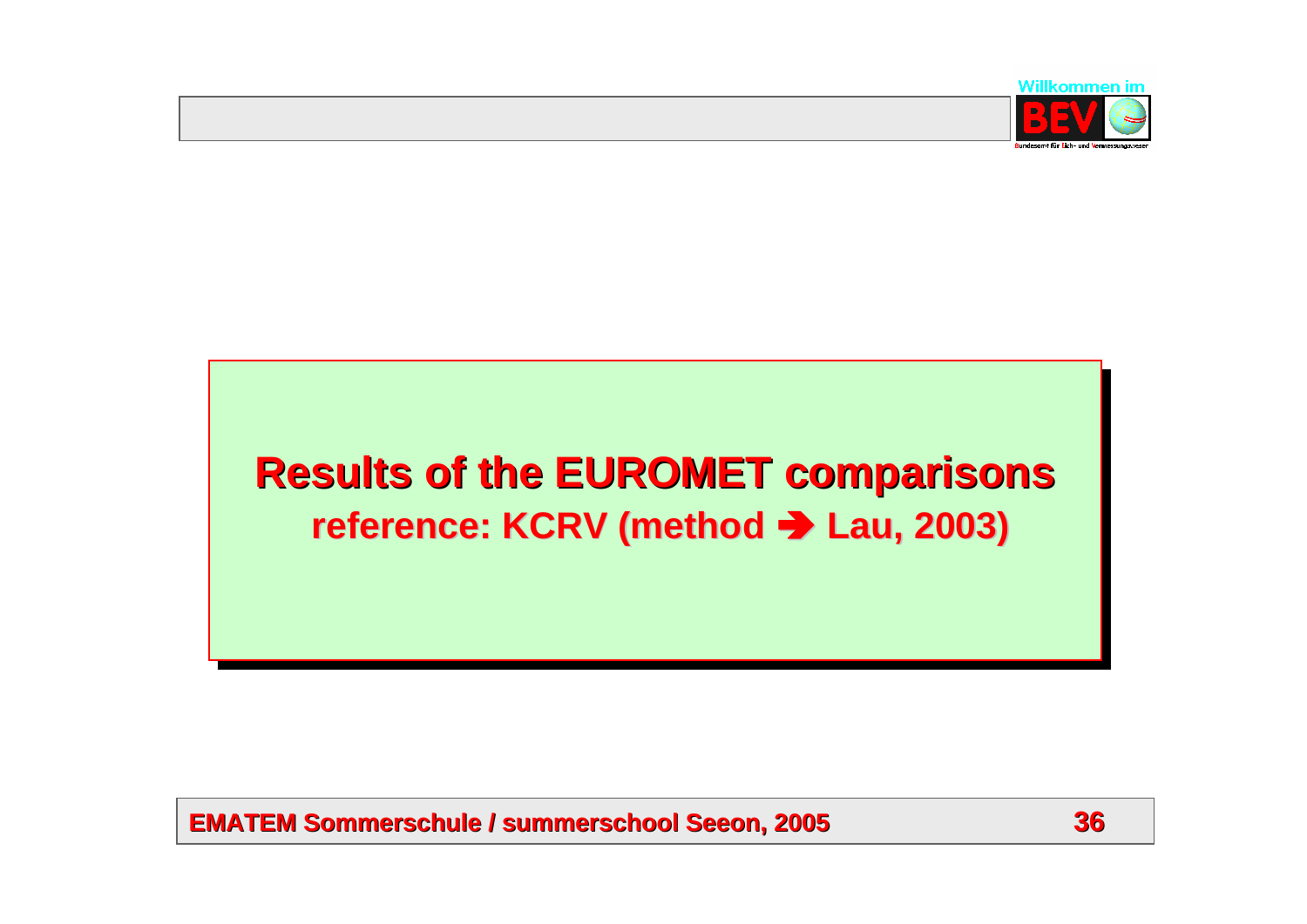# **Q = 10 000 L/h, 857 upstream**

![](_page_36_Picture_1.jpeg)

![](_page_36_Figure_2.jpeg)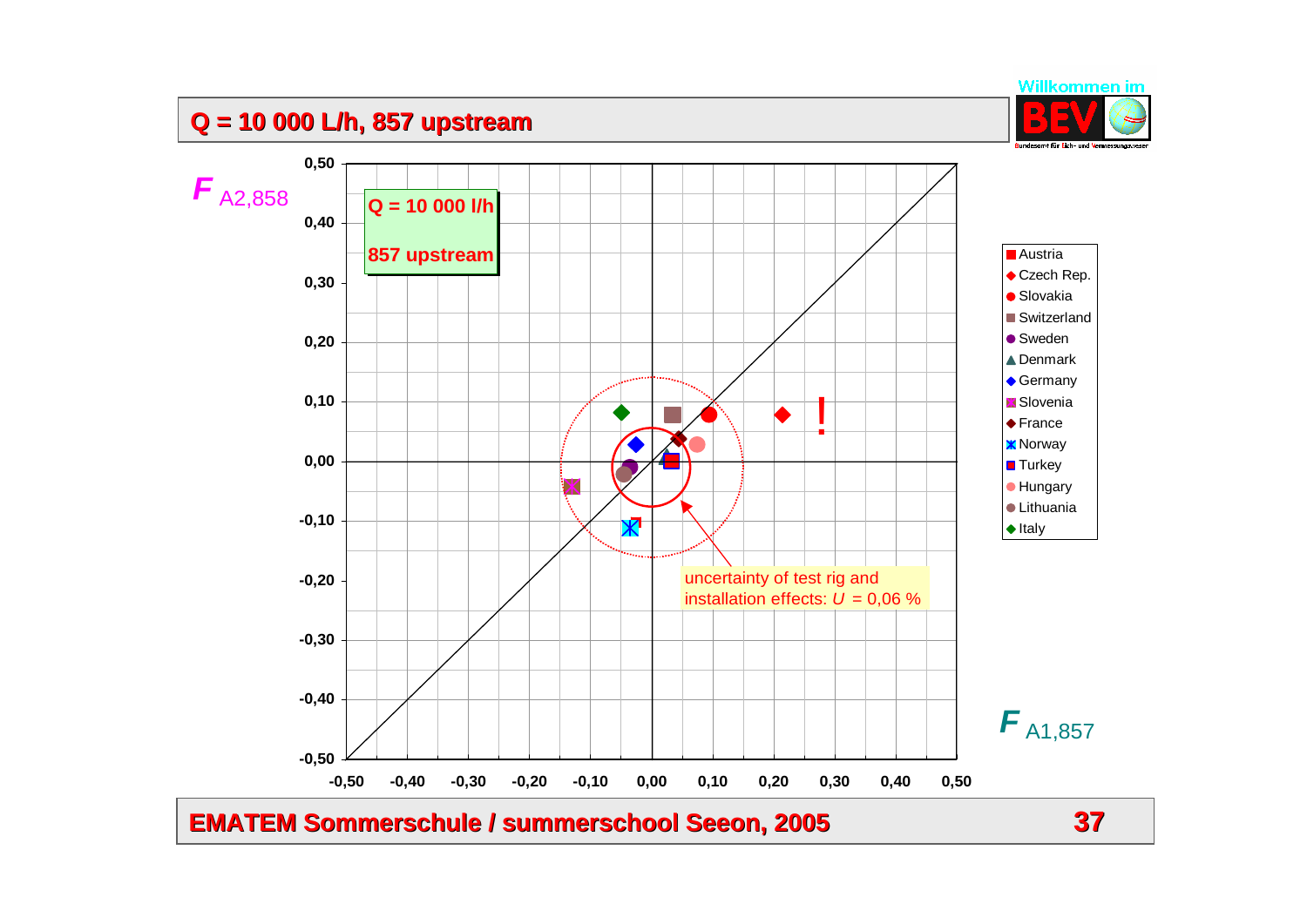# **Q = 10 000 L/h, Q = 10 000 L/h, 858 upstream**

![](_page_37_Picture_1.jpeg)

![](_page_37_Figure_2.jpeg)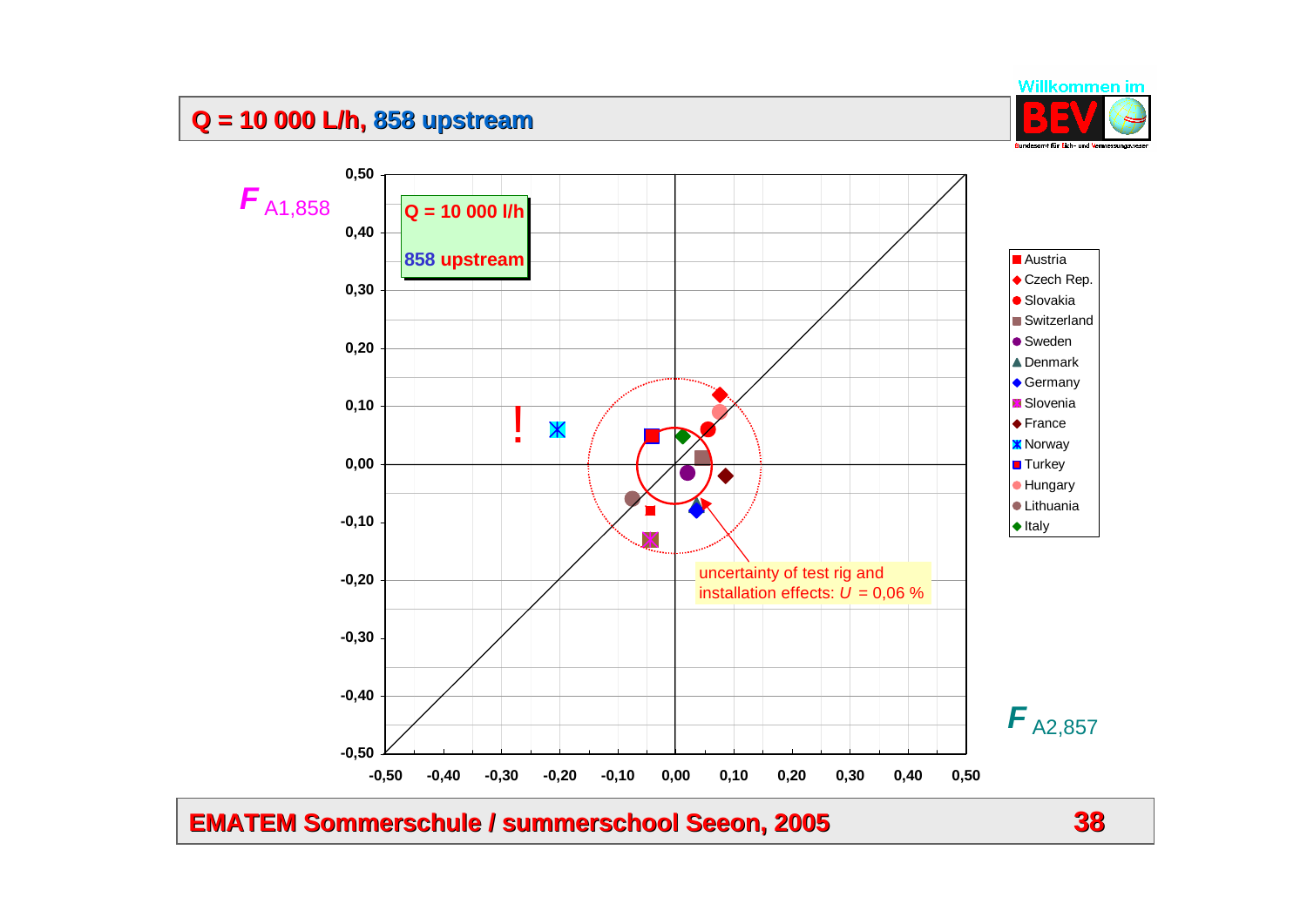# **Q = 7 500 L/h, 857 upstream**

![](_page_38_Picture_1.jpeg)

![](_page_38_Figure_2.jpeg)

**EMATEM Sommerschule / EMATEM Sommerschule / summerschool summerschool Seeon, 2005 , 2005 39**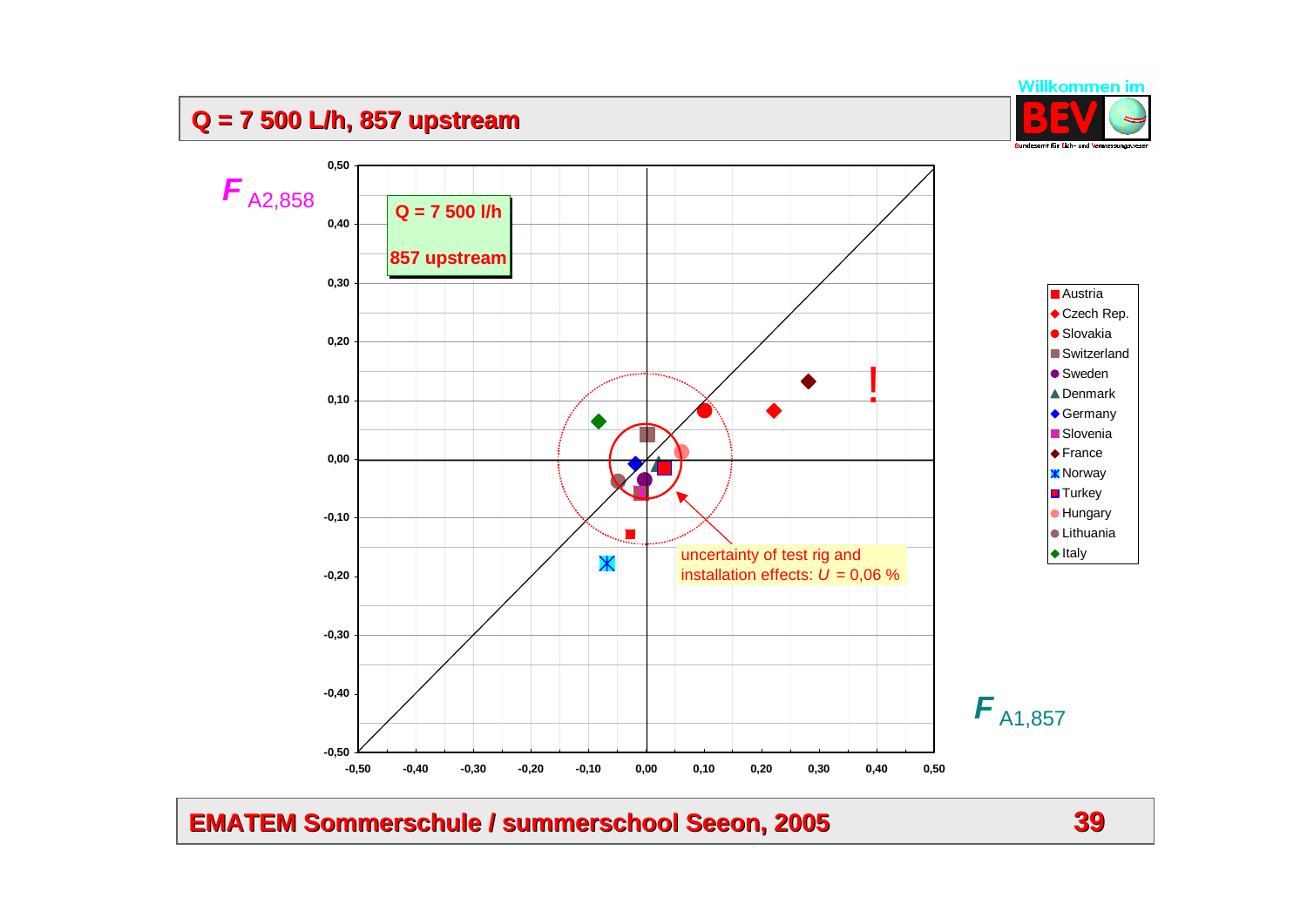# **Q = 7 500 L/h, Q = 7 500 L/h, 858 upstream**

![](_page_39_Picture_1.jpeg)

![](_page_39_Figure_2.jpeg)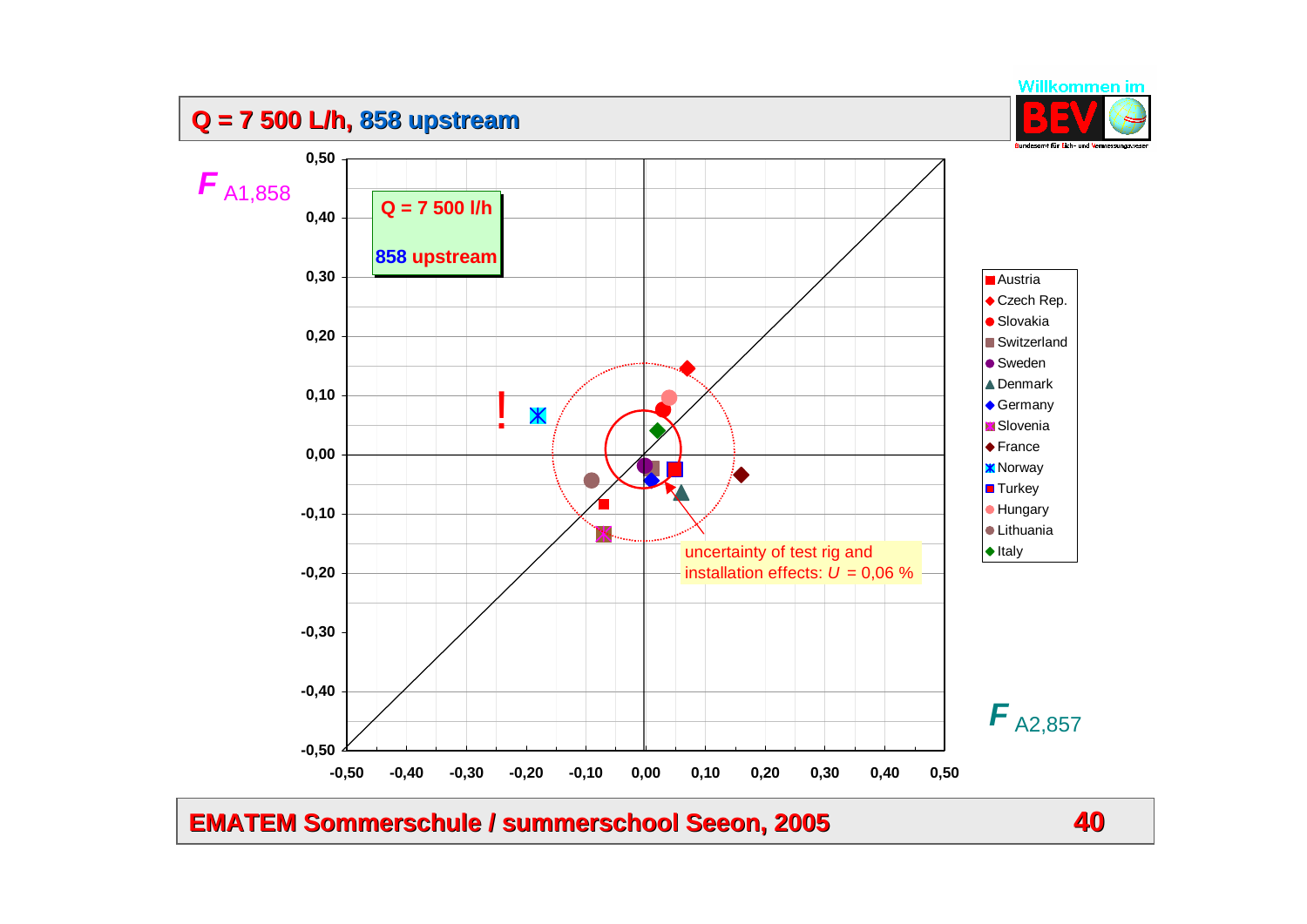# **Q = 5 000 L/h, 857 upstream**

![](_page_40_Picture_1.jpeg)

![](_page_40_Figure_2.jpeg)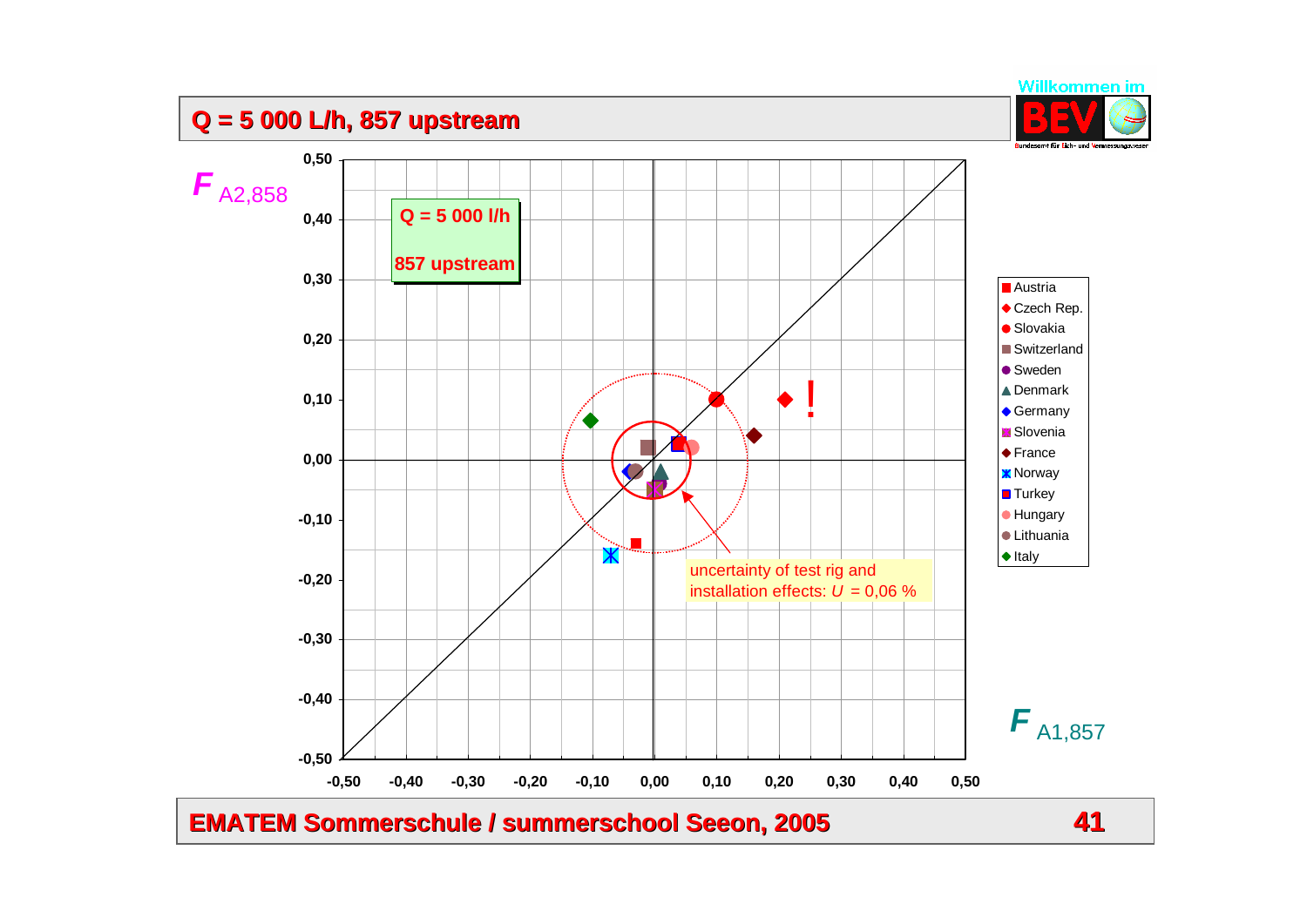# **Q = 5 000 L/h, Q = 5 000 L/h, 858 upstream**

![](_page_41_Picture_1.jpeg)

![](_page_41_Figure_2.jpeg)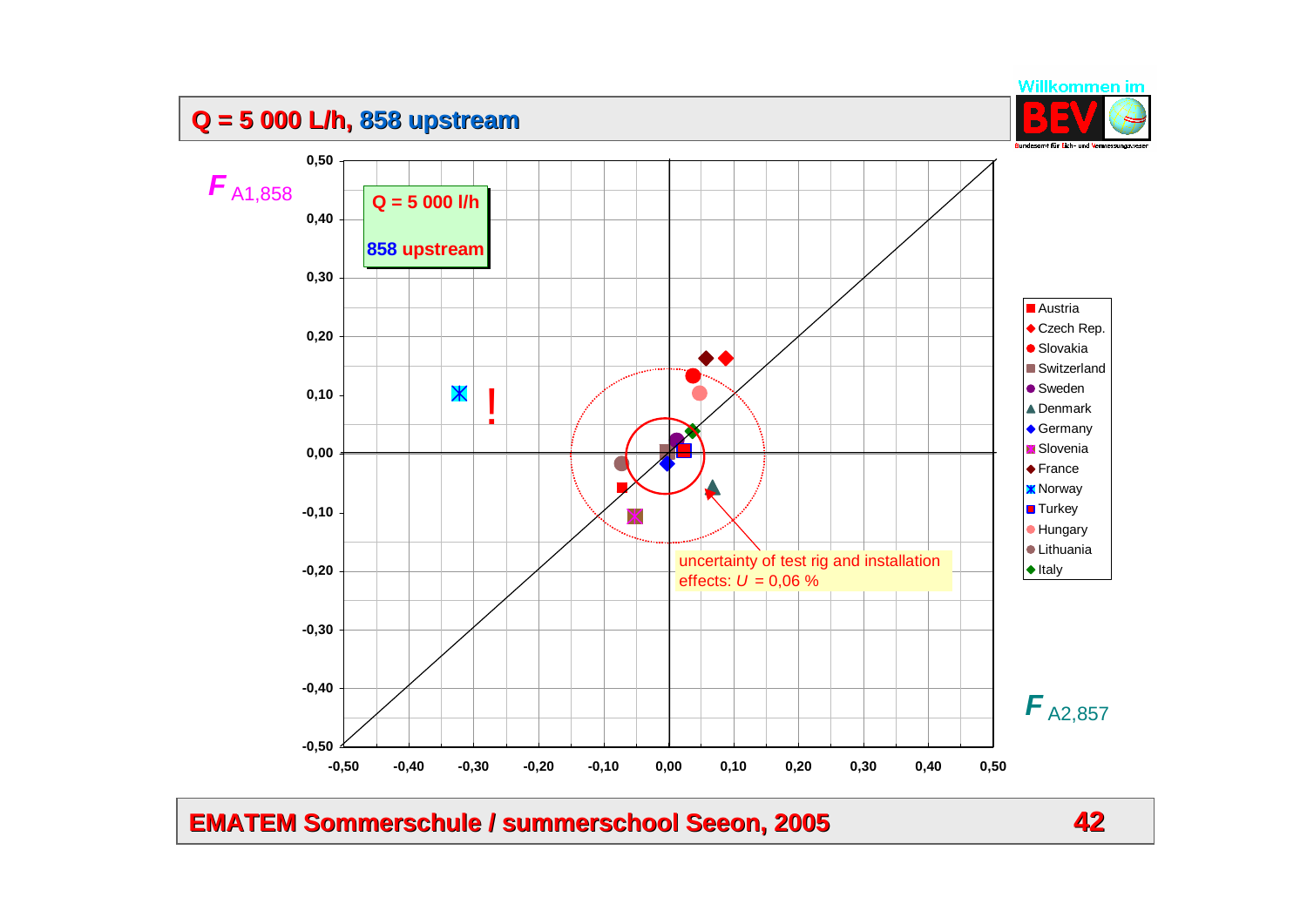# **Q = 2 500 L/h, 857 upstream**

![](_page_42_Picture_1.jpeg)

![](_page_42_Figure_2.jpeg)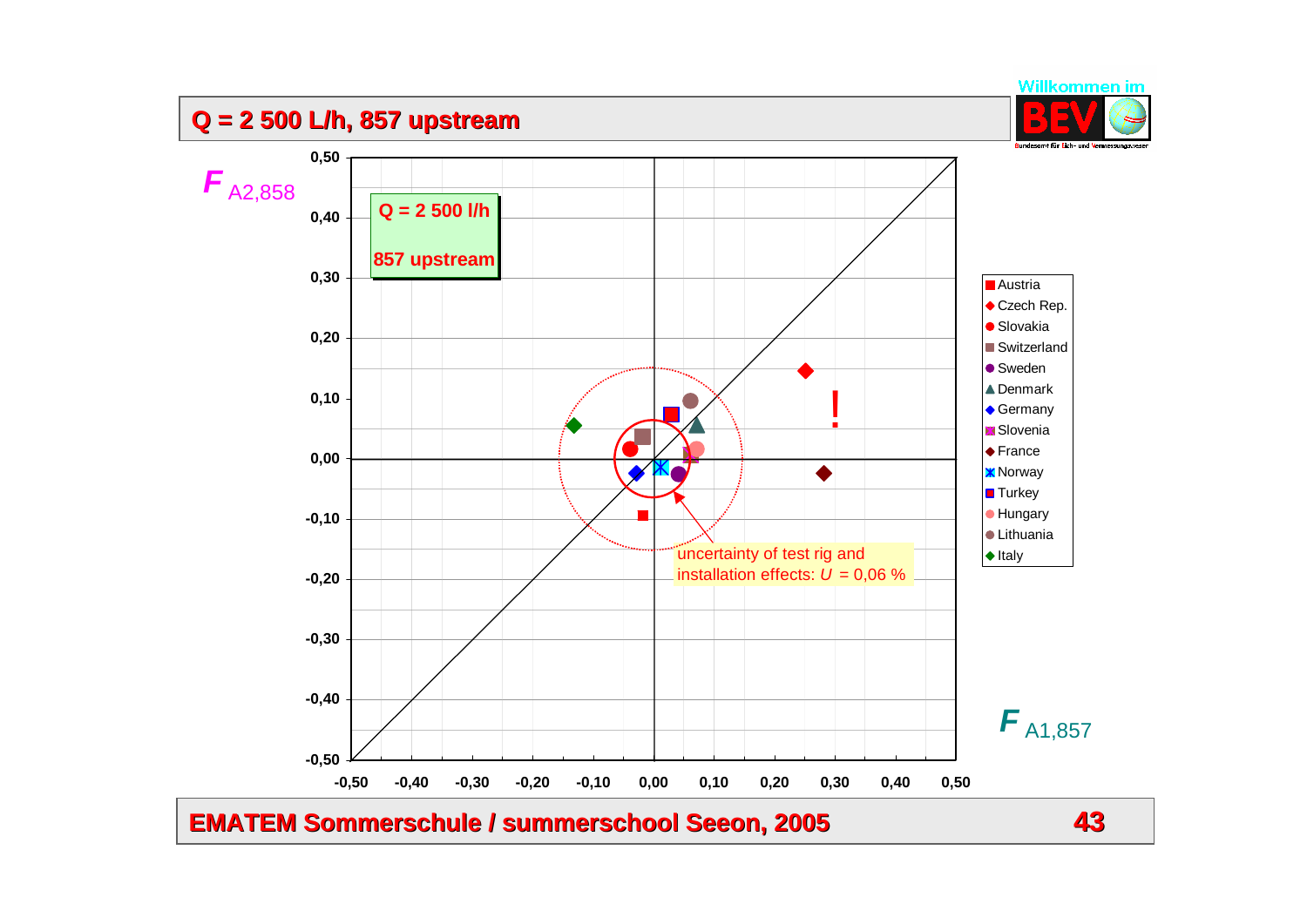## **Q = 2 500 L/h, Q = 2 500 L/h, 858 upstream**

![](_page_43_Picture_1.jpeg)

![](_page_43_Figure_2.jpeg)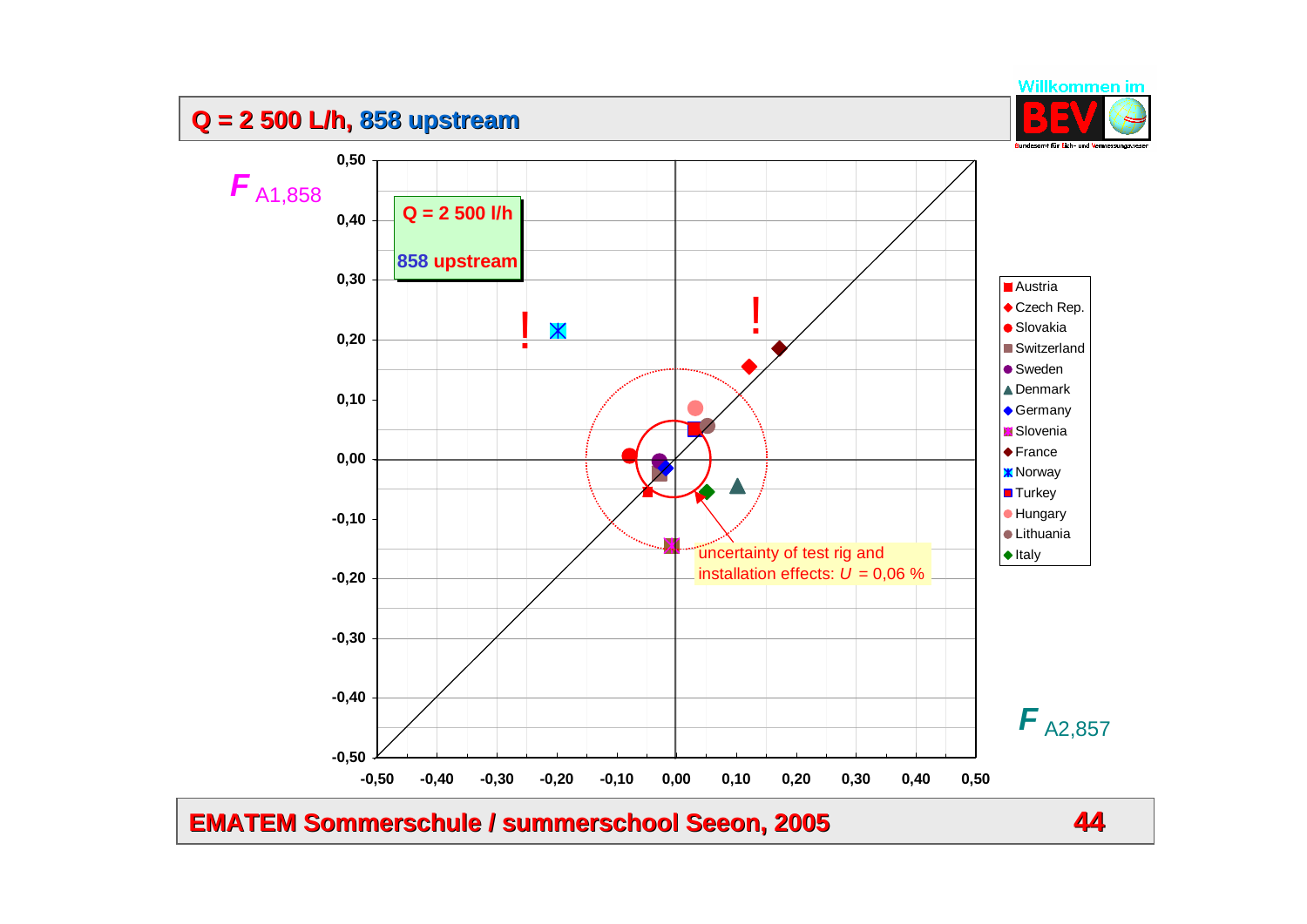![](_page_44_Figure_0.jpeg)

**EMATEM Sommerschule / EMATEM Sommerschule / summerschool summerschool Seeon, 2005 , 2005 45**

Willkommen im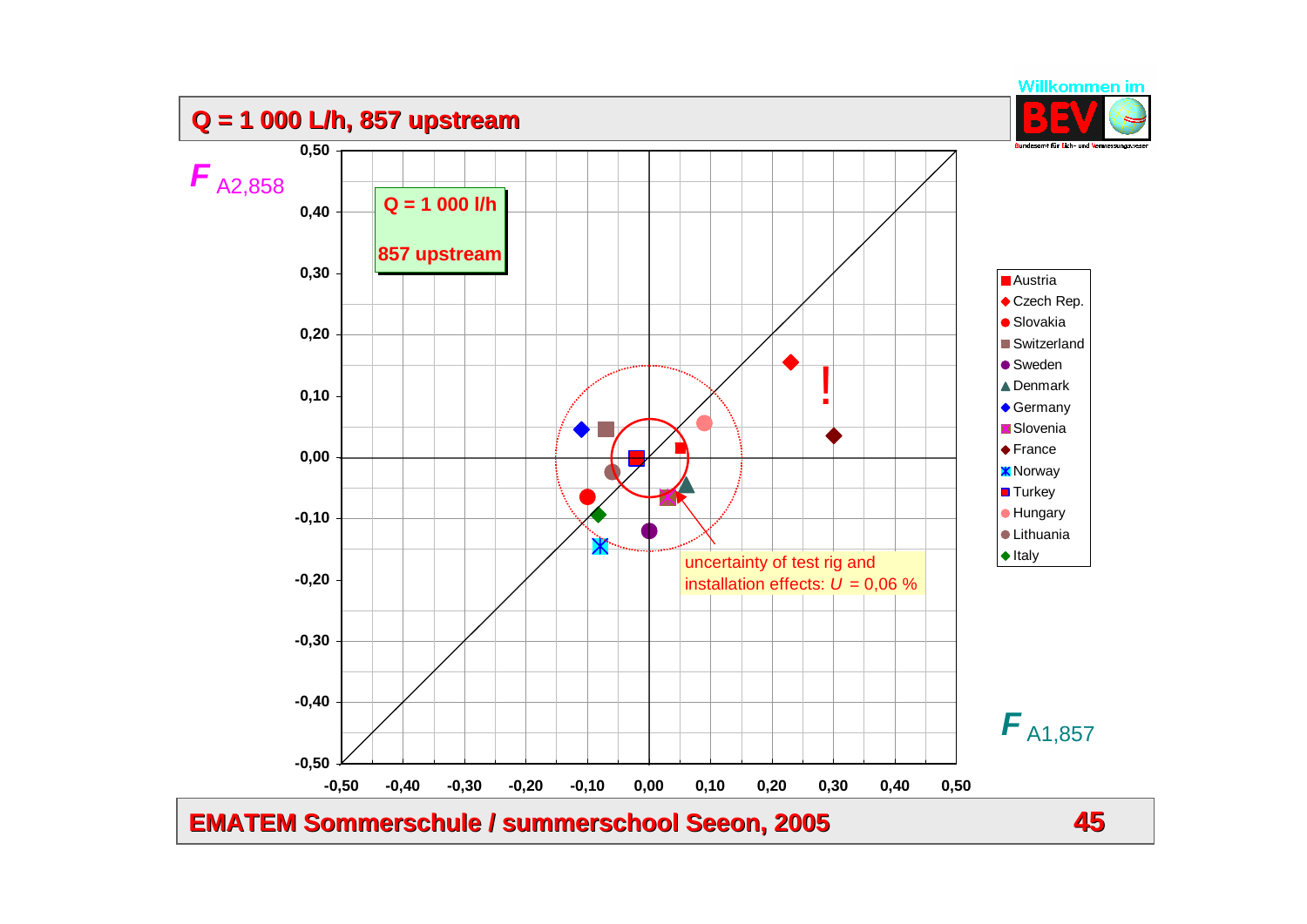# **Q = 1 000 L/h, Q = 1 000 L/h, 858 upstream**

![](_page_45_Picture_1.jpeg)

![](_page_45_Figure_2.jpeg)

**EMATEM Sommerschule / EMATEM Sommerschule / summerschool summerschool Seeon, 2005 , 2005 46**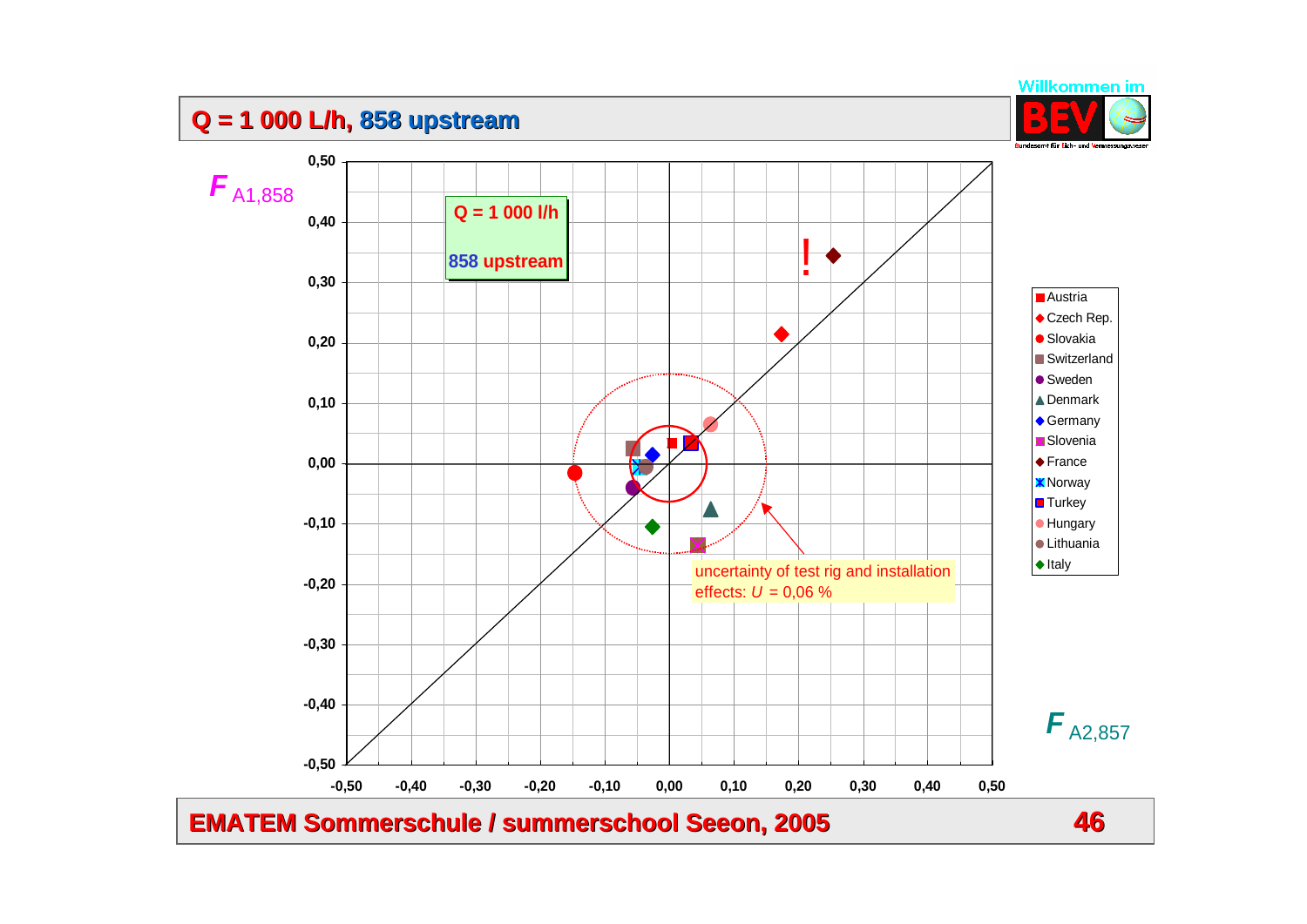![](_page_46_Picture_1.jpeg)

What is to do: for determination of  $KCRV \rightarrow$  elimination of the outsiders

 $\rightarrow$  criteria: P( $\chi^2$ ) > 5 %

# **Results Results**

- measurement uncertainties of participants are extremly different:  $\rightarrow$ (0,02 % bis 0,20 %)
- if measurement uncertainty of a NMI very small  $\rightarrow$  the ш measurement results dominate the KCRV
- if measurement uncertainty of a NMI large  $\rightarrow$  only a small ш contribution to KCRV evaluation
- please remember: installation effects are **not neglectable not neglectable**ш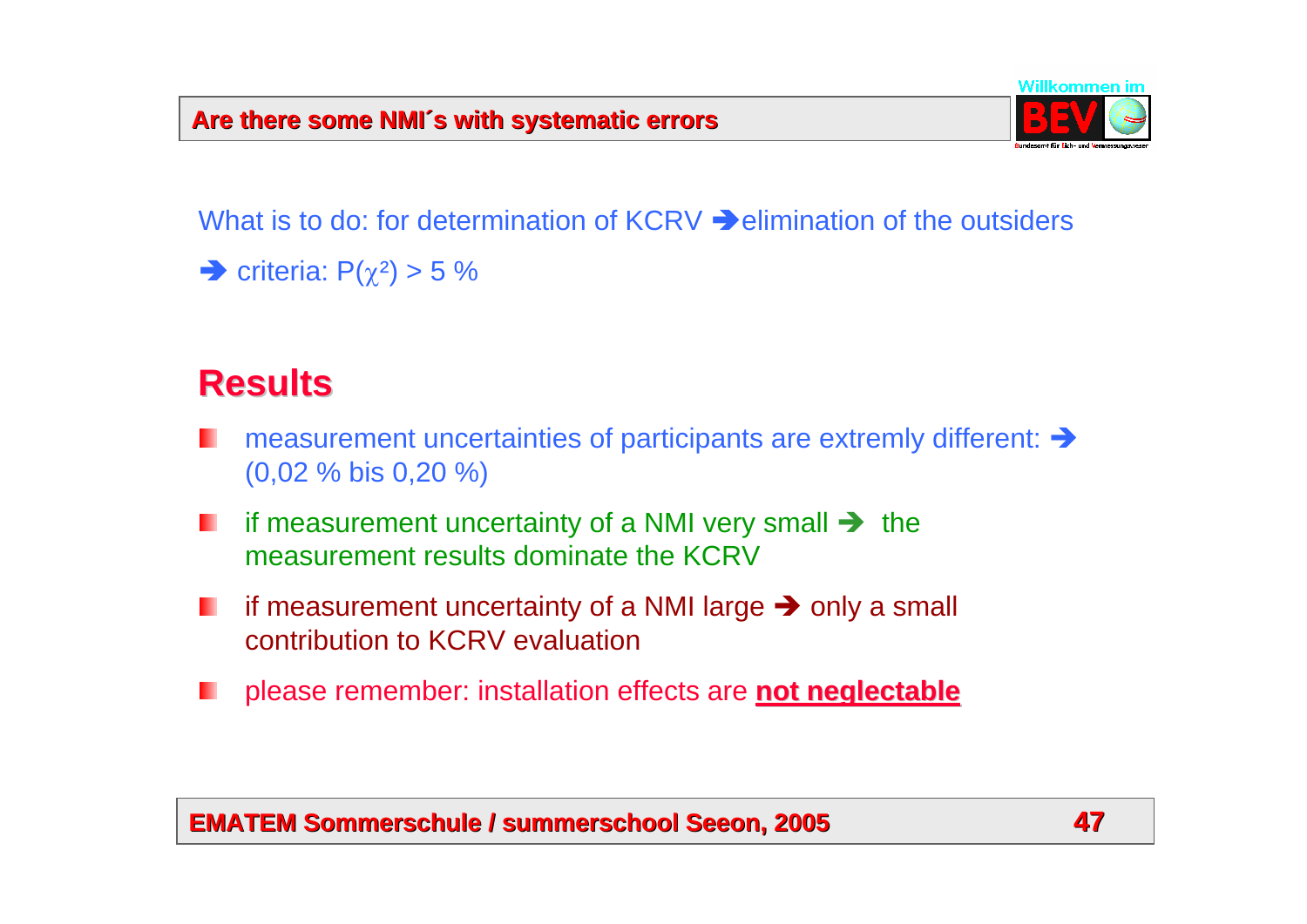![](_page_47_Picture_1.jpeg)

Results of the measurements:

- $\frac{4}{3}$  10 participant (77 %) lie in a range of  $\pm$  0,15 %
- $\#$  1 participant (7,6 % lies in a range of  $\pm$  0,25 %
- $\bullet$  1 participant (7,6 %) lies in a range of  $\pm$  0,30 %
- <sup>\*</sup> 1 participant (7,6 %) lies in a range of  $\pm$  0,32 %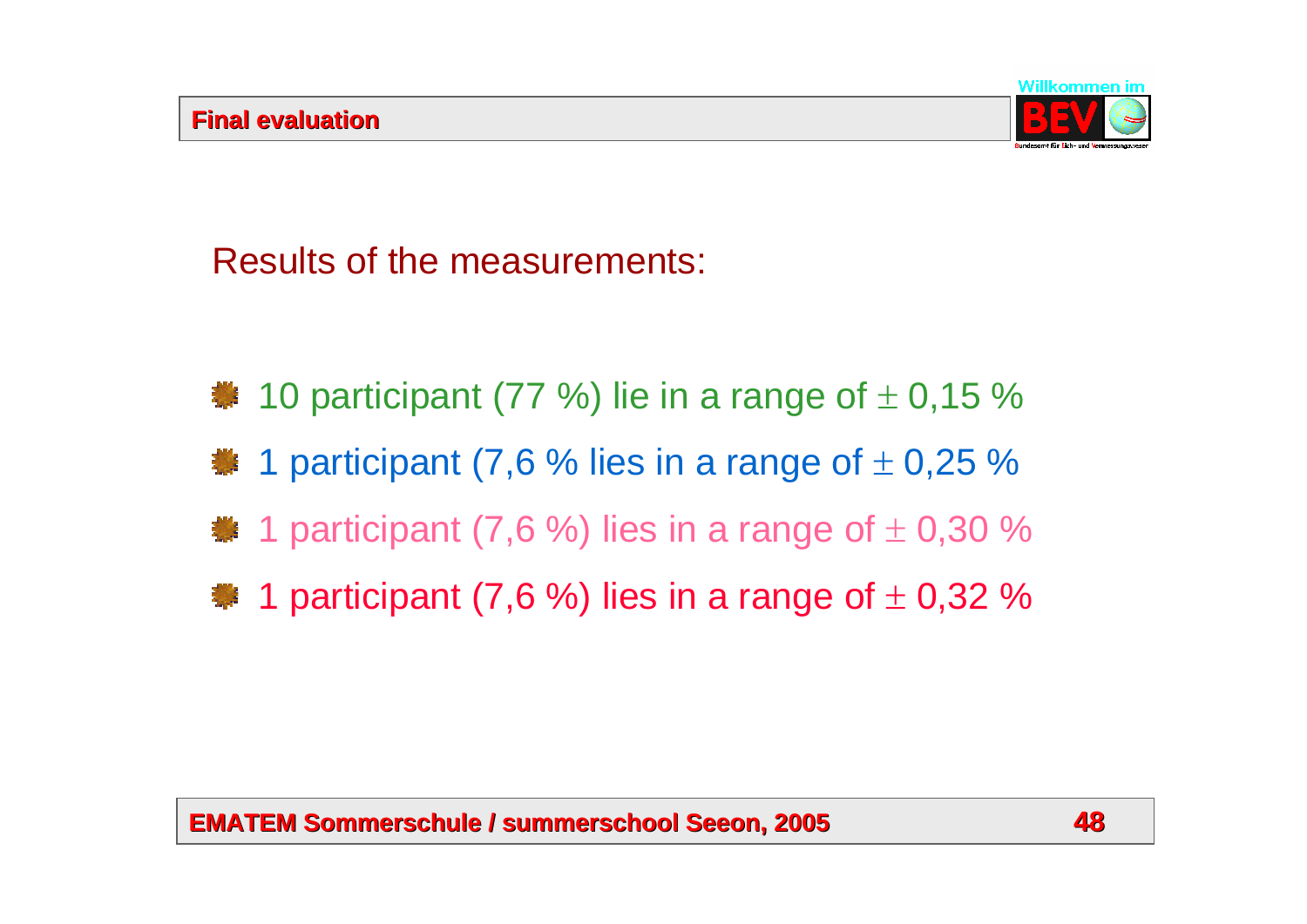![](_page_48_Picture_0.jpeg)

# Results in Verification offices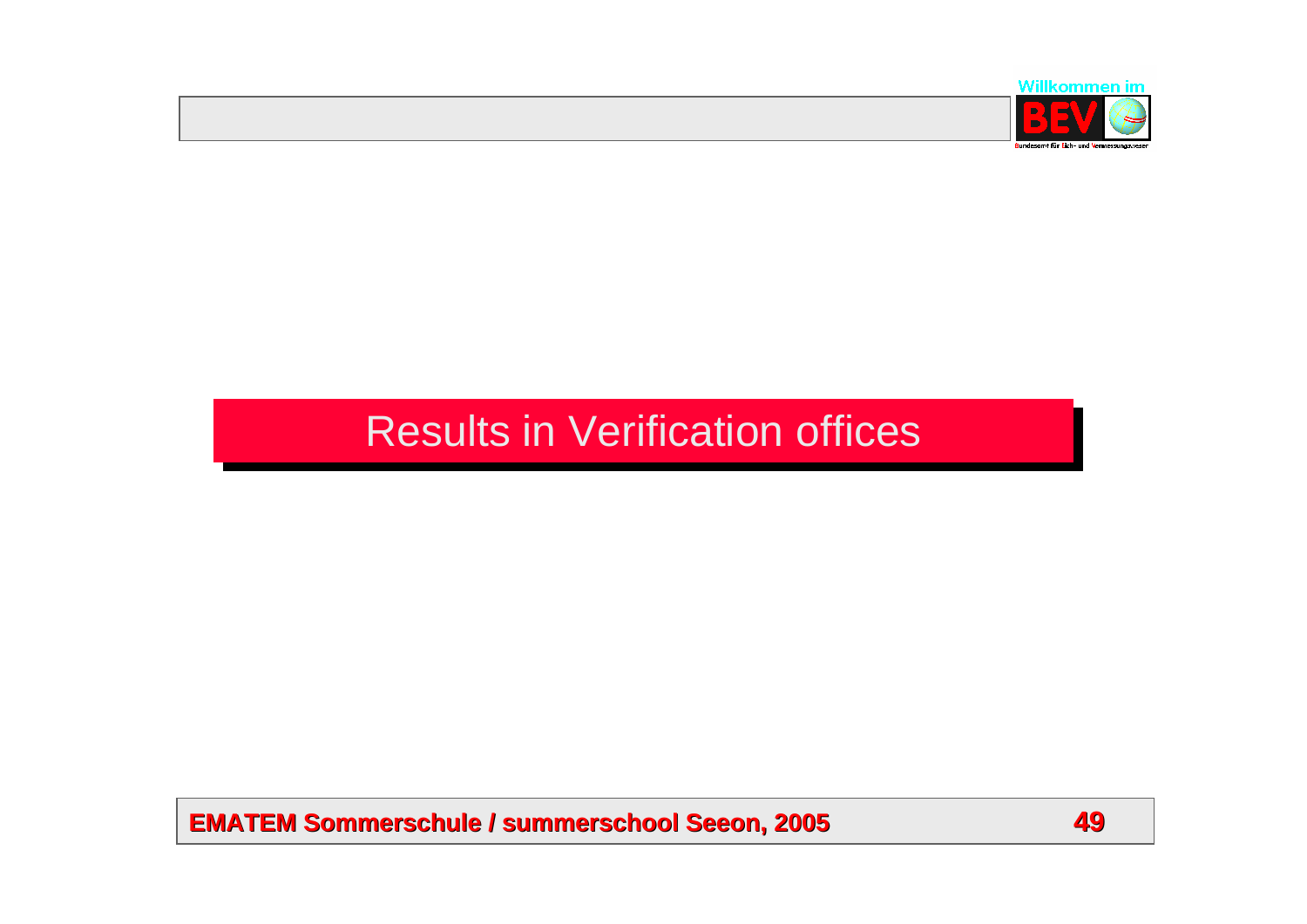## **No 857- upstream**

0,2

ε [%]

![](_page_49_Picture_1.jpeg)

**Summary of the results of comparisons** Proj. 669, Meter: No **857-upstream** (A1)

![](_page_49_Figure_3.jpeg)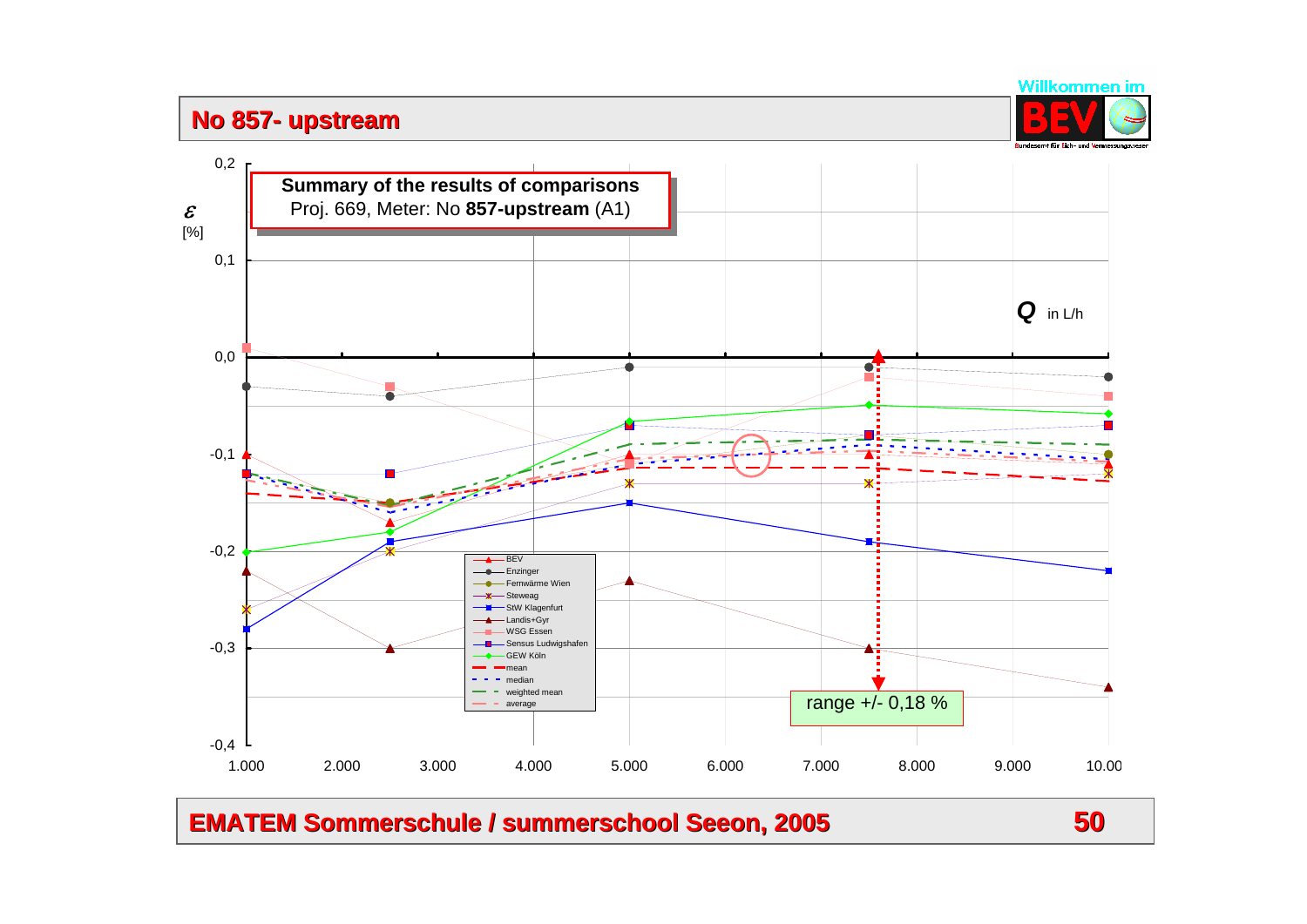#### **No 857 - downstream**

![](_page_50_Picture_1.jpeg)

![](_page_50_Figure_2.jpeg)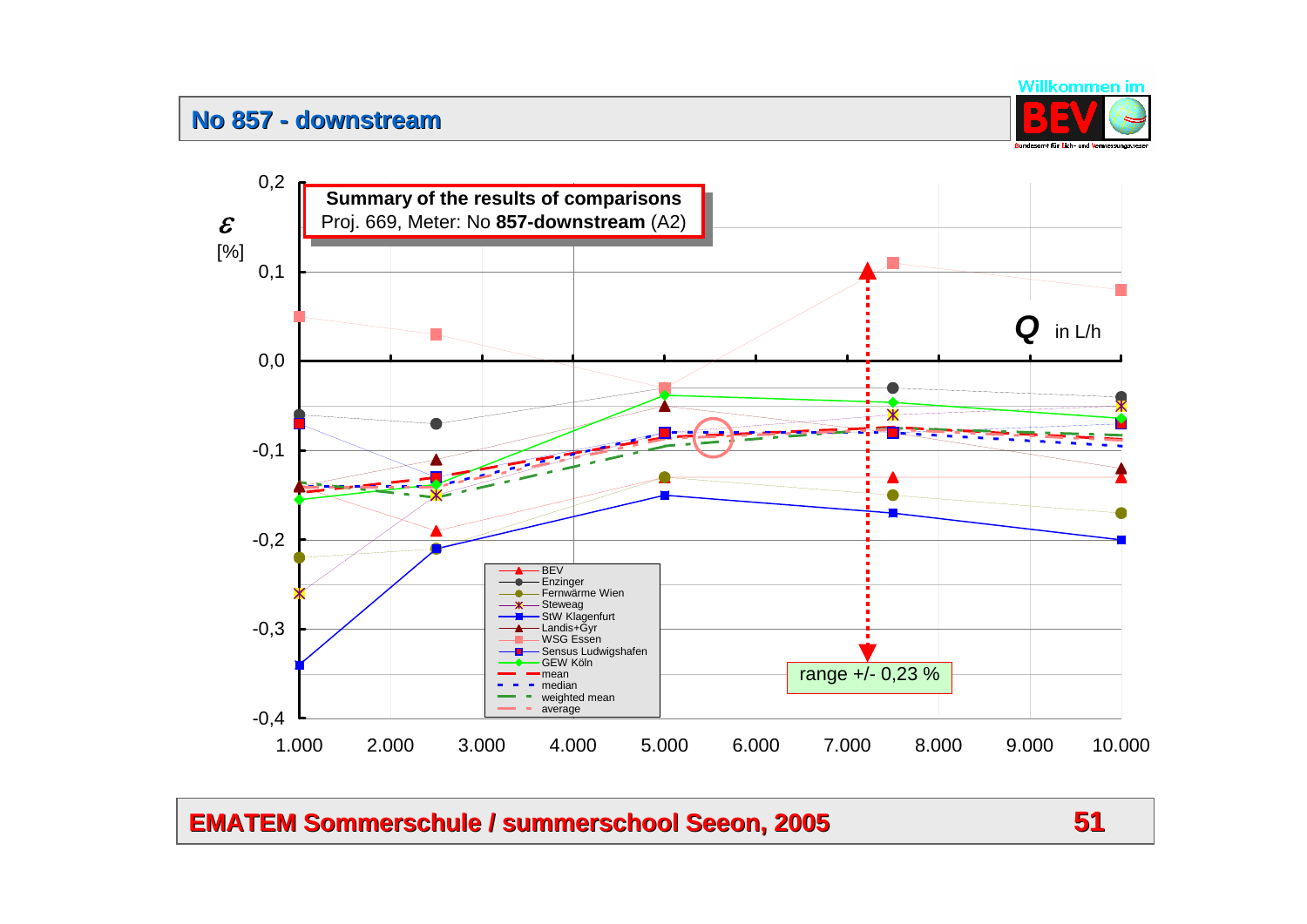#### **No. 858 - upstream**

![](_page_51_Picture_1.jpeg)

![](_page_51_Figure_2.jpeg)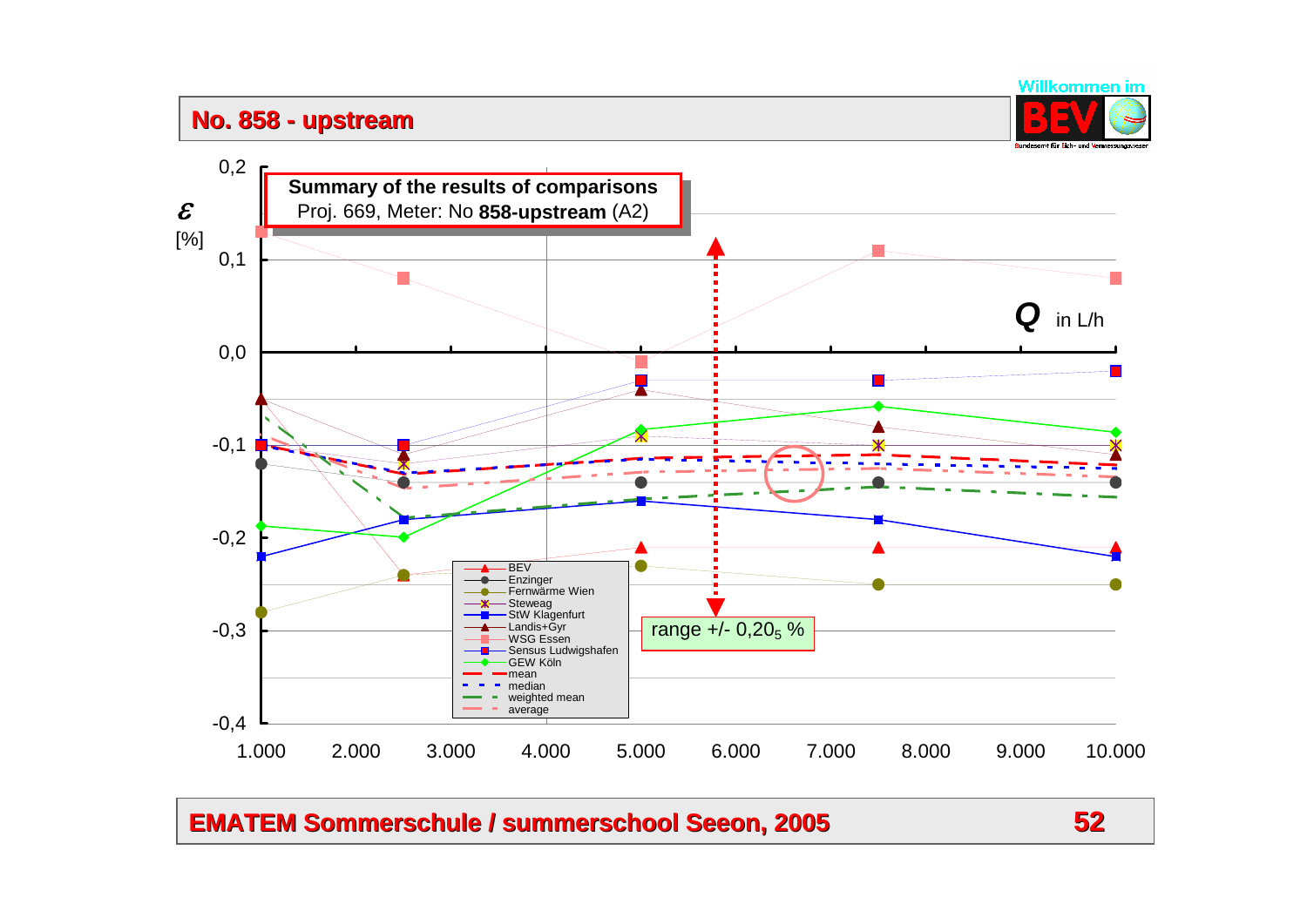#### **No 858 - downstream**

![](_page_52_Picture_1.jpeg)

![](_page_52_Figure_2.jpeg)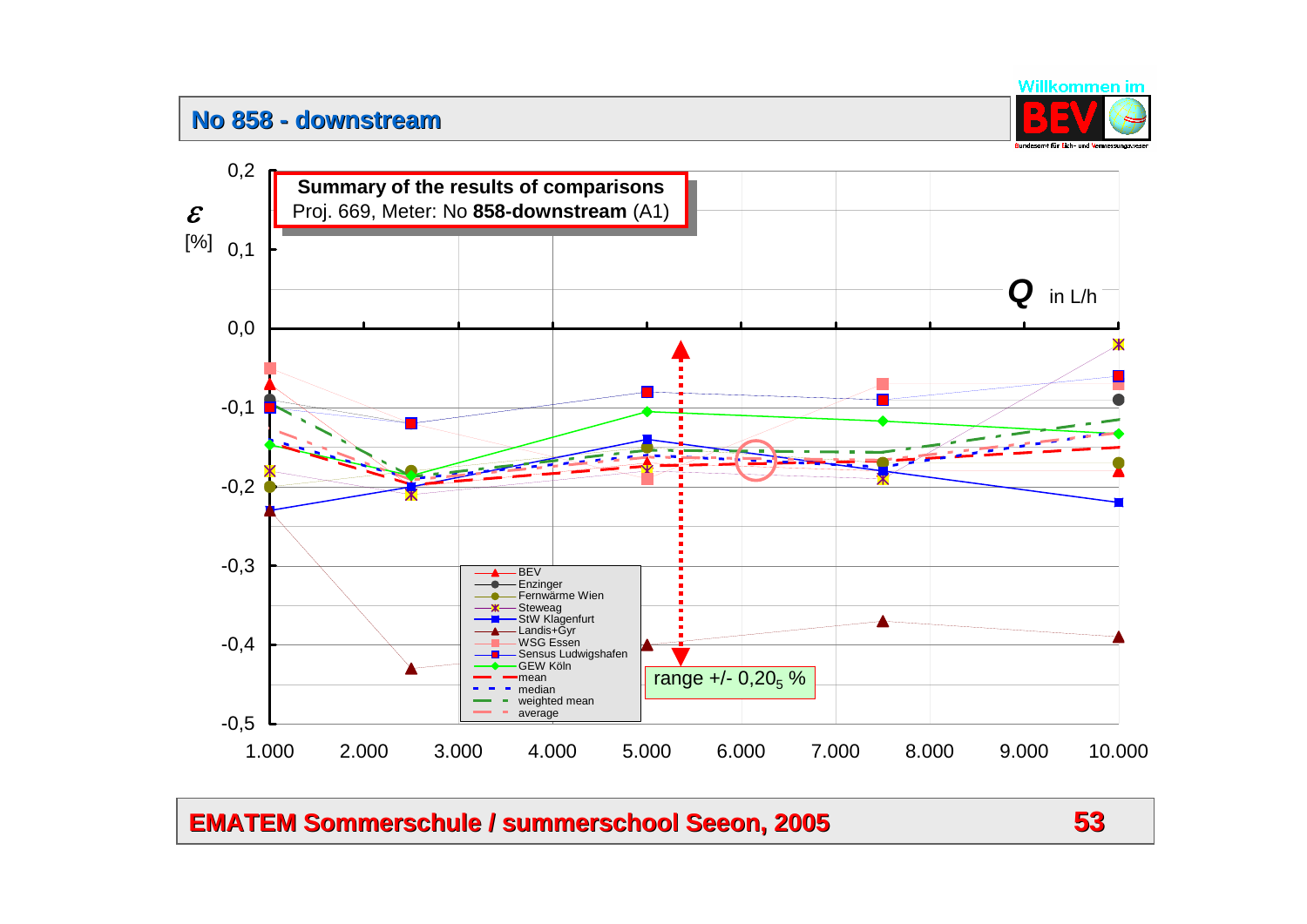**857 - upstream**

![](_page_53_Picture_1.jpeg)

![](_page_53_Figure_2.jpeg)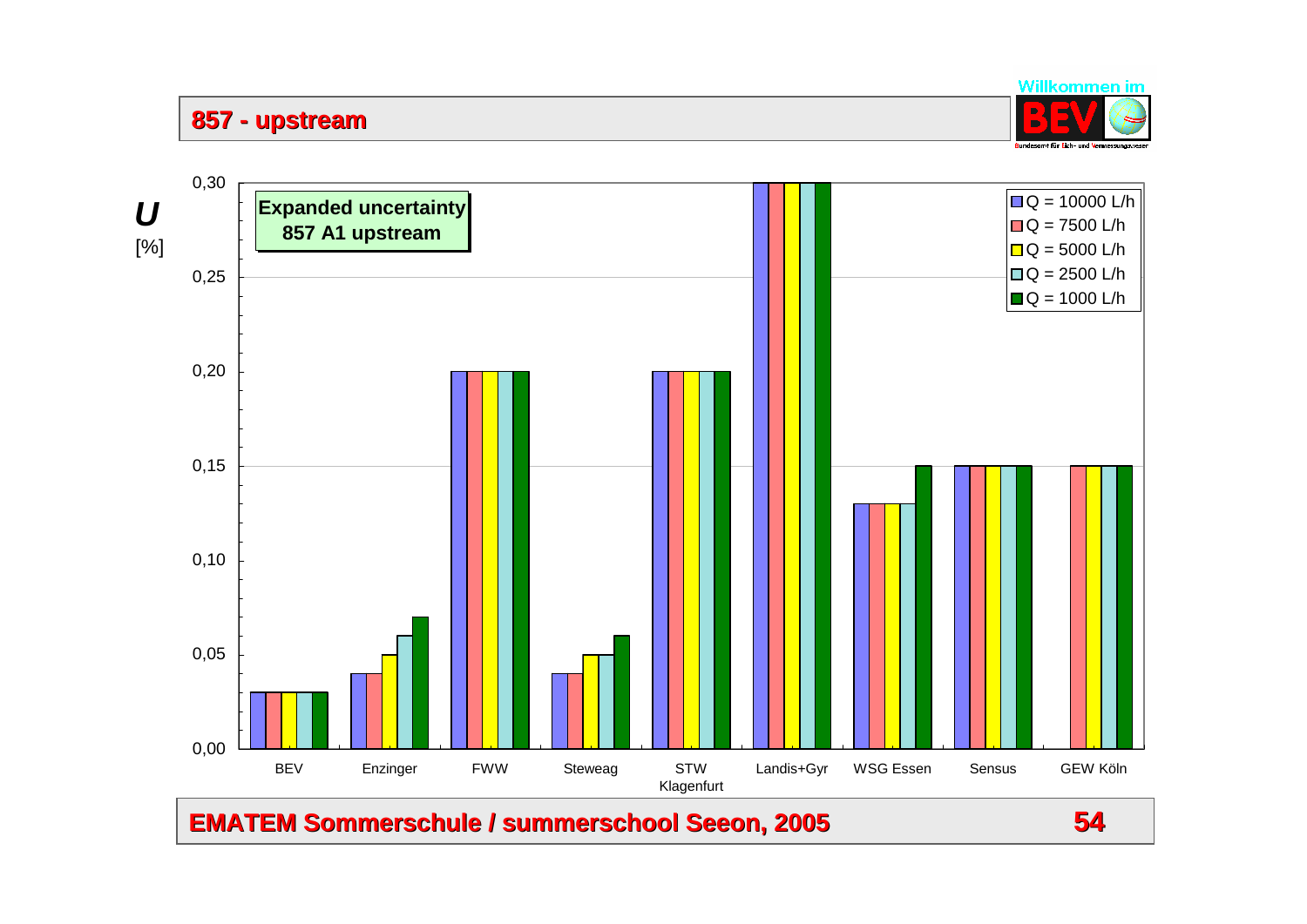**857 - downstream**

![](_page_54_Picture_1.jpeg)

![](_page_54_Figure_2.jpeg)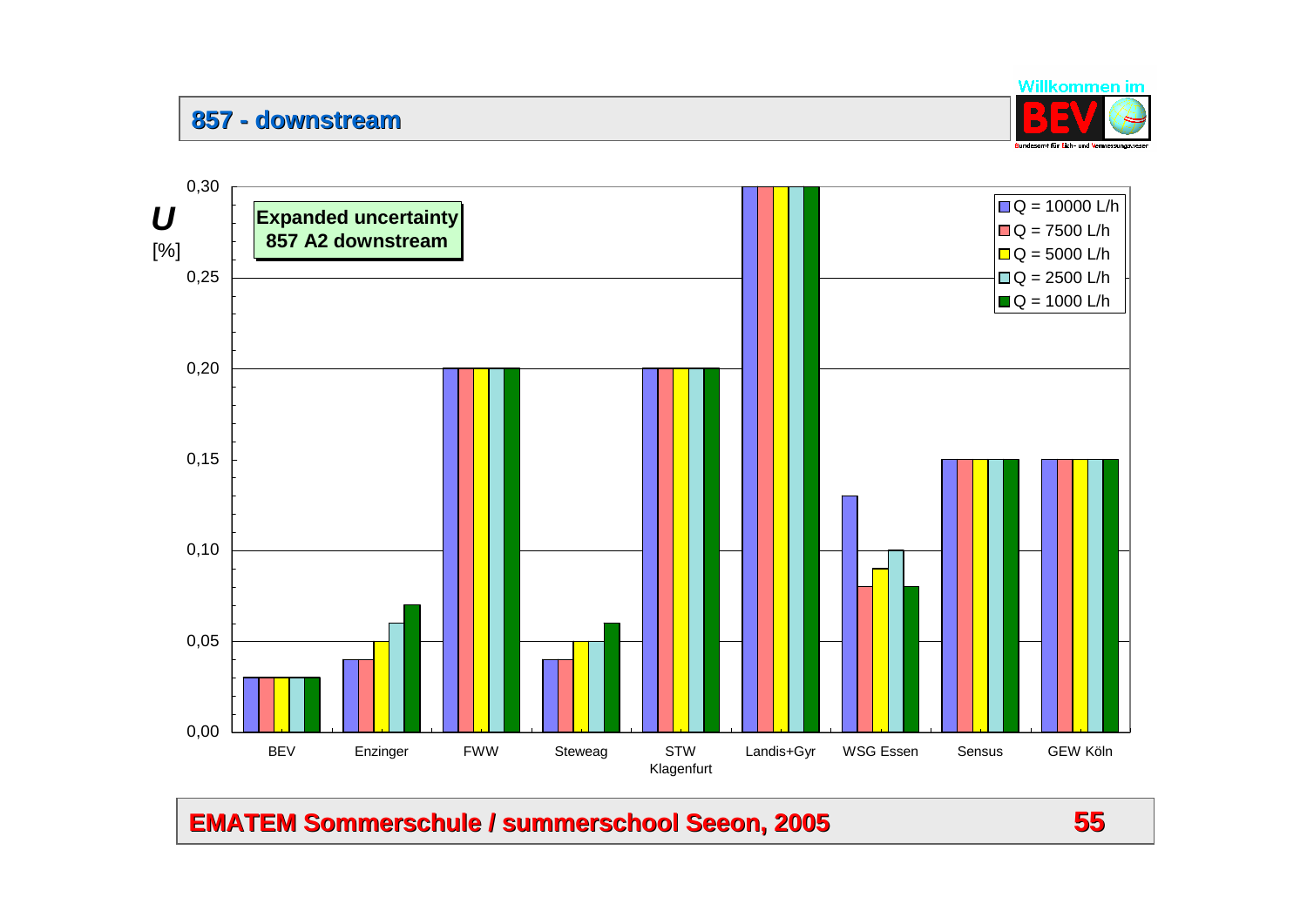**858 - upstream**

![](_page_55_Picture_1.jpeg)

![](_page_55_Figure_2.jpeg)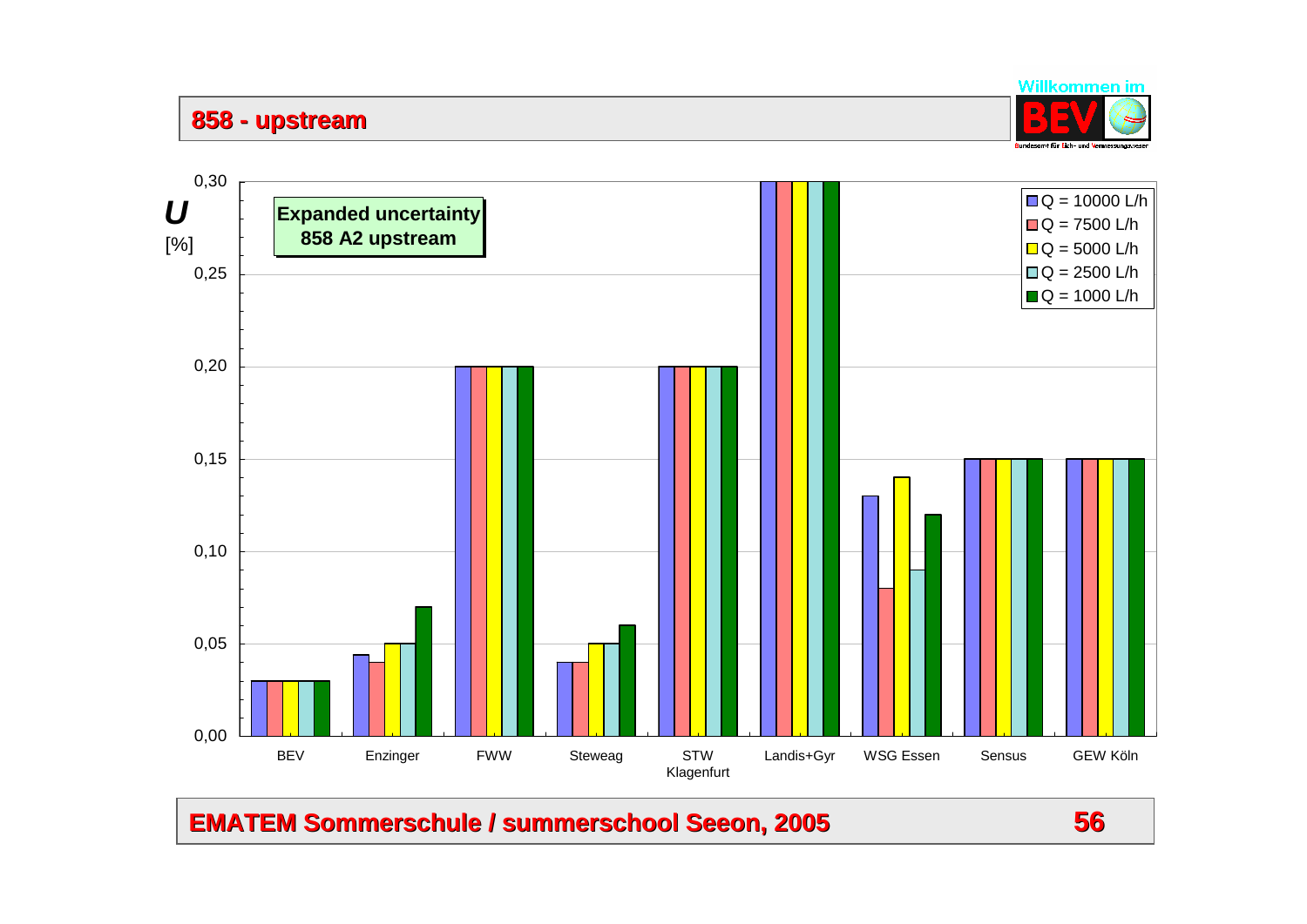#### **858 - downstream**

![](_page_56_Picture_1.jpeg)

![](_page_56_Figure_2.jpeg)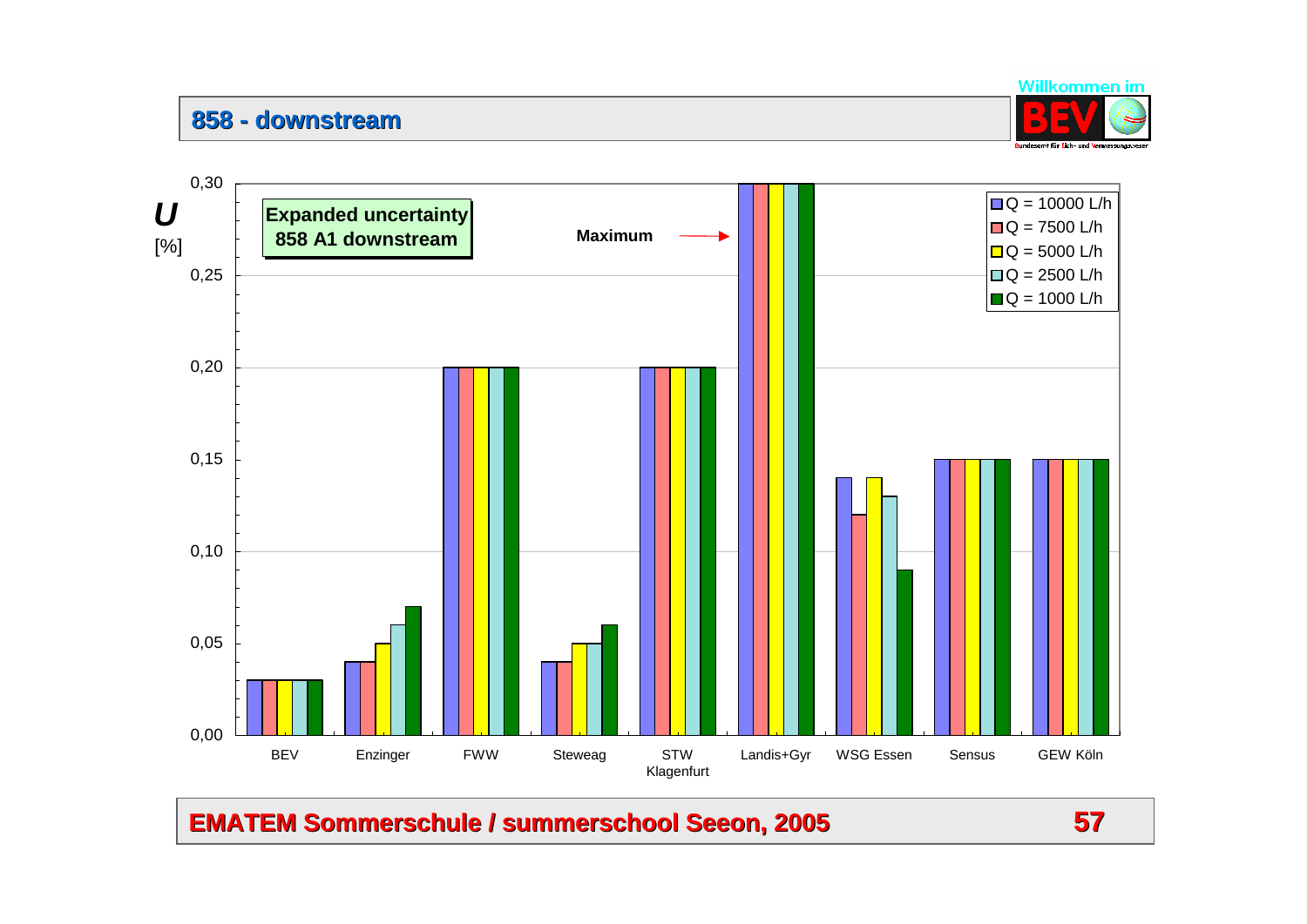# **Youdenplot Youdenplot 10.000 l/h 10.000 l/h**

![](_page_57_Picture_1.jpeg)

**0,50**  $\bm{F}_{\text{A2,858}}$ **Q = 10 000 l/h0,40 857 upstream 0,30** Ж **0,20**  $\times$  BEV ◆ Enzinger **0,10 • Fernwärme Wien Steweag**  $\bullet$ ● StW Klagenfurt **0,00** ◆ Landis+Gyr **WSG Essen** ◆ Sensus Ludwigshafen **-0,10** GEW Köln uncertainty of test rig and **-0,20** installation effects: *U* = 0,06 %**-0,30 -0,40**  $\bm{F}_{\text{A1,857}}$ **-0,50 -0,50 -0,40 -0,30 -0,20 -0,10 0,00 0,10 0,20 0,30 0,40 0,50**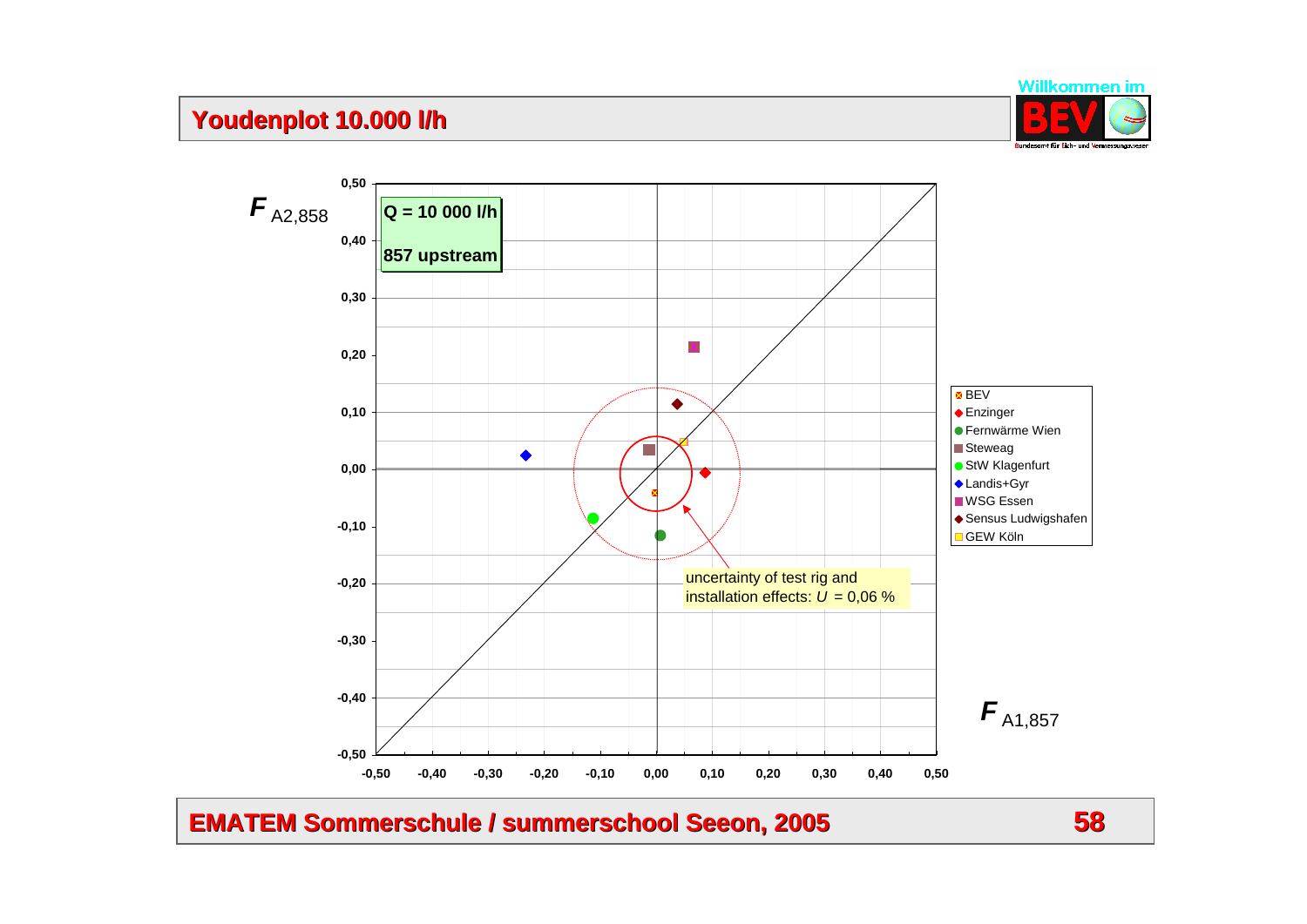# **Youdenplot Youdenplot 10.000 l/h 10.000 l/h**

![](_page_58_Picture_1.jpeg)

![](_page_58_Figure_2.jpeg)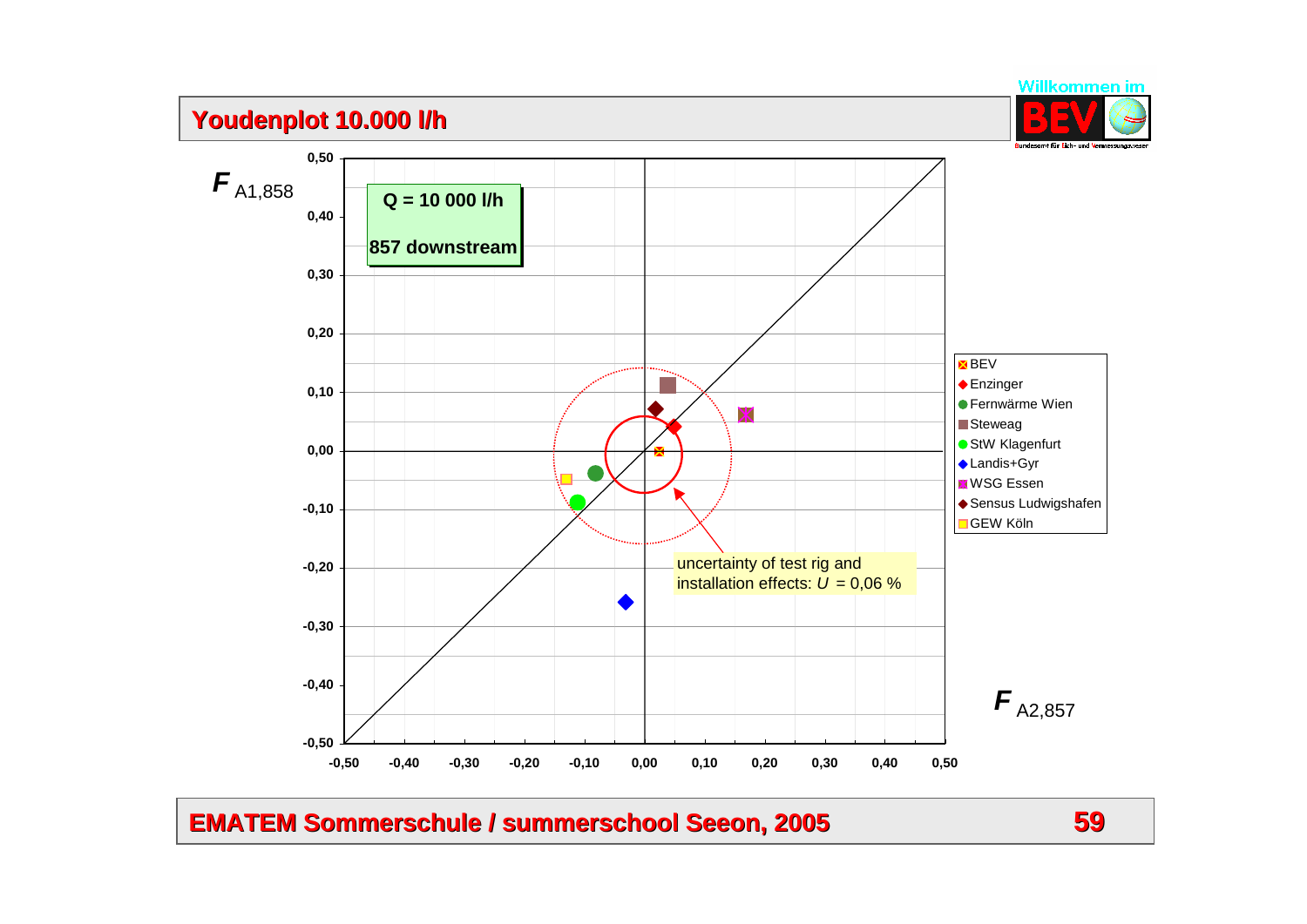# **Youdenplot Youdenplot 7.500 l/h 7.500 l/h**

![](_page_59_Picture_1.jpeg)

**0,50**  $\bm{F}_{\text{A2,858}}$ **Q = 7 500 l/h0,40 857 upstream 0,30** Ж **0,20 X**BEV ◆ Enzinger **0,10 Fernwärme Wien Steweag** ● StW Klagenfurt **0,00** ◆ Landis+Gyr WSG Essen ◆ Sensus Ludwigshafen **-0,10 ■GEW Köln** uncertainty of test rig and **-0,20** installation effects:  $U = 0.06 \%$ **-0,30 -0,40**  $\bm{F}_{\text{A1,857}}$ **-0,50 -0,50 -0,40 -0,30 -0,20 -0,10 0,00 0,10 0,20 0,30 0,40 0,50**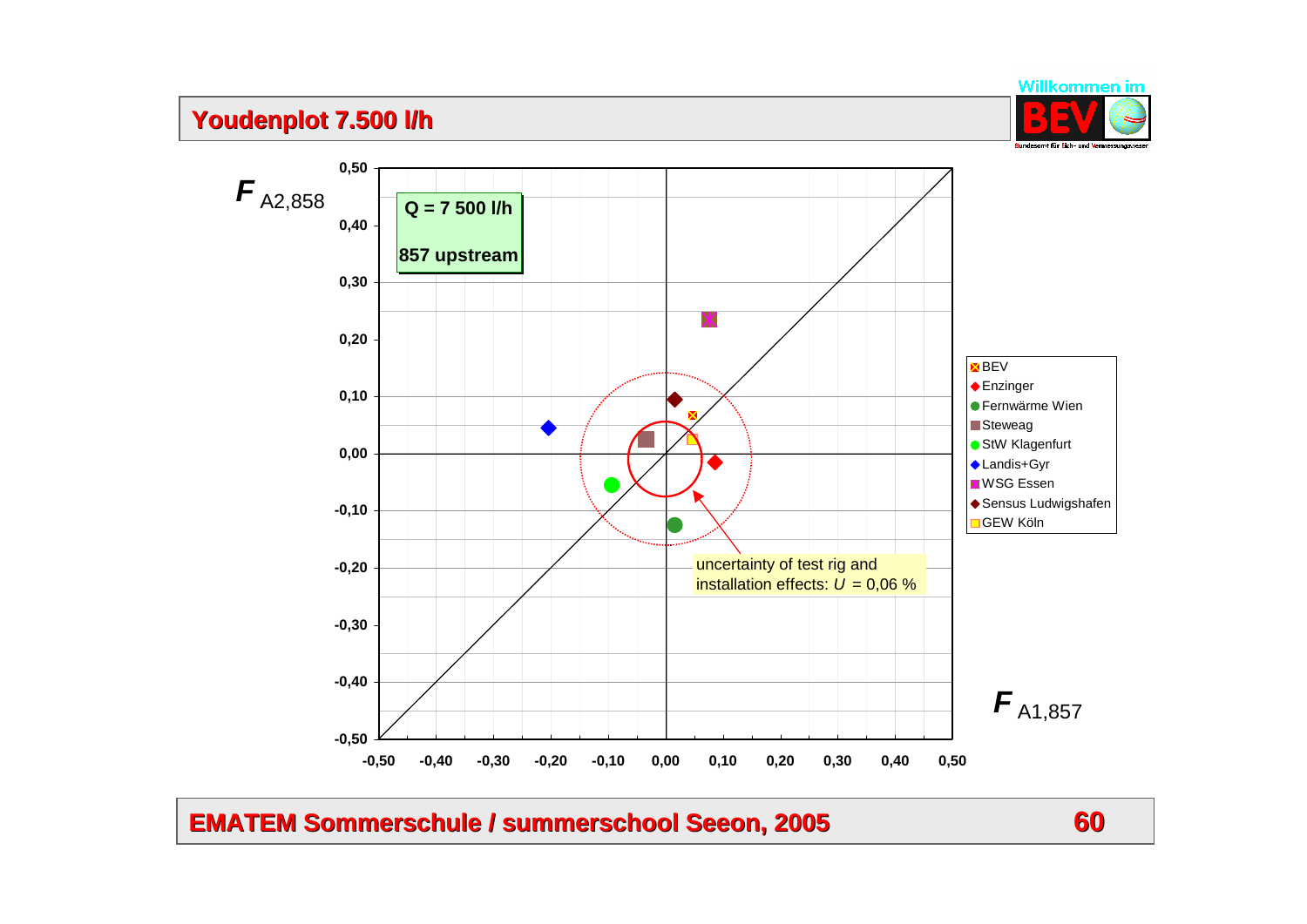# **Youdenplot Youdenplot 7.500 l/h 7.500 l/h**

![](_page_60_Picture_1.jpeg)

**Q = 7 500 l/h 857 downstream-0,50 -0,40 -0,30 -0,20 -0,10 0,00 0,10 0,20 0,30 0,40 0,50 -0,50 -0,40 -0,30 -0,20 -0,10 0,00 0,10 0,20 0,30 0,40 0,50**  $\bm{F}_{\text{A2,857}}$  $\bm{F}_{\text{A1,858}}$ BEV Enzinger **Fernwärme Wien Steweag** StW Klagenfurt **Landis+Gyr WSG** Essen ◆ Sensus Ludwigshafen **□ GEW Köln** uncertainty of test rig and installation effects:  $U = 0.06 \%$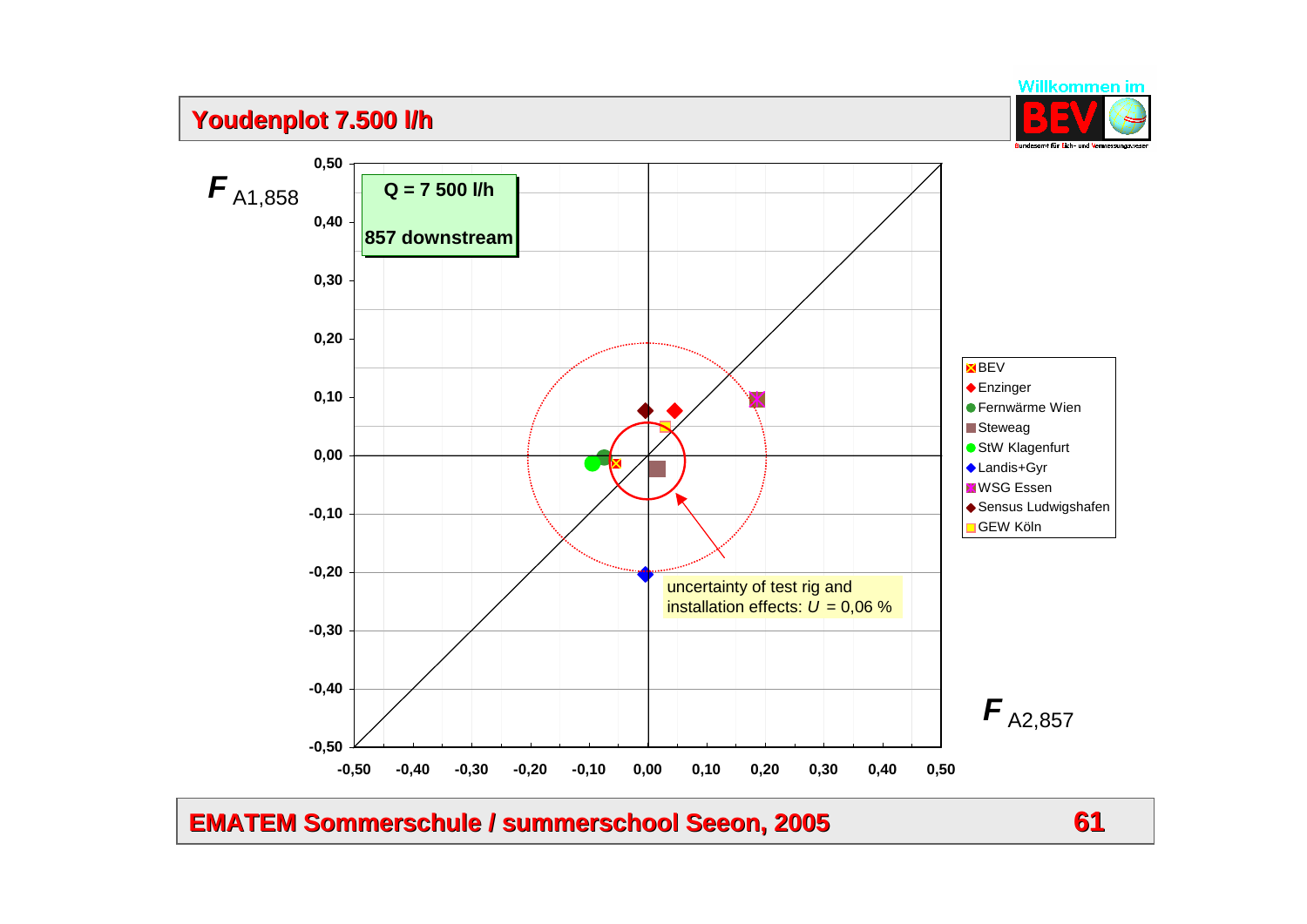# **Youdenplot Youdenplot 5.000 l/h 5.000 l/h**

![](_page_61_Picture_1.jpeg)

**Q = 5 000 l/h 857 upstream -0,50 -0,40 -0,30 -0,20 -0,10 0,00 0,10 0,20 0,30 0,40 0,50 -0,50 -0,40 -0,30 -0,20 -0,10 0,00 0,10 0,20 0,30 0,40 0,50**  $\bm{F}_{\text{A1,857}}$  $\bm{F}_{\text{A2,858}}$ **X**BEV ◆ Enzinger Fernwärme Wien**Steweag** ● StW Klagenfurt ◆ Landis+Gyr **WSG** Essen ◆ Sensus Ludwigshafen GEW Köln uncertainty of test rig and installation effects:  $\overline{U}$  = 0.06 %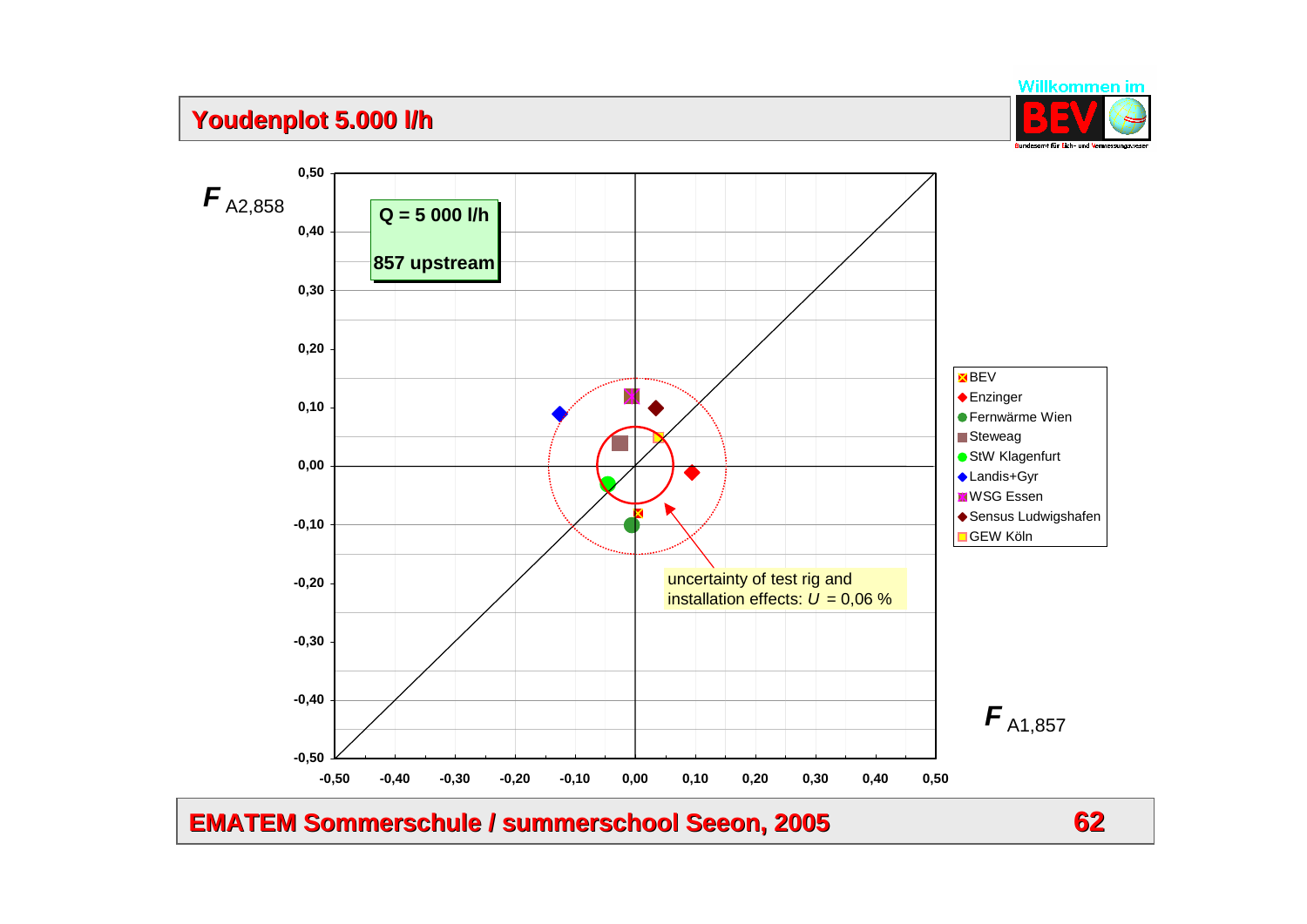# **Youdenplot Youdenplot 5.000 l/h 5.000 l/h**

![](_page_62_Picture_1.jpeg)

![](_page_62_Figure_3.jpeg)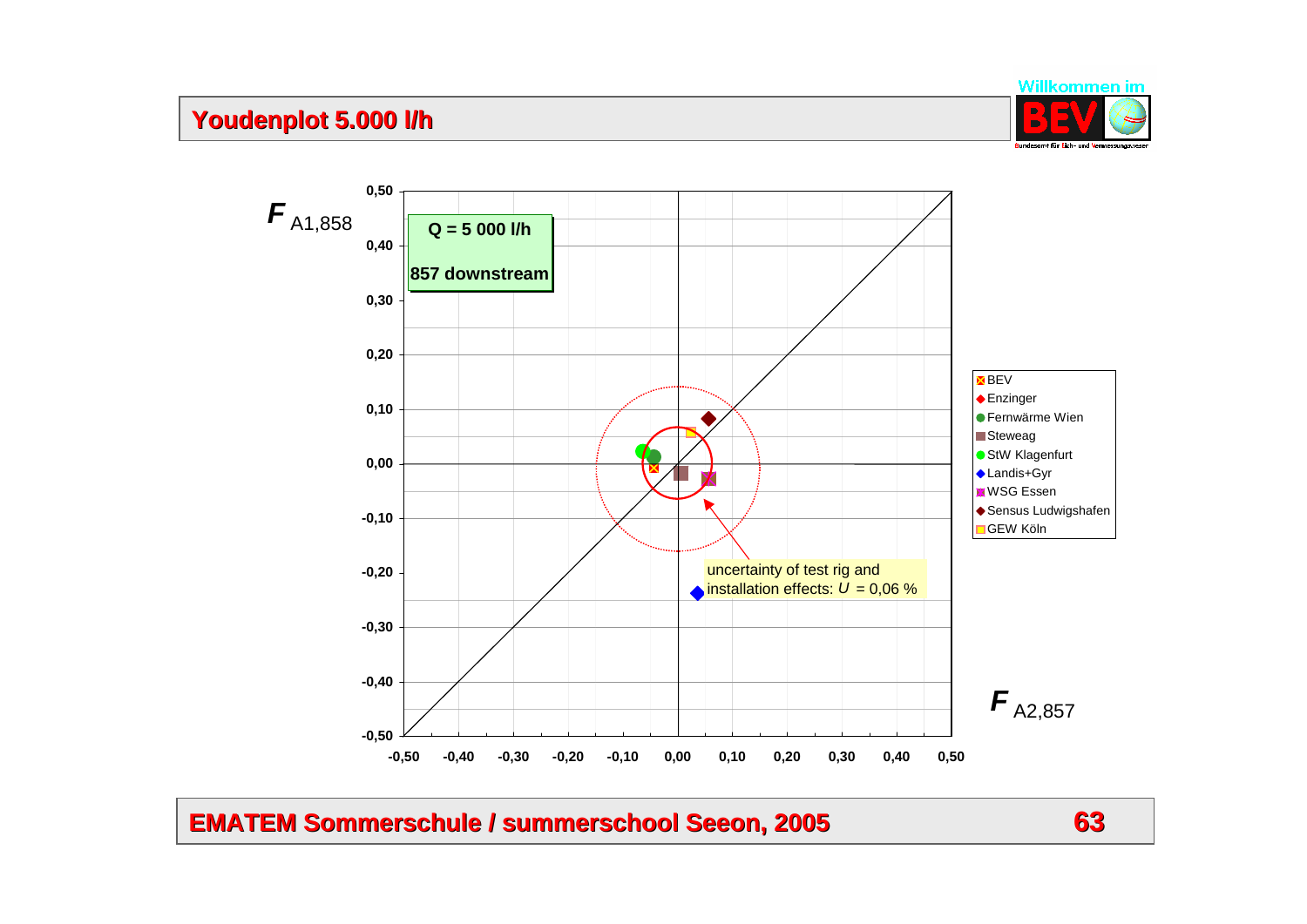# **Youdenplot Youdenplot 2.500 l/h 2.500 l/h**

![](_page_63_Picture_1.jpeg)

**0,50**  $\bm{F}_{\text{A2,858}}$ **Q = 2 500 l/h 0,40 857 upstream 0,30** Ж **0,20 X**BEV ◆ Enzinger **0,10 • Fernwärme Wien** Steweag ● StW Klagenfurt **0,00** ◆ Landis+Gyr **WSG Essen** ◆ Sensus Ludwigshafen **-0,10 □**GEW Köln uncertainty of test rig and **-0,20** installation effects:  $U = 0.06 \%$ **-0,30 -0,40**  $\bm{F}_{\text{A1,857}}$ **-0,50 -0,50 -0,40 -0,30 -0,20 -0,10 0,00 0,10 0,20 0,30 0,40 0,50**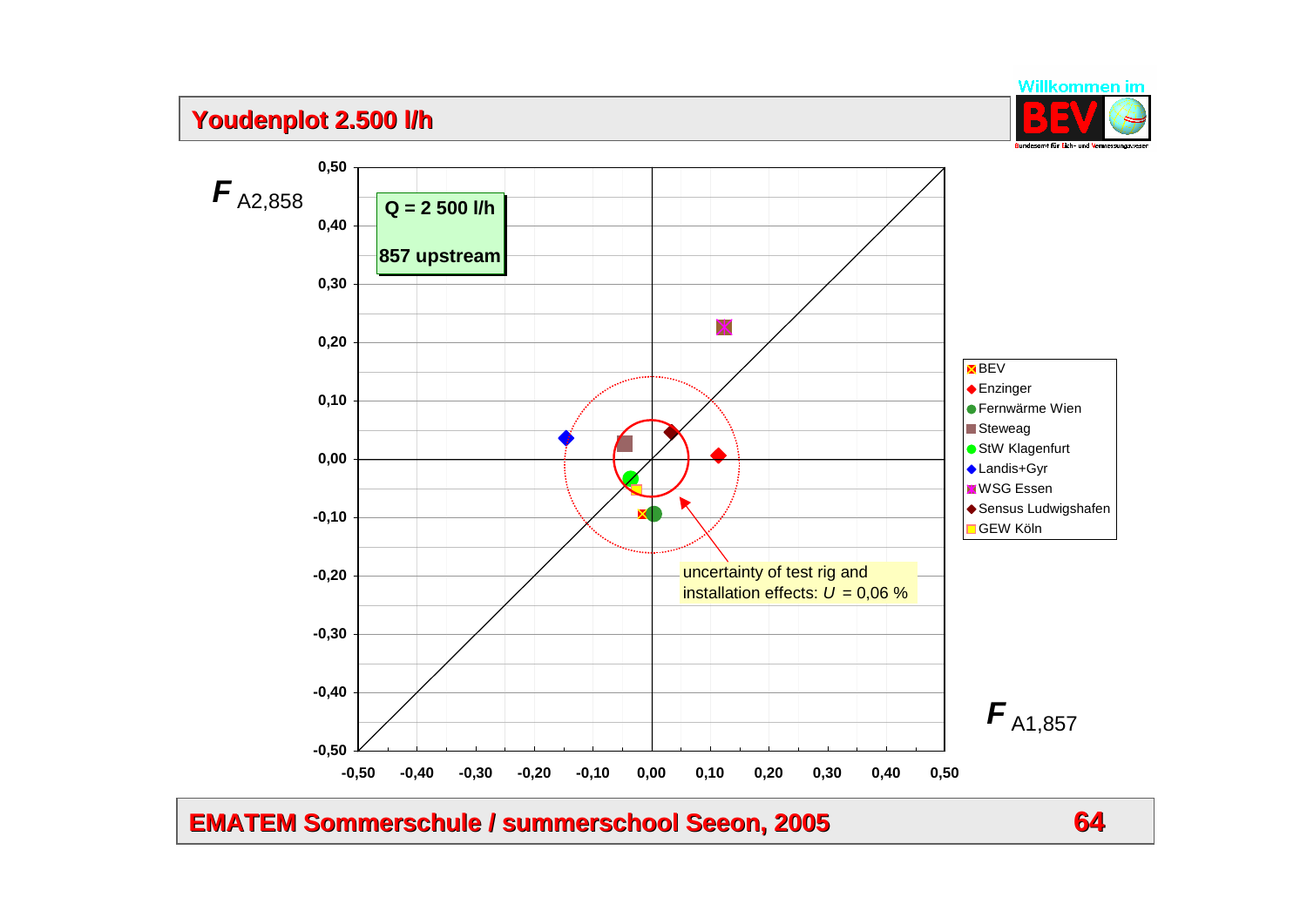# **Youdenplot Youdenplot 2.500 l/h 2.500 l/h**

**0,50**

![](_page_64_Picture_1.jpeg)

 $\bm{F}_{\text{A1,858}}$ **Q = 2 500 l/h0,40 857 downstream0,30 0,20 X**BEV ◆ Enzinger **0,10 • Fernwärme Wien** Ж **Steweag** ● StW Klagenfurt **0,00** ◆ Landis+Gyr **WSG Essen** ◆ Sensus Ludwigshafen **-0,10 □ GEW Köln** uncertainty of test rig and **-0,20**  $\triangle$  installation effects:  $U = 0.06\%$ **-0,30 -0,40**  $\bm{F}_{\text{A2,857}}$ **-0,50 -0,50 -0,40 -0,30 -0,20 -0,10 0,00 0,10 0,20 0,30 0,40 0,50**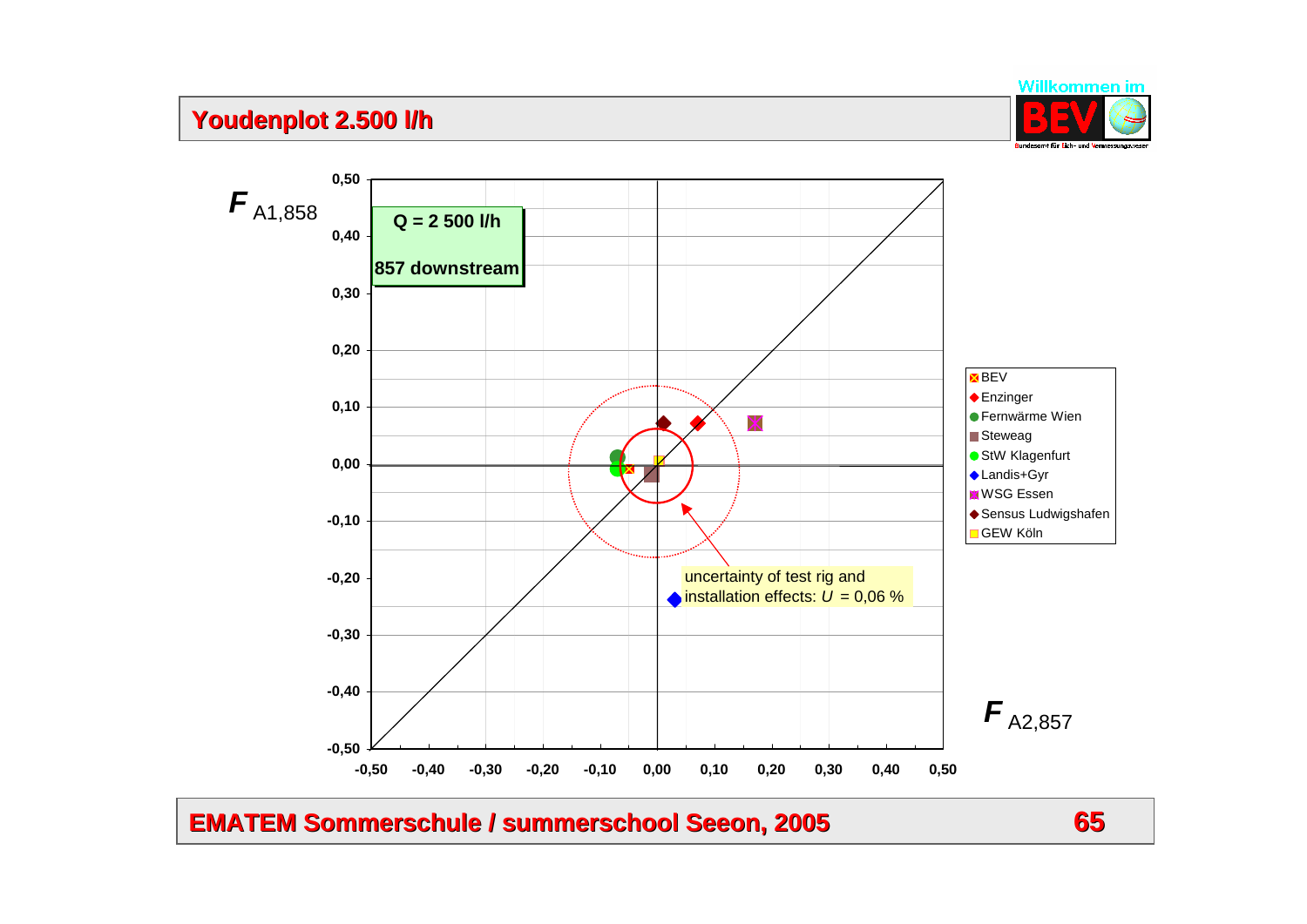# **Youdenplot Youdenplot 1.000 l/h 1.000 l/h**

![](_page_65_Picture_1.jpeg)

![](_page_65_Figure_3.jpeg)